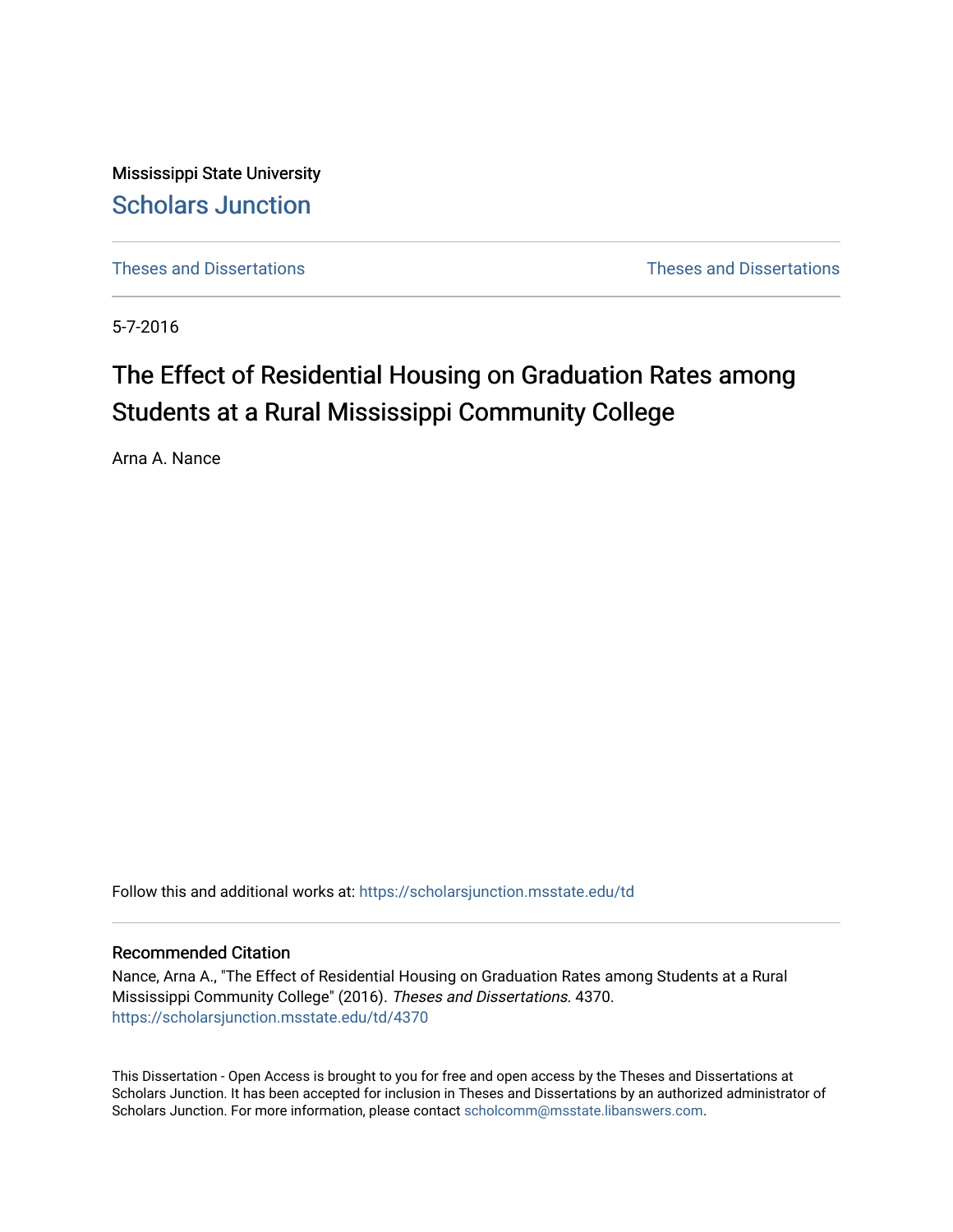The effect of residential housing on graduation rates among students at a rural Mississippi community college

By

Arna Nance

A Dissertation Submitted to the Faculty of Mississippi State University in Partial Fulfillment of the Requirements for the Degree of Doctor of Philosophy in Community College Leadership in the Educational Leadership

Mississippi State, Mississippi

May 2016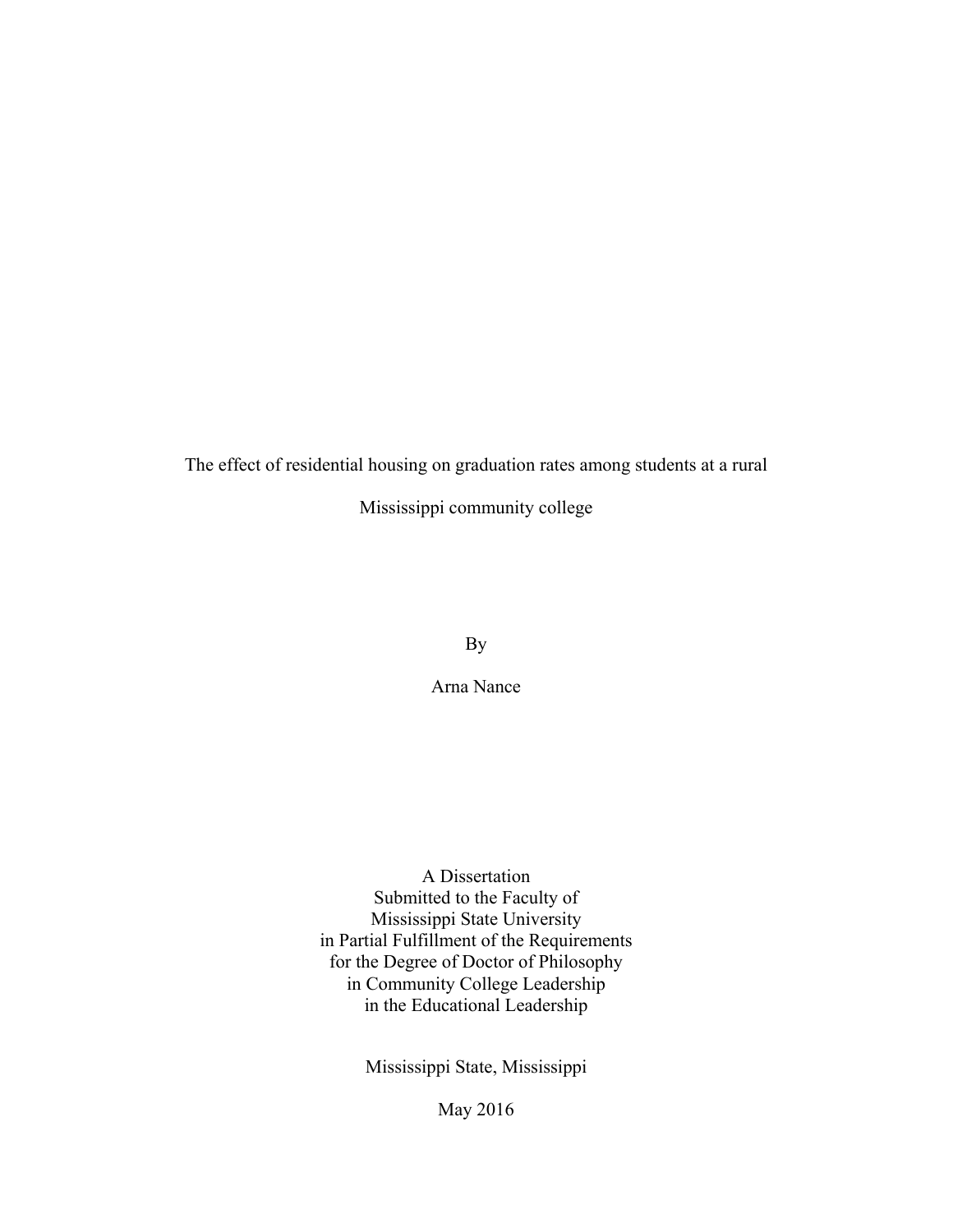Copyright by

Arna Nance

2016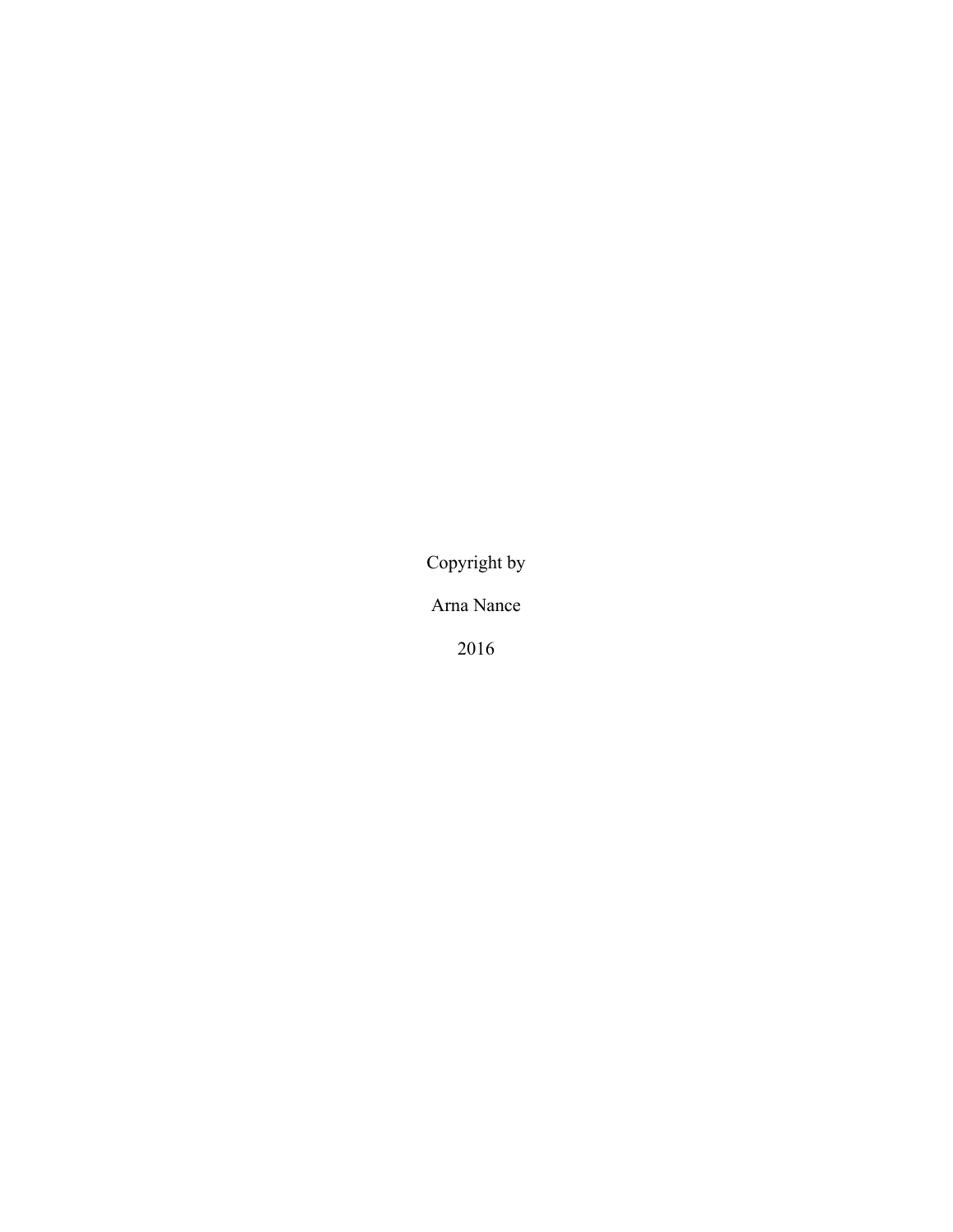The effect of residential housing on graduation rates among students at a rural

Mississippi community college

By

Arna Nance

Approved:

Stephanie B. King (Major Professor)

 $\_$ 

 (Committee Member) William M. Wiseman

 $\_$ 

 Arthur D. Stumpf (Committee Member)

 $\mathcal{L}_\text{max}$  , and the set of the set of the set of the set of the set of the set of the set of the set of the set of the set of the set of the set of the set of the set of the set of the set of the set of the set of the

James E. Davis (Committee Member/Graduate Coordinator)

 $\_$ 

Richard L. Blackbourn Dean College of Education

 $\_$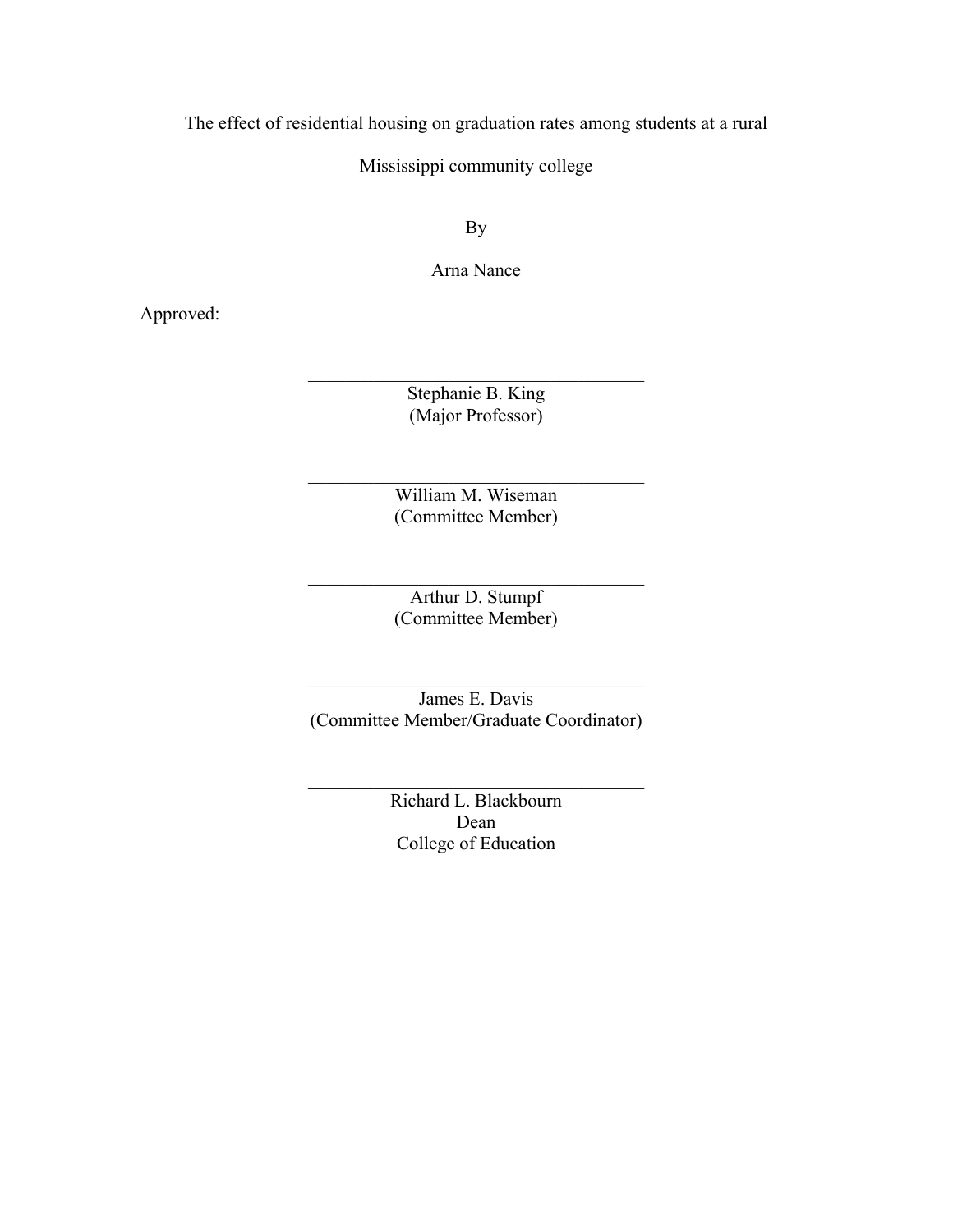Name: Arna Nance

Date of Degree: May 6, 2016 Institution: Mississippi State University Major Field: Community College Leadership Major Professor: Stephanie B. King Title of Study: The effect of residential housing on graduation rates among students at a

rural Mississippi community college

Pages in Study: 44

Candidate for Degree of: Doctor of Philosophy

Graduation rates in community colleges in academic programs are declining, which negatively impacts funding for these institutions. Enrollment processes of community colleges, and the ease of transferring credit hours, deter students from meeting criteria for graduation.

The objective of this study is to determine the effect that residential housing has on graduation rates among community college students in Mississippi. The study used a quantitative, cross-sectional research design to look at graduation rates over a 2-year period of time to study graduation rates of residential and commuter students controlling for other demographic characteristics

A higher percentage of commuter students (18%) graduated within normal time than did residential students (11%). Graduation rates of 150% of time was approximately the same (35%). Subsequently, more residential students (54%) than commuter students (49%) graduated at 200% time.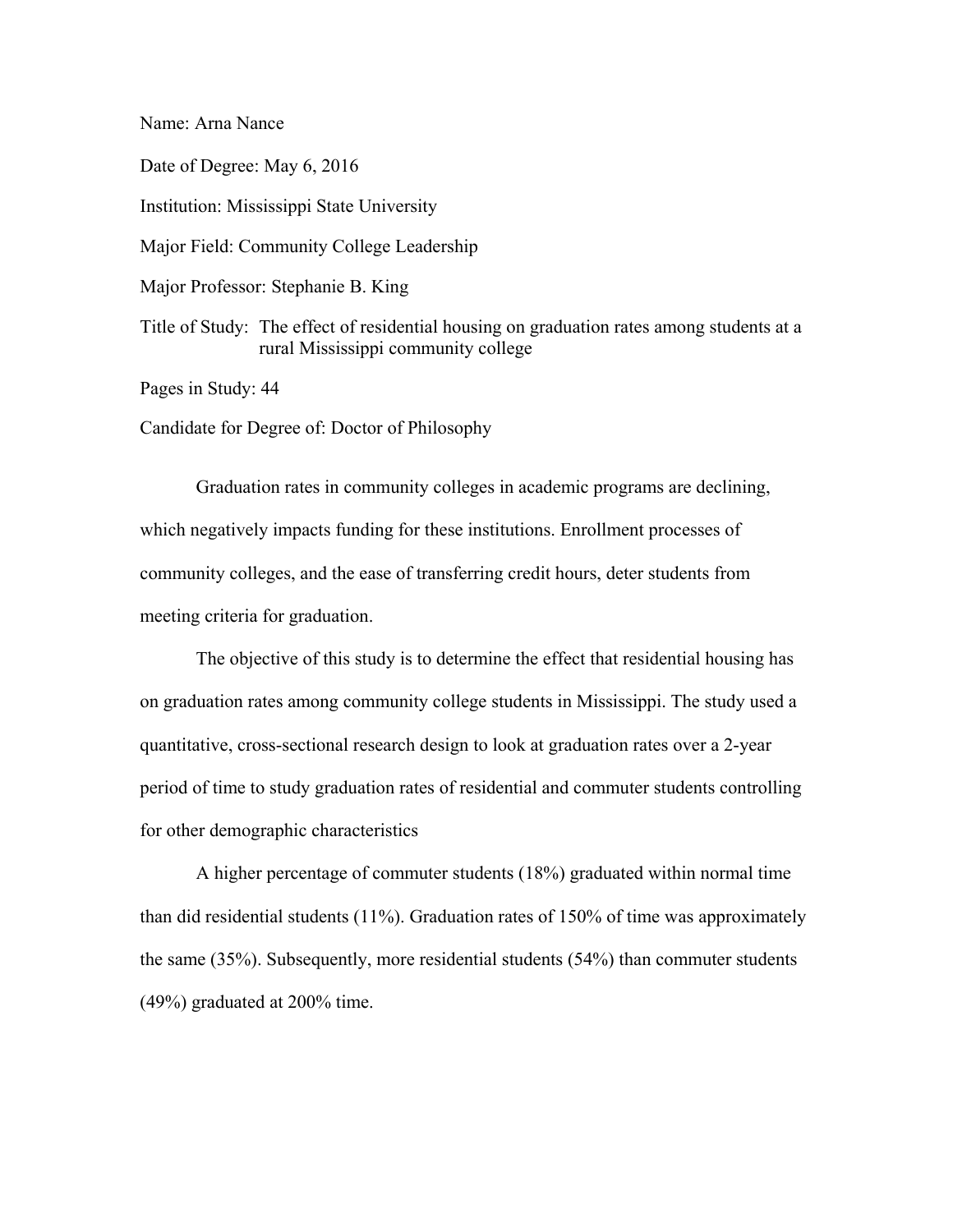#### DEDICATION

<span id="page-5-0"></span>I would like to dedicate this to my daughter, Danielle Nance, who has been my biggest cheerleader since she has been able to speak. I could not have done this without her pushing me forward. I would also like to dedicate this to my parents, Thaddeus and Dianne Sanders, for never giving up on me, and believing that I could accomplish everything I set out to do, even when I did not know how I would do it. Thanks for being my village. I would also like to thank my brother, Dwayne Sanders, for being my biggest critic at times, and providing me with the motivation to always be "the best." I would also like to take time to thank my grandmother, Hattie Lee Sanders, who I know is smiling down on me from Heaven. Thank you for setting such high standards for me. I often think of my first grade homework assignment when I told you I wouldn't make; you assured me I would go further than I could ever imagine, and that was true. Philippians 4:13 "I can do all things through Christ who strengthens me."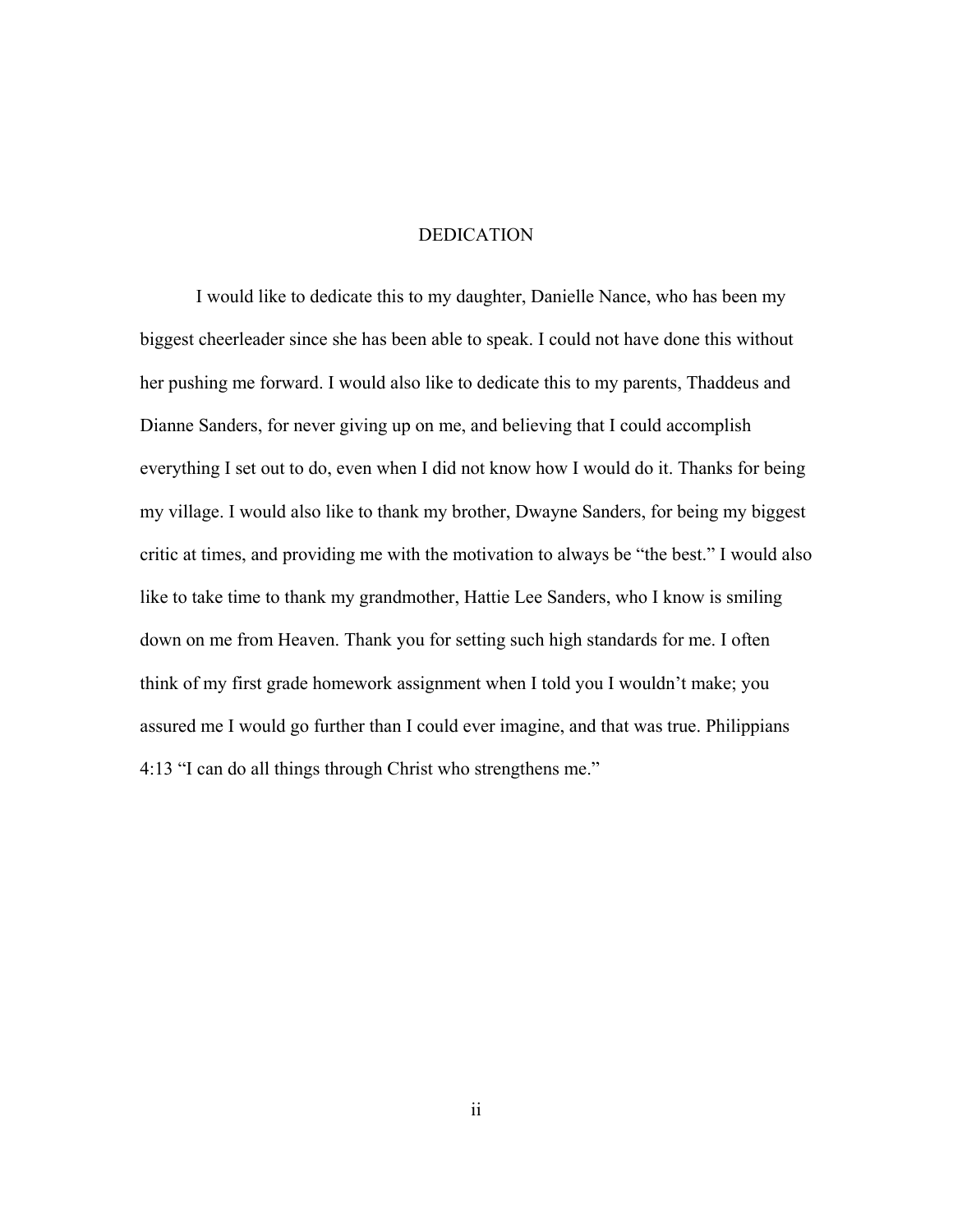#### ACKNOWLEDGEMENTS

<span id="page-6-0"></span>I would like to take a moment to thank all who have made this degree attainable. First, I would like to make a "joyful noise unto the Lord" because there is no way I could have made it on my own. To my daughter, Danielle, YOU ARE MY ROCK! I could not ask for a better child. Thank you for keeping me grounded. You are truly a blessing.

 To thank each and every teacher, professor, and mentor that has made a positive impact on my life, it is true that teachers touch lives in ways unimaginable, and I am a living witness.

A sincere thanks to all my classmates in this program who also understand "the struggle" and made it out alive. I also want to thank a very special friend, Raymon Williams, who is one of the two most encouraging, positive people I know; the other person is Dan Coleman. Thanks for everything.

Lastly, thank you from the bottom of my heart, Dr. King, for enduring each and every question, concern, and email over the years. Your efforts are truly appreciated. A special thanks to my committee as well for all the lessons learned over the years in this program; I have gained a wealth of knowledge.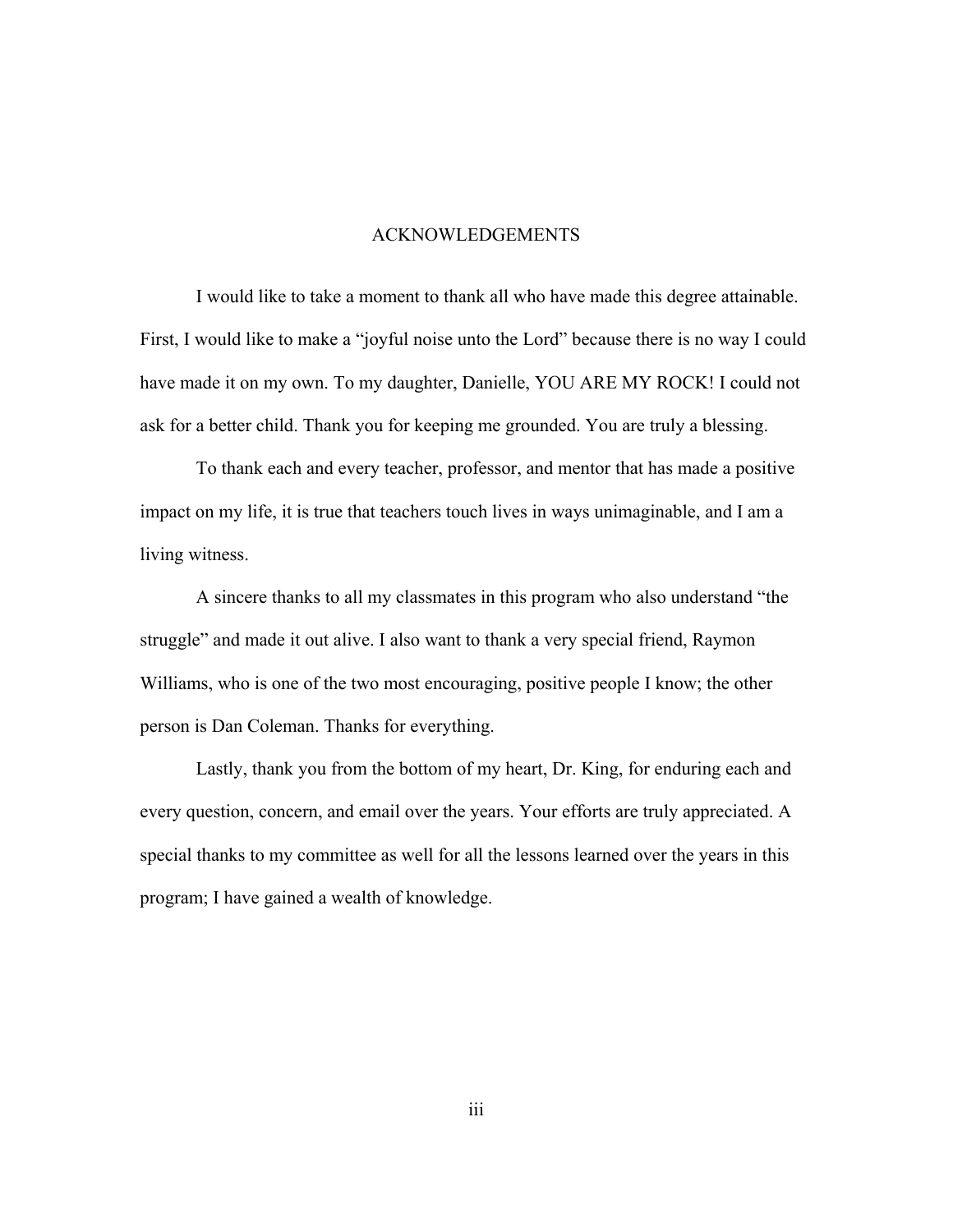# TABLE OF CONTENTS

| <b>CHAPTER</b> |                                                        |  |
|----------------|--------------------------------------------------------|--|
| $I_{\cdot}$    |                                                        |  |
|                |                                                        |  |
|                |                                                        |  |
|                |                                                        |  |
|                |                                                        |  |
|                |                                                        |  |
|                |                                                        |  |
|                |                                                        |  |
|                |                                                        |  |
| II.            |                                                        |  |
|                |                                                        |  |
|                |                                                        |  |
|                |                                                        |  |
|                |                                                        |  |
|                |                                                        |  |
|                | Studies Comparing Residential and Commuting Students11 |  |
|                |                                                        |  |
|                |                                                        |  |
|                |                                                        |  |
| III.           |                                                        |  |
|                |                                                        |  |
|                |                                                        |  |
|                |                                                        |  |
|                |                                                        |  |
|                |                                                        |  |
|                |                                                        |  |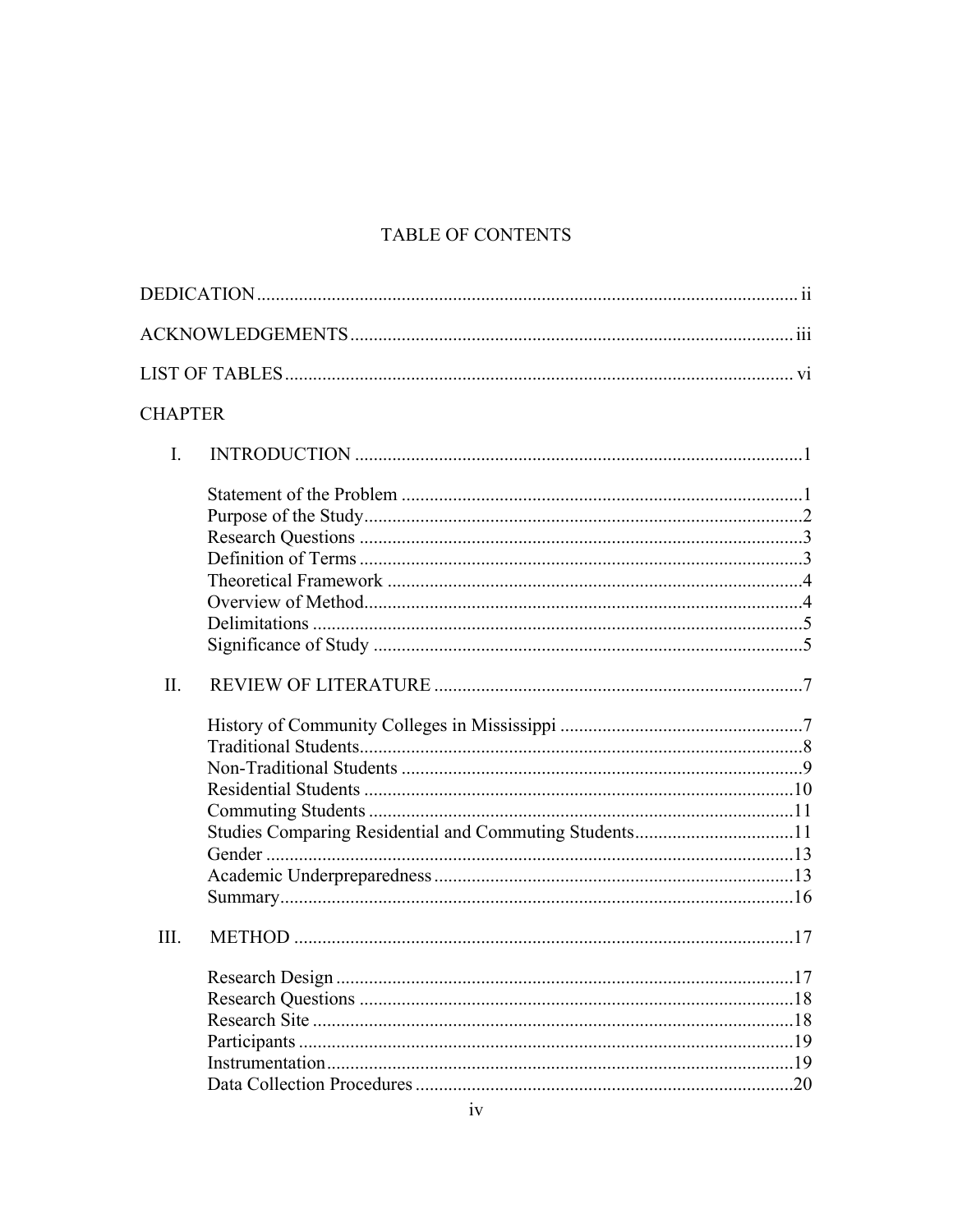|                 |                                               | .20 |
|-----------------|-----------------------------------------------|-----|
| IV.             |                                               |     |
|                 |                                               |     |
| V.              | SUMMARY, IMPLICATIONS, AND RECOMMENDATIONS 30 |     |
|                 |                                               |     |
|                 |                                               |     |
|                 |                                               |     |
|                 |                                               |     |
|                 |                                               |     |
|                 |                                               |     |
|                 |                                               |     |
|                 |                                               |     |
|                 |                                               |     |
|                 |                                               |     |
|                 |                                               |     |
|                 |                                               |     |
|                 |                                               |     |
| <b>APPENDIX</b> |                                               |     |
| A.              |                                               |     |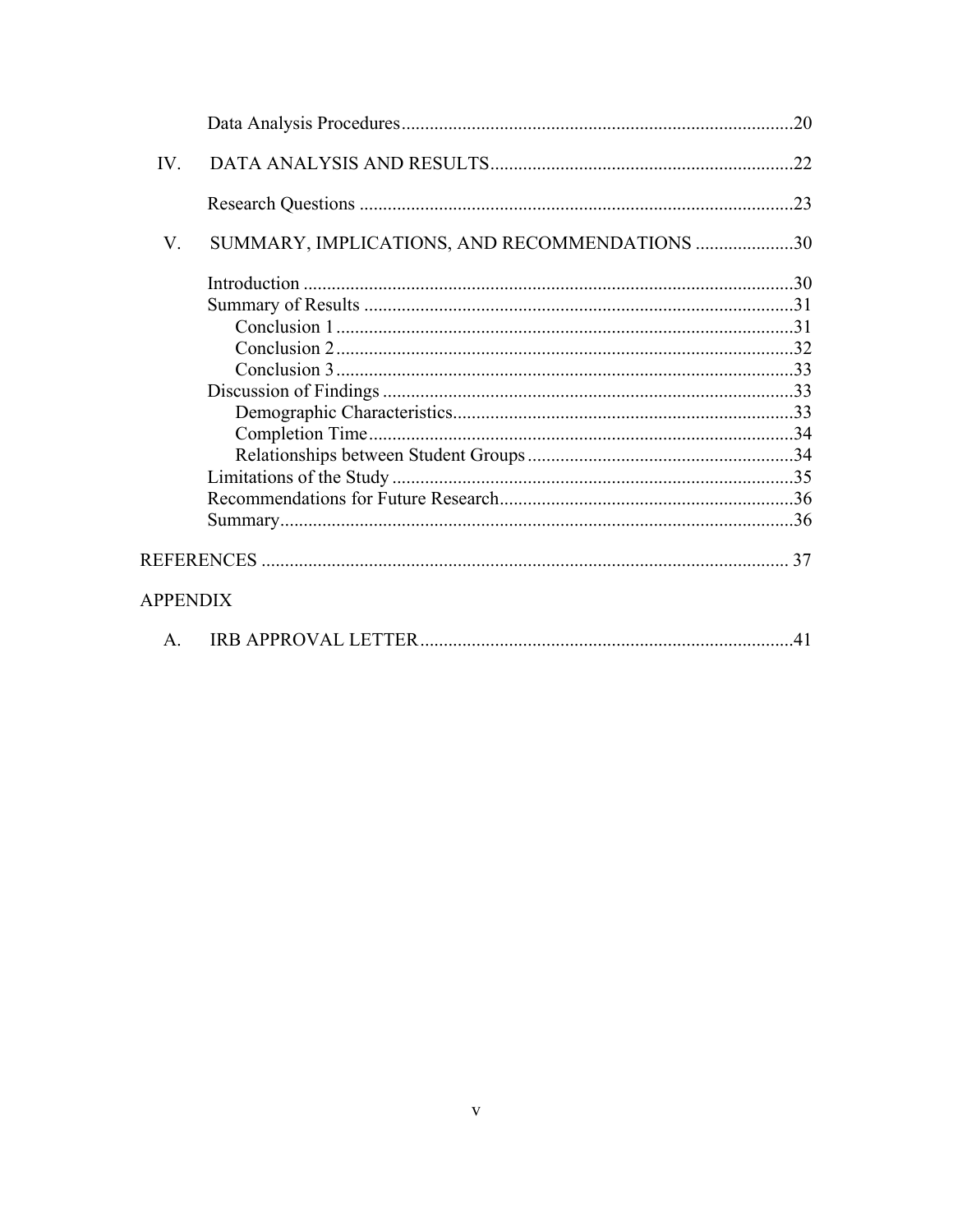# LIST OF TABLES

<span id="page-9-0"></span>

| $\overline{2}$ |                                                                     |  |
|----------------|---------------------------------------------------------------------|--|
| 3              |                                                                     |  |
| $\overline{4}$ | Frequencies of Developmental Coursework and Financial Aid Status 26 |  |
| 5              |                                                                     |  |
| 6              |                                                                     |  |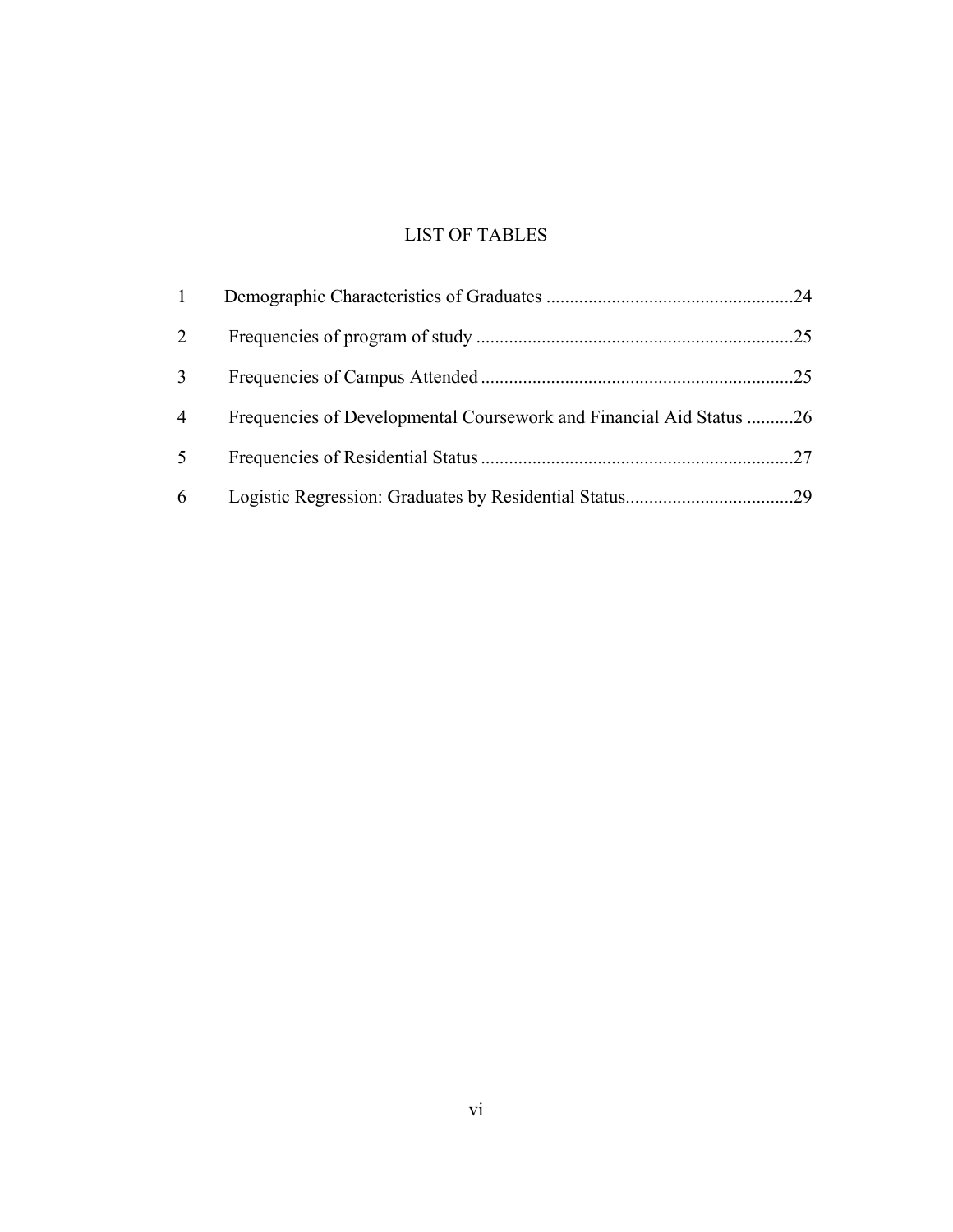## CHAPTER I

## **INTRODUCTION**

<span id="page-10-1"></span><span id="page-10-0"></span>Over the past century since the first community college was established, higher education has evolved substantially, and likewise has its student population. Historically, the public has perceived schooling as an avenue for upward mobility and a contributor to the community's wealth (Cohen, Brawer, & Kisker, 2013). This holds true still today; however, the community college population has changed significantly from a Caucasian male-dominated student body to encompass more diversity crossing gender, racial, and ethnic lines. In doing so, community colleges have undergone a paradigm shift in an attempt to accommodate all students within a reasonable geographic region. In 1972, Cohen (2013) studied the relationship between community colleges within a state, its population density, and its area to find that upwards of 95% of the population was in commuter distance, typically within 50 miles of the community college, which is considered a reasonable distance (Cohen, Brawer, & Kisker, 2013). This created a new culture of commuter student population that would essentially change the face of the American community college.

### **Statement of the Problem**

<span id="page-10-2"></span>The problem of this research study is the extent to which there is a difference in graduation rates between commuter and residential community college students. Factors that affect college students' persistence and lead to low graduation rates may include lack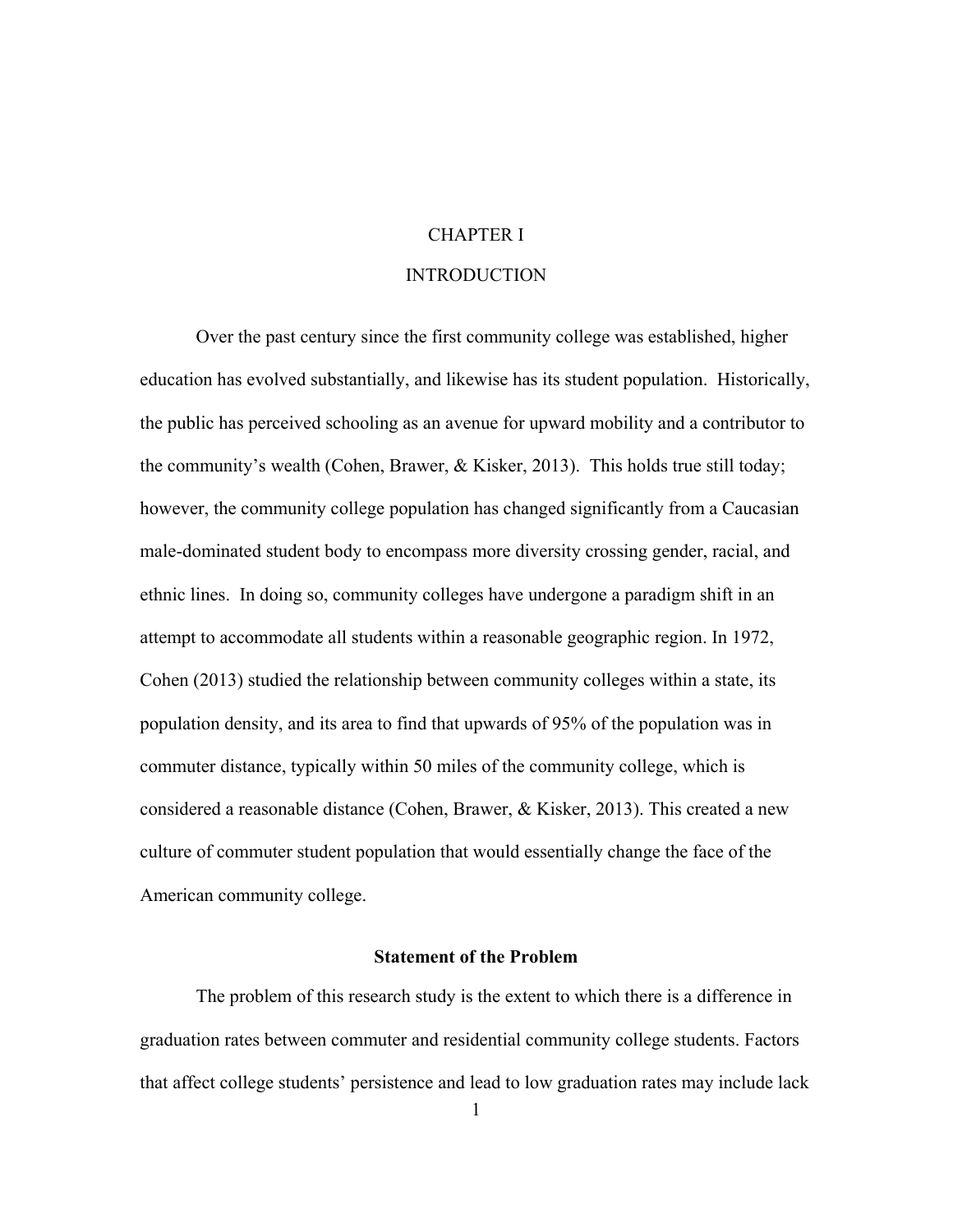of social and academic integration, limited student-faculty contact in community colleges, socioeconomic factors, and outside distractions that affect commuter retention (Deil-Amen, 2011). The United States Department of Education (2011) reports that in 2008, 12.2% of community college students completed 2-year programs within 100% of normal completion time, 22% within 150% of normal completion time, and 27.5% within 200% of normal completion time.

#### **Purpose of the Study**

<span id="page-11-0"></span>The purpose of this study was to attempt to determine if community college students who live within residential housing facilities have better graduation rates than those students who commute to class each day with consideration given to demographic characteristics, socioeconomic factors, and academic performance factors. Theoretically, students tend to succeed academically when they are fully emerged in an academic learning community (Pascarella & Terenzini, 2005). Student development theory seeks to describe the changes, growth, and development that students undergo as a result of being enrolled in an institution of higher learning (Barefoot, 1998). Hence, students tend to perform differently when they are surrounded with people who have similar goals. In a study conducted on residential living on rural community college campuses, it was determined that living on campus was an integral part of a positive "college experience" (Miller, 2005). It fosters such traits as persistence and independence, as well as indirectly elicits change. Thus, a need exists to conduct a comparative study between two demographics of students (i.e., students living on campus and those not living on campus) at a rural community college. Though this is a single campus study, its goal is to develop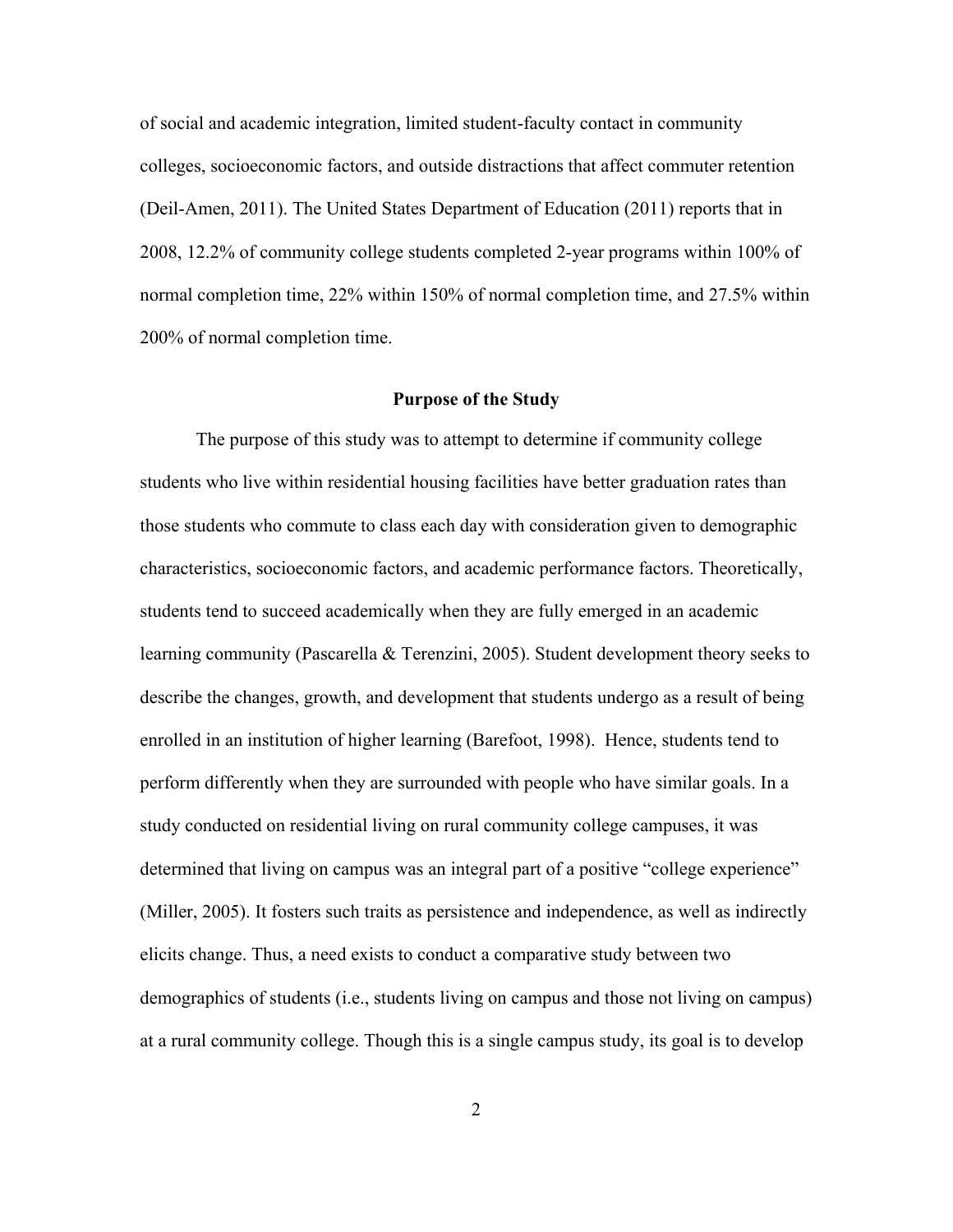<span id="page-12-0"></span>a better understanding of traditional aged students at a rural Mississippi community college.

#### **Research Questions**

- 1. What are the demographic characteristics (i.e., gender, race, age at graduation, program of study, campus of graduation, developmental education coursework taken or not, receiving federal aid or not receiving federal aid) of commuter and residential students?
- 2. Is there a difference in the percentage of commuter and residential students who graduated within normal completion time (i.e., two years), 150% of completion time, and 200% of normal completion time?
- 3. Is there a relationship between residential and commuter student groups by completion time when controlling for the following factors: gender, race, age at graduation, developmental education coursework taken or not, and receiving federal aid or not receiving federal aid?

## **Definition of Terms**

- <span id="page-12-1"></span> 1. *Commuter students* are those whose place of residence while attending college is not in a residence hall, sorority, or fraternity house (Jacoby, 2000).
- 2. *Developmental education* is a comprehensive process that focuses on the social, emotional, and intellectual growth and development of students through tutoring, counseling, academic advisement, as well as coursework (National Association for Developmental Education, 2011).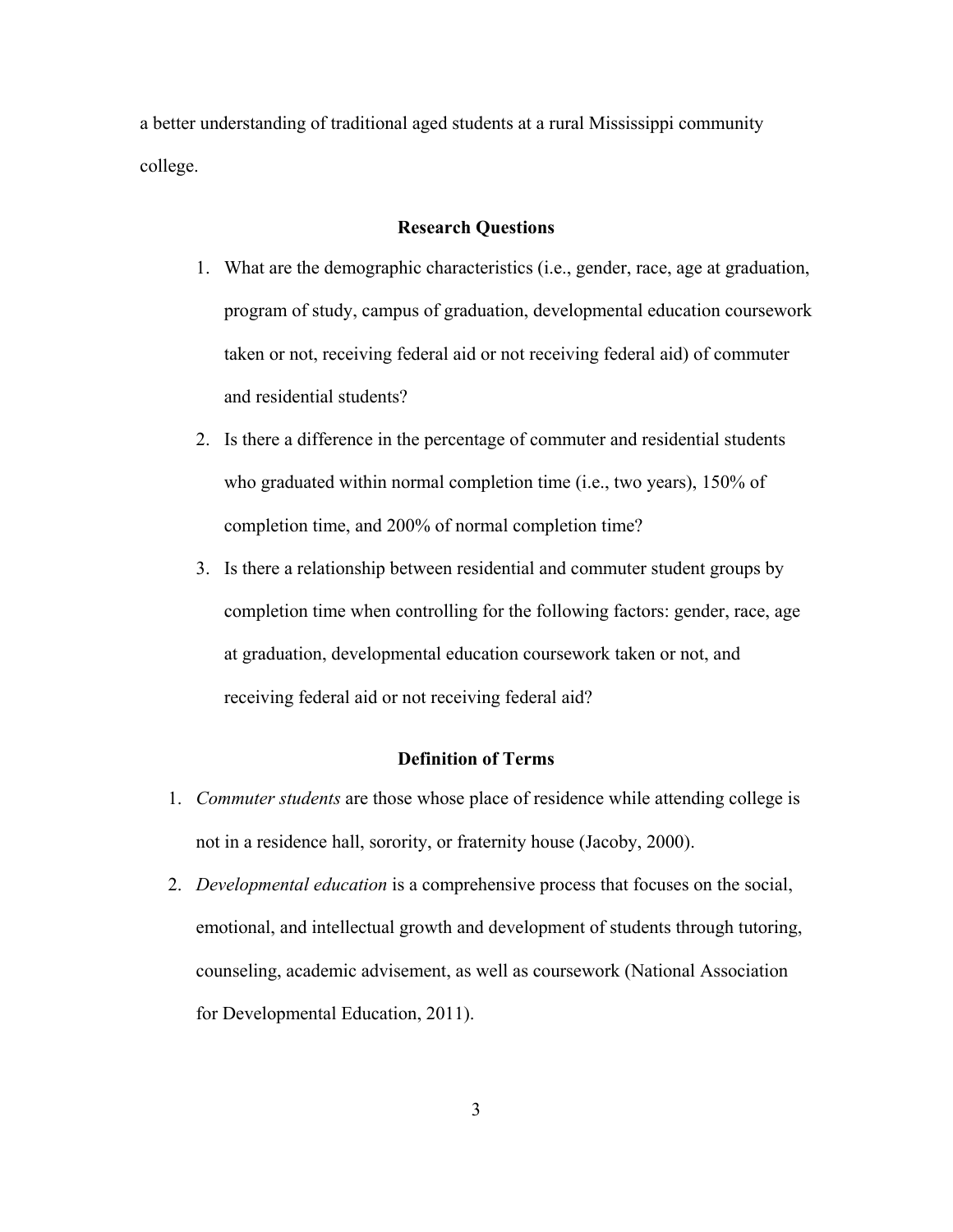3. *Normal completion* time is also referred to as the normal time to degree, or to obtain a degree, and assumes full-time, continuous enrollment. This usually refers to two years in community colleges (United States Department of Education, 2010).

#### **Theoretical Framework**

<span id="page-13-0"></span>Although student integration theory has evolved greatly since the studies of Tinto in 1975, integration can be more commonly described as the involvement and immersion into all aspects of college life. Tinto's (1975) model of student integration has been advanced and used throughout the years to study college student retention. The theory indicates that students who socially integrate into campus communities increase their commitment to the institution and are more likely to graduate (Tinto, 1975). As applied in this study, this theory holds that the independent variable student living status (i.e., residential or commuter) is expected to influence or explain the dependent variable graduation rate because students who immerse themselves into campus communities, in this instance residential housing, are more likely to commit to the institution, and therefore, matriculate within a normal timeframe.

#### **Overview of Method**

<span id="page-13-1"></span> In this study, the independent variables were residential living status and demographic characteristics, and the dependent variable was graduation rate. This study used pre-existing data from students enrolled in academic programs of study at a rural community college in Mississippi to determine if residential living status had an effect on graduation rate.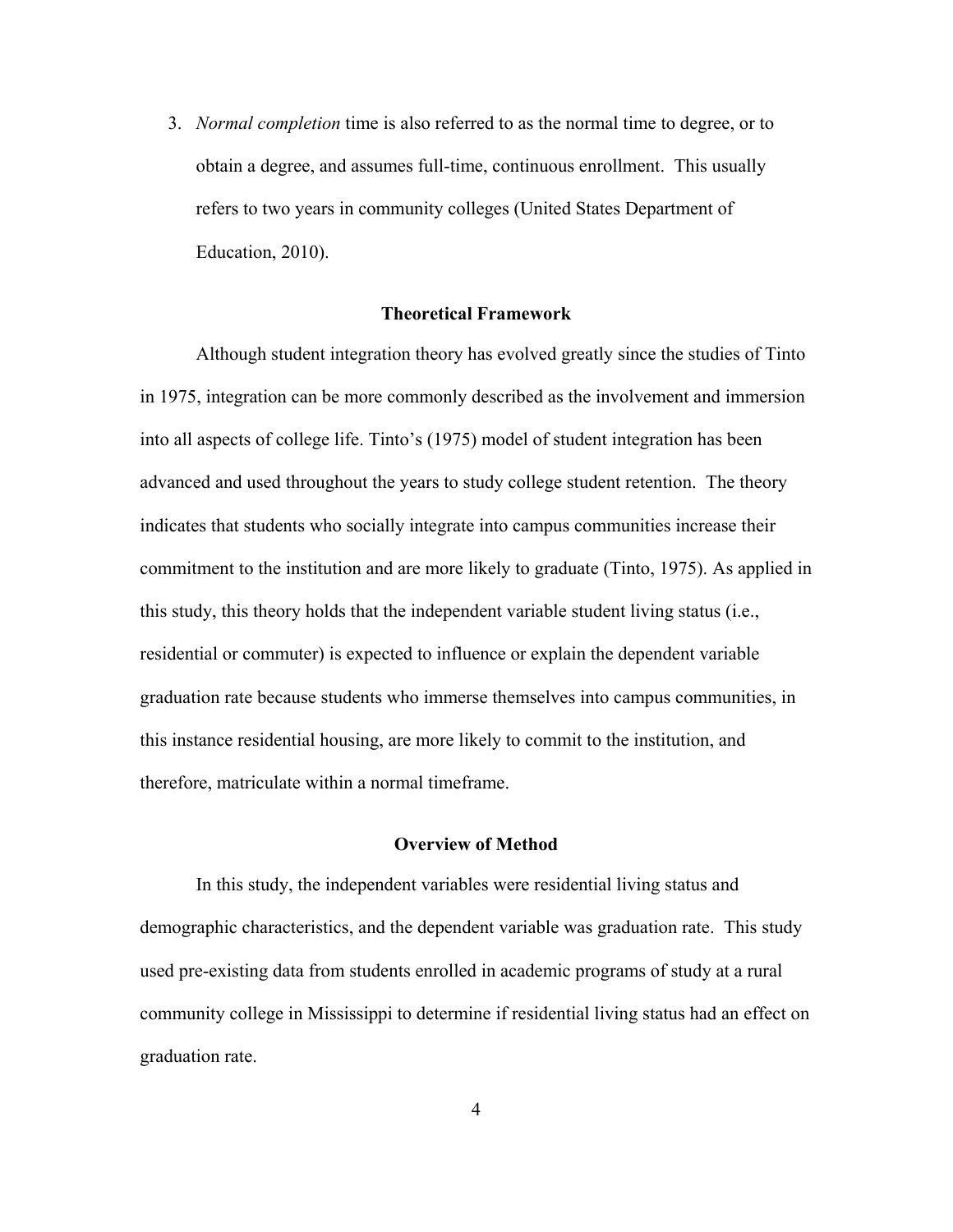#### **Delimitations**

- <span id="page-14-0"></span>1. The method utilized for collecting data in this study was student records provided by the office of data management and records, with implications that student records are accurate.
- 2. The study used the student population within a specified time period from a rural Mississippi community college.
- 3. The study included data from a 2-year time period beginning in spring 2011 and included each commencement semester until spring 2013.

## **Significance of Study**

<span id="page-14-1"></span>The primary purpose of this study was to focus on the importance of retention and graduation rates in Mississippi community colleges. Government funding is tied to community college graduation and retention rates to ensure an adequate amount of students matriculate to substantiate the amount of tax dollars fueled into higher education (Juszkiewicz, 2014). Educational reform relies heavily on studies of this nature to accurately report effective budgetary expenditures.

This study also allows community college practitioners to gain a concise understanding of the necessity to fully implement, with fidelity, retention programs early enough that they truly meet the needs of students in an effort to positively impact graduation rates. The Association of College and University Housing Officers-International conducted a survey in 2002 to examine the impact residential living has on various student outcomes. Results indicated that residential students were more likely than non-residential students to have positive peer interaction, persistence, and report a

5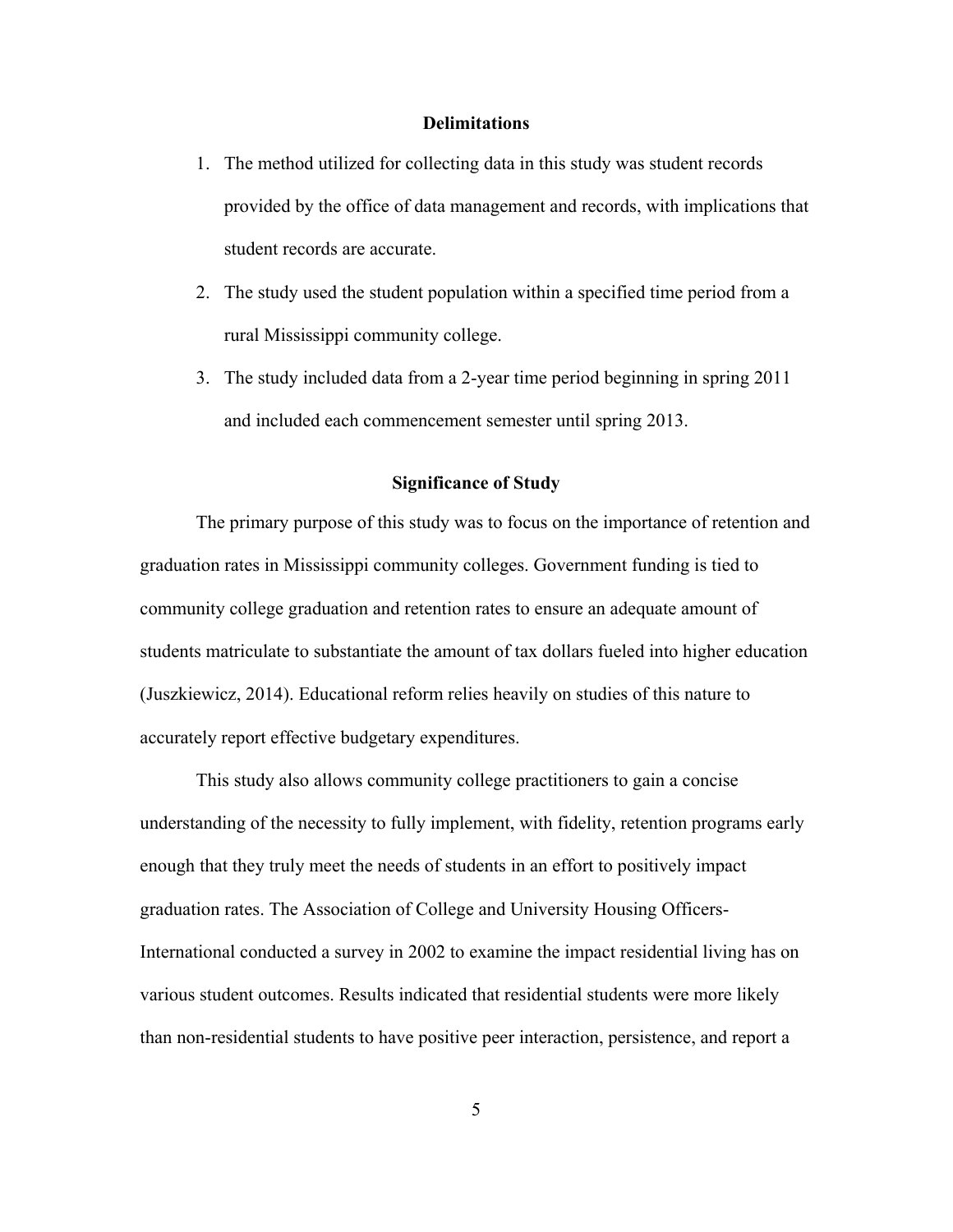smooth transition to college. Additionally, the study showed residential student to have better academic achievement and participate in more civic engagement.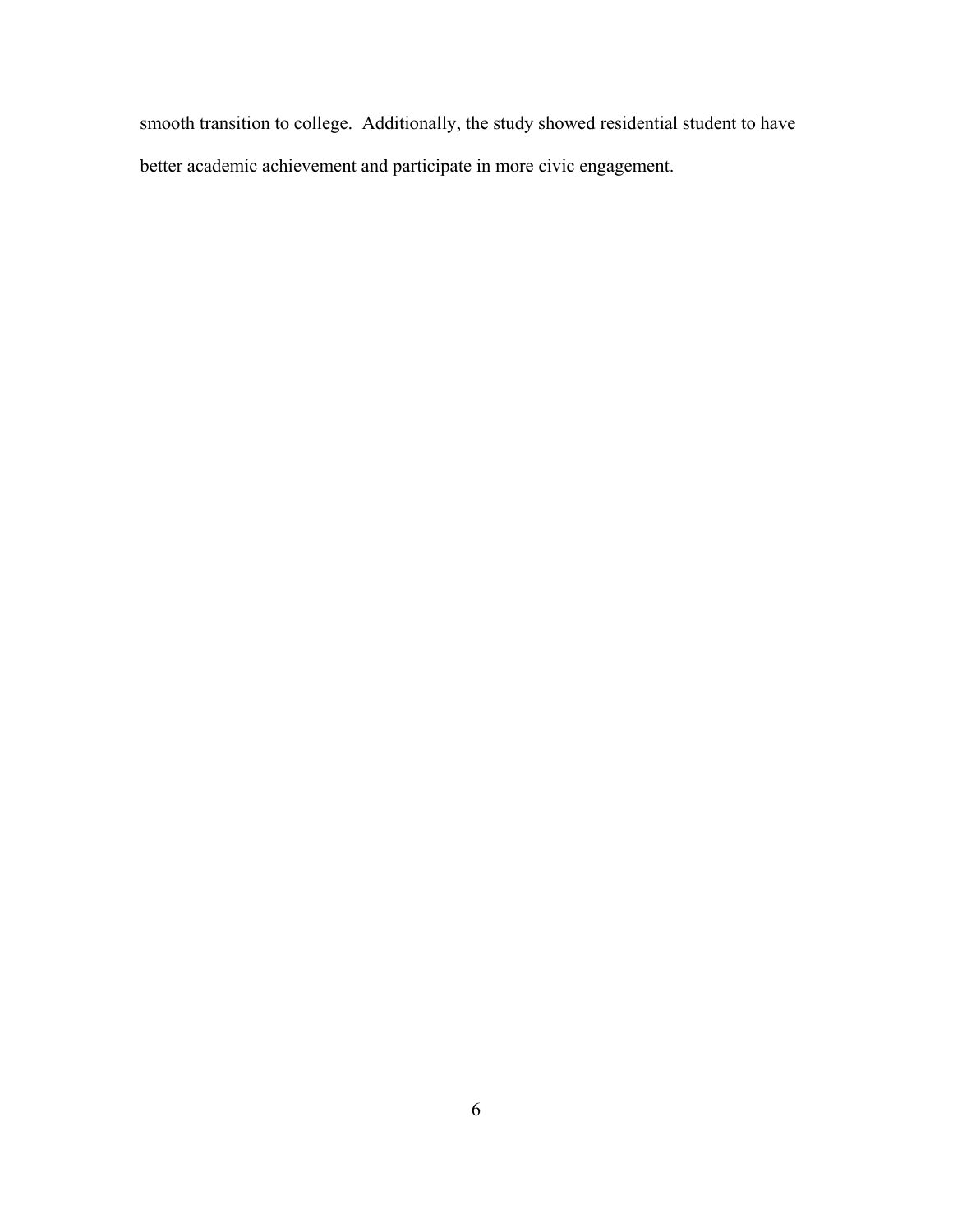# CHAPTER II REVIEW OF LITERATURE

<span id="page-16-0"></span>This section will discuss the history of community college in Mississippi and how it has transitioned over the years. It also discusses traditional students and non-traditional students, and it compares residential and commuter students. Academic underpreparedness is also an issue that will be discussed in this section in relation to students because it is a common concern in the community college.

### **History of Community Colleges in Mississippi**

<span id="page-16-1"></span>Community colleges began in the early 1900s to meet a need that existed in higher education that would appeal to the student who was not prepared to go away to college, yet they still needed to take advantage of what college had to offer. In Mississippi, community colleges primarily evolved from high schools that offered college credit and were often agricultural high schools as well (Fatherree, 2010). In 1908, and with a provision in 1910, the Mississippi state legislature allowed counties to establish agricultural high schools with dormitories that would house both male and female students. These schools would function as an extension of the high school with concentrations for male students in agriculture and for female students in home economics in conjunction with other academic coursework to complete the first two years of college. Because of its unique design, these schools did not charge tuition but consequently did charge room and board fees for those who took advantage of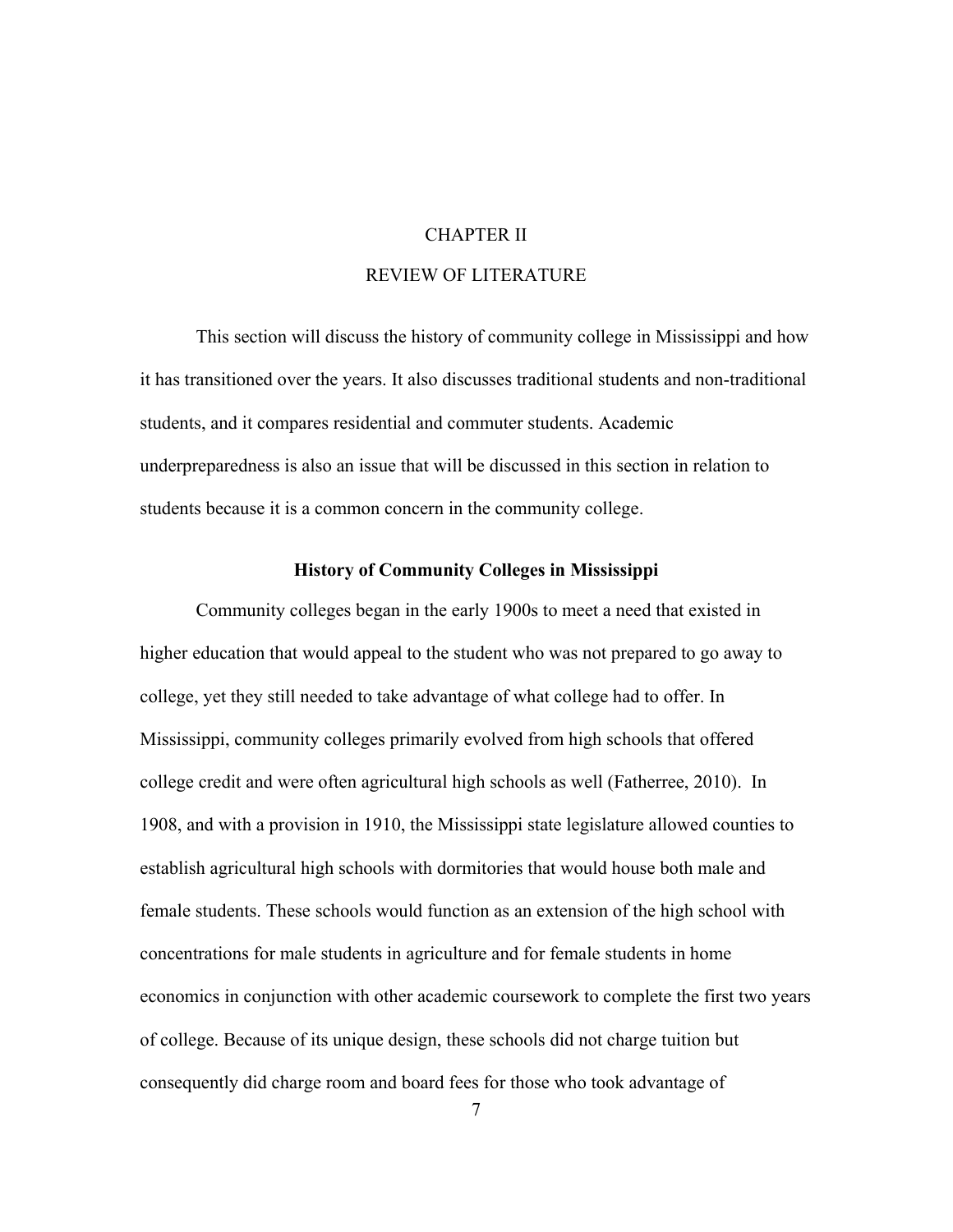dormitories. Throughout history, these agricultural high schools stood the test of time, even though federal infrastructure and the evolution of highway systems took students away from these schools that later became college credit bearing junior colleges. In 1928, state legislation handed down the governance of junior colleges by the State Commission of Junior Colleges, which later became the Mississippi Community College Board (Fatherree, 2010). The end of World War II created a shift in emphasis within junior colleges to move toward career and technical education (Vaughn, 2006). These programs changed the demographics of junior colleges to include more nontraditional students than beforehand. Therefore, junior college became an inaccurate description of what these institutions embodied. Community college became a more befitting name for these institutions of higher learning, so in 1987, all but one of Mississippi's 15 junior colleges, Jones County Junior College, changed their names from junior college to community college.

The need to attend some college in this nation's trying economic times creates a vital role for the community college in higher education. There are many factors that affect degree attainment and retention, of which some can be controlled by the institution, while others cannot. Some of those factors include, but are not limited to, residential status (i.e., on-campus or off-campus), part-time enrollment status or full-time enrollment status, students who arrive underprepared, and socioeconomic factors (Institute for Higher Education Policy, 2000).

## **Traditional Students**

<span id="page-17-0"></span>Each year, community colleges are tasked with increasing enrollment of entering freshman, all while retaining students who are currently enrolled. Many colleges have

8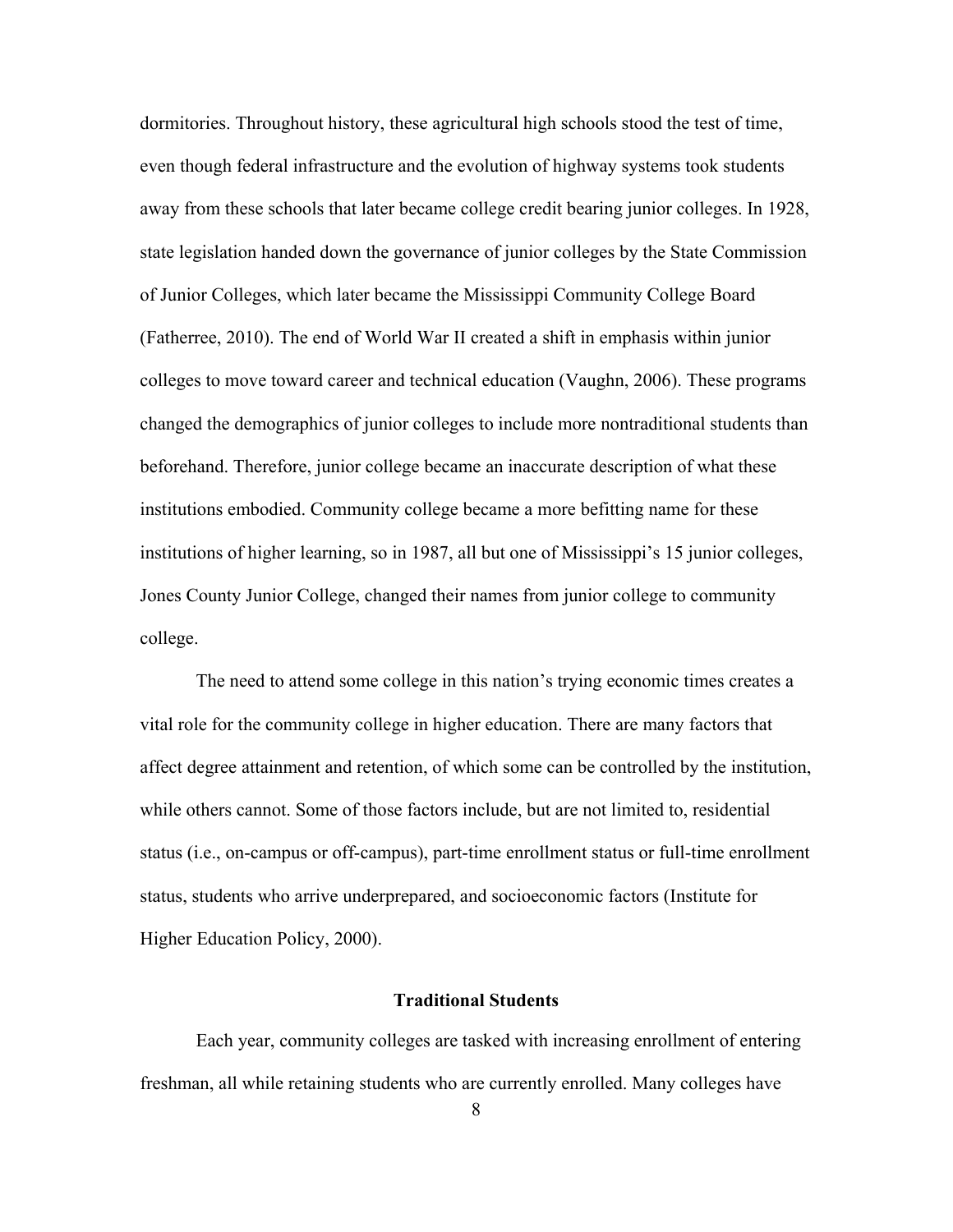retention programs in place; however, those programs do not necessarily ensure student attrition merely because of the existence of those programs. These programs must capture students within a timely manner and possess personnel who nurture the relationship necessary to meet the needs of students.

Traditional students must maintain a certain amount of varied academic coursework and social undertakings, which often include extracurricular activities, in order to be successful in college (Astin, 1993). Vaughn (1995) suggests that college students who are well-rounded are often those who matriculate successfully through college within a normal period of time. He goes on to state that students must possess the ability to set and attain goals, all while exhibiting successful time management.

#### **Non-Traditional Students**

<span id="page-18-0"></span>The term non-traditional is used to cover an array of student characteristics that include residential status, age, and socioeconomic factors. The community college typically serves a large number of non-traditional students (age 21 or older), many of whom often work full time jobs, have family obligations, or both (Vaughn, 2006). The diversity in the community college is unparalleled. Students from many age groups, ethnic groups, socioeconomic backgrounds, and skill levels can be found on a typical community college campus because of the diversity of the academic needs of its learners.

Various studies have been conducted using Bean and Metzner's (1985) model to evaluate the impact of various factors that affect student retention at community colleges in regard to nontraditional students. As it stands, there are four general sets of variables that impact attrition, which include academic performance, intent, student characteristics, and environmental variables not controlled by the institution. Deil-Amen (2001) found

9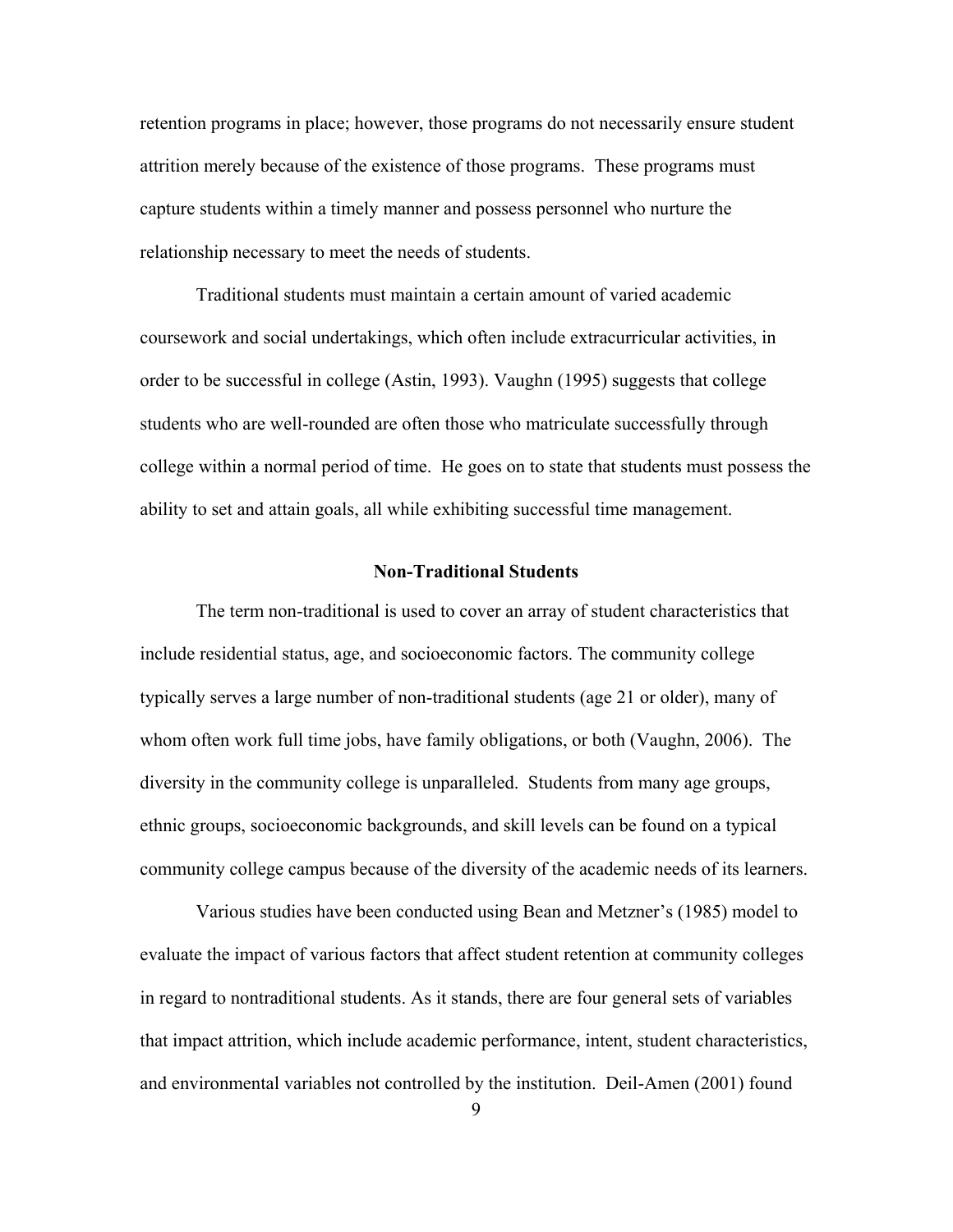that environmental factors impacted attrition for nontraditional students more than social interaction, which was found to affect attrition of traditional students.

Social integration also proved to be an issue associated with nontraditional students primarily because of the limited amount of time this demographic of students spend on campus. Borglum and Kubala (2000) conducted a survey to study the amount of time commuter and nontraditional students spend on campus excluding time spent in class. It was found that 80% of commuter students spent less than four hours on campus outside of class, of which 40% of those students spend no additional time on campus.

#### **Residential Students**

<span id="page-19-0"></span>The existence of residence halls essentially has been to speak to the existence of and educate the "whole student" (Cohen, 1998). Over the past five decades, a paradigm shift has come about to move from *in parentis loco,* to enforce student control, towards the necessity of student development, which created a more active role to emphasize student and academic affairs. Consequently, student affairs and academic affairs have long been running alongside each other, but not necessarily in concert with each other where academic affairs tend to the student's cognitive development, while students affairs tends to the affective growth (Pascarella & Terenzini, 1994).

There are some advantages to residential living that lend to academic development of students. Academic integration, interaction with faculty, social integration, social interaction with peers, and on-campus activities are advantages that residential students have over commuter students (Pascarella & Terenzini, 1983). Commuter students tend to have limited access to integration because they have limited availability and spend less time on campus. Integration creates a different dynamic for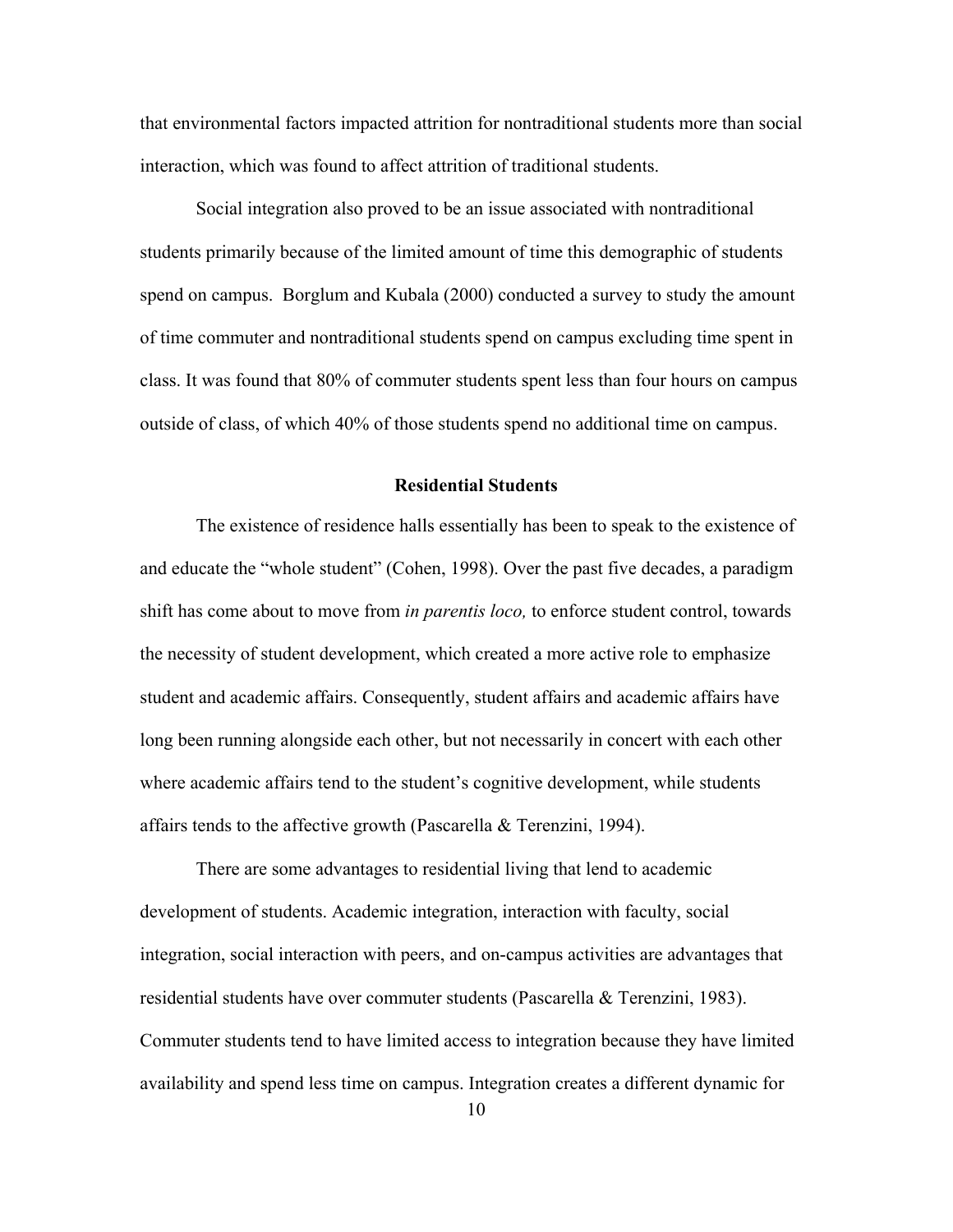residential students where college is considered both school and home, while commuter students have two differing locations for school and home. Tinto (1993) suggests that students who live on campus have higher persistence and graduation rates than those who live off campus for this reason.

#### **Commuting Students**

<span id="page-20-0"></span>Mississippi's 82 counties are divided in 15 districts to represent each community college within the state, where six counties support two districts (Mississippi Community College Board, 2014). With these colleges being strategically placed throughout the state, students who choose to commute, or drive to campus each day, are within a reasonable driving distance of each campus. With a large part of the state being rural, many students choose to commute. This dynamic creates a culture of students who are not fully integrated in the educational institution. Frenette (2006) states that this is especially the case with community college students because of the sheer design of the institution. The existence of many career technical programs in most community colleges appeal to students who tend to live off campus. Moreover, these programs often consist of a clinical aspect, which must be completed by the student in a face-to-face setting. Vaughn (1995) indicates that when students are far removed from the institution, their life is easily interrupted by attending class, which often hinders graduation.

#### **Studies Comparing Residential and Commuting Students**

<span id="page-20-1"></span>This section looks to address the topic of commuter and residential student comparisons derived from the work of Chickering (1974) work, *Commuting verses Residential Students*. This study was conducted from data collected on 5,351 freshman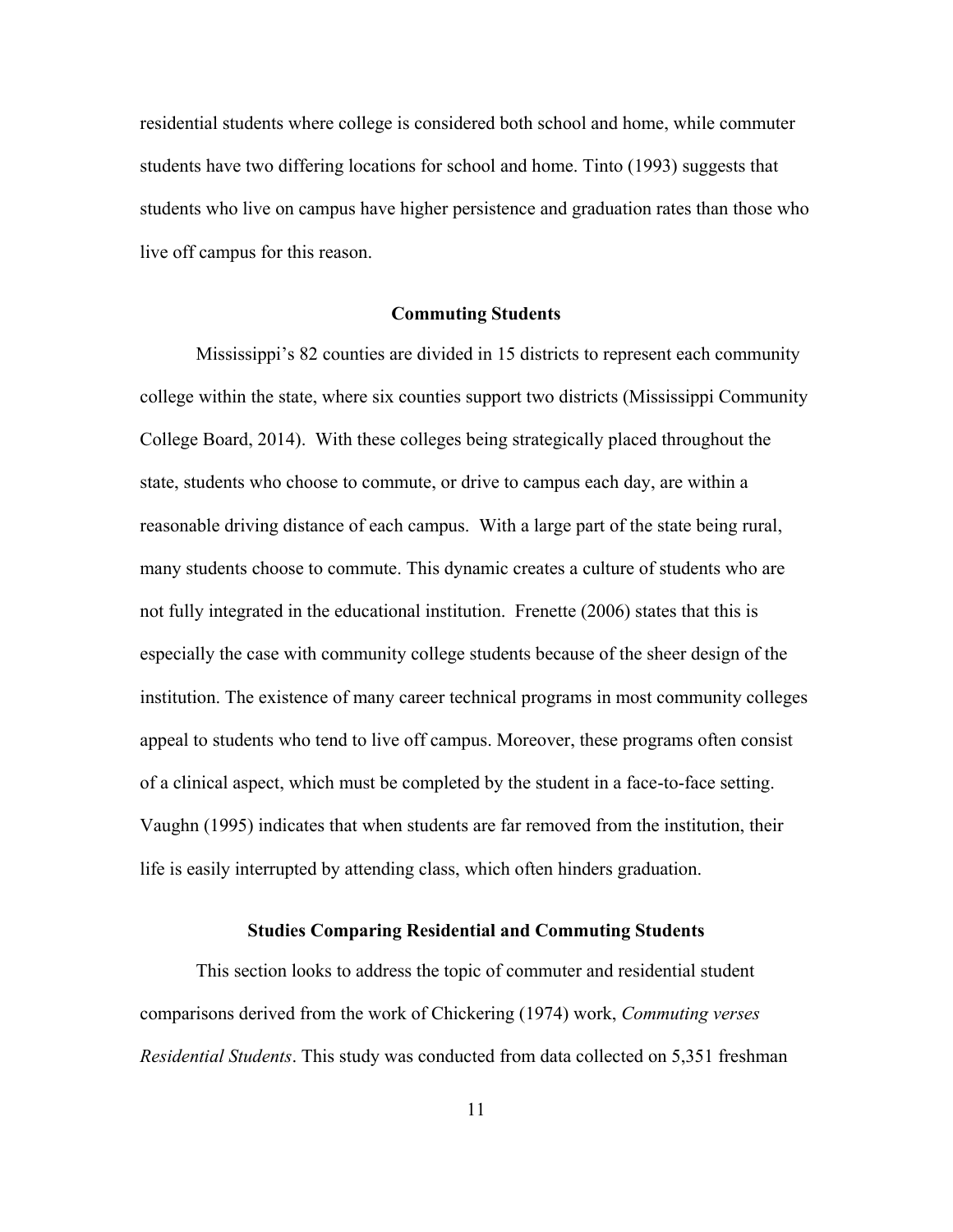enrolled students from 270 2-year and 4-year institutions, both private and public. The students were randomly selected from a pool of 38,000 students, and their attitudes and behaviors were studied. Multiple regression analyses were used with this group at the end of their freshman year and another group of 169,190 within the next freshmen at the end of the following year (Chickering, 1974).

 more on parental financing or student loans to cover the cost of college. When looking at There were three areas found in which there was significant difference in residential and commuter students: college entry characteristics, overall student experience, and educational consequences. Within these three areas, there were numerous differences identified among the two groups. College entry characteristics data indicated that parental income and education was lower for commuter students, where high school grade point average was higher in residential students, as was National Merit Scholarships. In regard to college experience, more residential students were likely to become involved in Greek letter organizations, intramural sports, and other social organizations on campus. In terms of financial responsibility, more commuter students relied on college savings or worked to pay for college, whereas residential students relied educational consequences, more specifically persistence, more commuter students reported that they would not return fulltime another year, if at all, and more were ultimately dissatisfied with their college experience.

Although his studies included 2-year as well as 4-year institutions, Chickering (1974) went on to state that, "Perhaps the most striking about these diverse studies is the consistency of the results. Whatever the institution, whatever the group, whatever the data, whatever the methods of analyses, the findings are the same" (p. 84).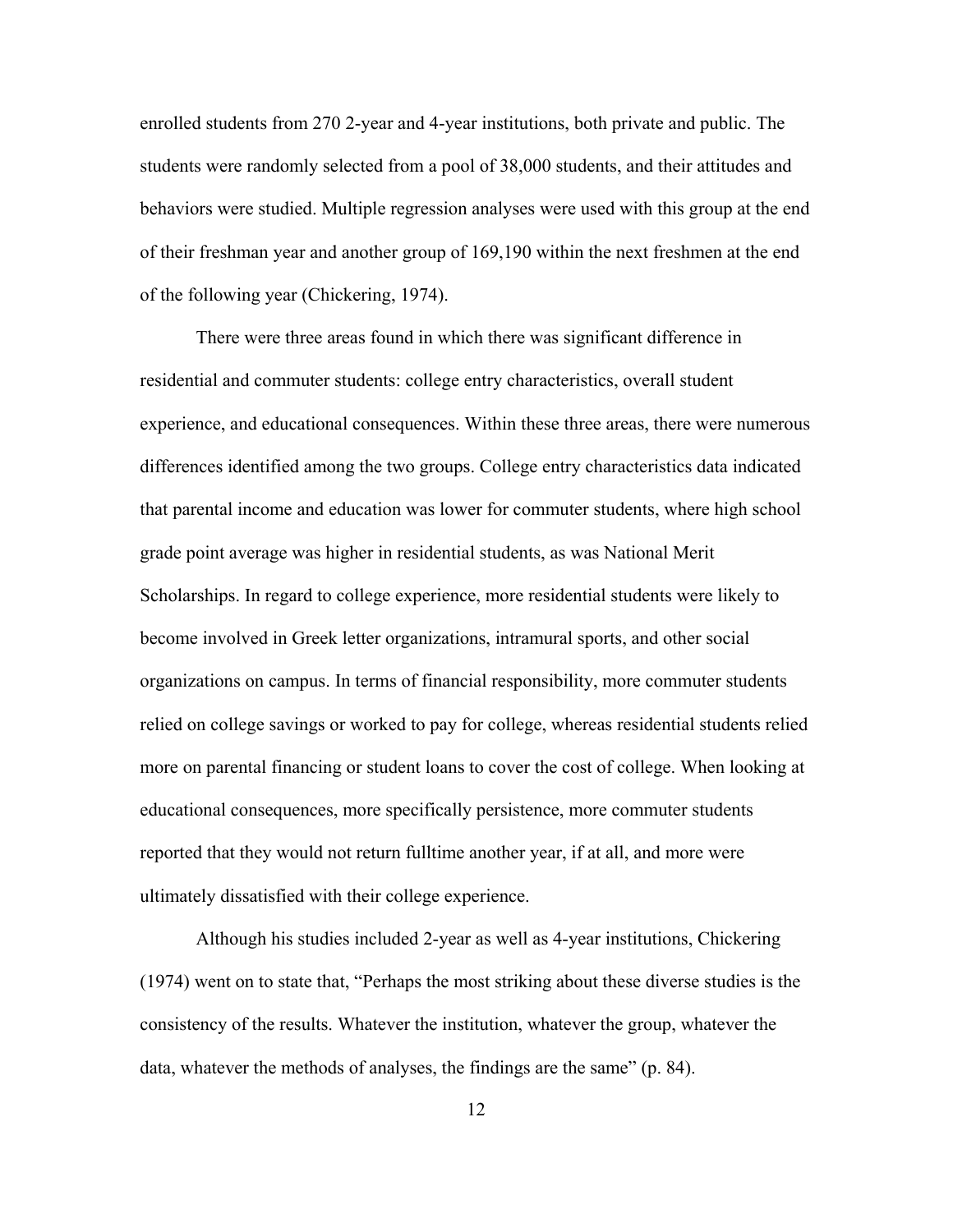#### **Gender**

<span id="page-22-0"></span> Over the last 25 years, studies have reported an increase in non-traditional enrollment of female students in institutions of higher learning throughout various programs of study. According to Frehill (2000), more women are in an academic track in high school than men; therefore, it is more likely that they enter college immediately following high school, and complete within normal time as well.

 nontraditional student enrollment (Timerong, 2002). Timerong (2002) referenced larger One area to view more closely is the gap that exists in gender of traditional and gains in nontraditional female enrollment than traditional female enrollment. Satheree (2002) attributes this increase to role reversal or role "conflict" that has taken place with more women entering the workplace as a result of being the primary caregiver for many families.

#### **Academic Underpreparedness**

<span id="page-22-1"></span>Variables that affect academia, such as first semester grade point average, enrollment status, and course load taken, all act as predictors of college success (Bean & Mentzer, 1985). Furthermore, Bean and Mentzer (1985) go on to assert that student persistence is affected by these variables simply because they determine how the student interacts with the institution. Late enrollment has proven to have a negative impact on student persistence as well. Students who enroll late tend to have lower grade point averages in addition to lower persistence according to Smith, Street, and Olivarez (2002). Because of the nature of community colleges' open enrollment policies, many students tend to enroll late, which makes it difficult to ensure courses are available with adequate teaching staff to teach them.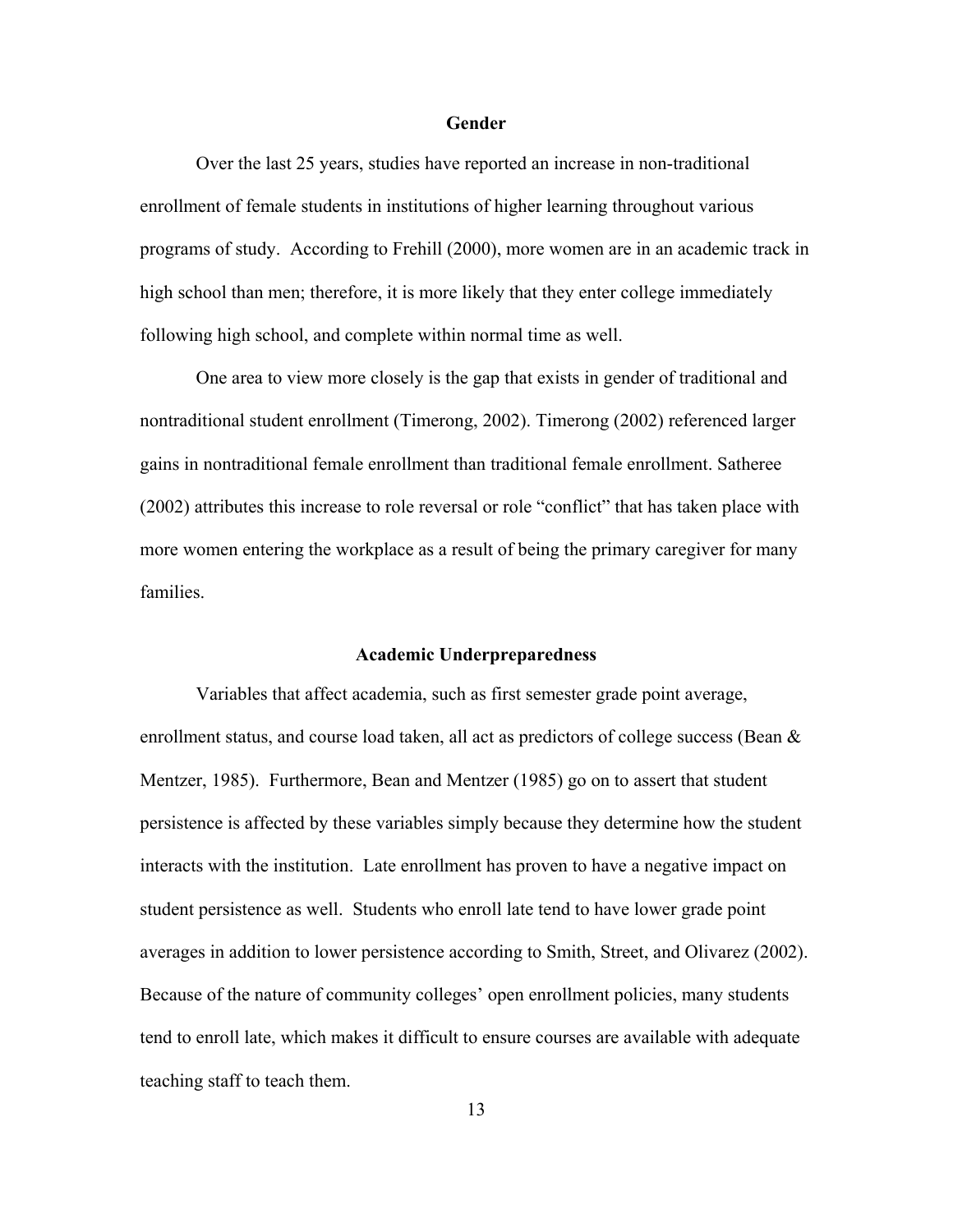According to Cohen and Brawer (2013), the increasing number of lower-ability students among community college entrants generates a large number of developmental education students, which poses a problem with funding for which community colleges are struggling. Harris (1998) with the National Center for Educational Statistics defined developmental education as "coursework that is designed to correct skills deficiencies in writing, reading, and mathematics that are essential for college study" (p. 93). This prescription of coursework in intended to prepare students who are academically underprepared for college coursework. Predictors of academic underpreparedness are typically college placement tests, such as ACT or SAT.

Developmental education at the college in this study is primarily prescribed based on four established levels and is assigned based on American College Testing (ACT) subscores or COMPASS, an ACT product for non-traditional students, mathematics and English scores. Bettinger, Evans, and Pope (2011) state that sub-scores provide better predictions of success than composite scores. Levels are prescribed at the college based on these test scores to qualify a student for developmental coursework in an attempt to prepare students for college credit bearing coursework.

As it stands, the bulk of funding for community college comes from federal, state, and local taxes (Vaughn, 2006). Because state taxes make up the larger part of this funding, state officials are often skeptical. There are many who misunderstand the concept of open admissions, thinking that it allows anyone to enter programs of choice whether requirements have been met or not. Consequently, the community college provides an opportunity for students to prepare themselves to enter their programs of choice, and developmental coursework provides a means for this to happen.

14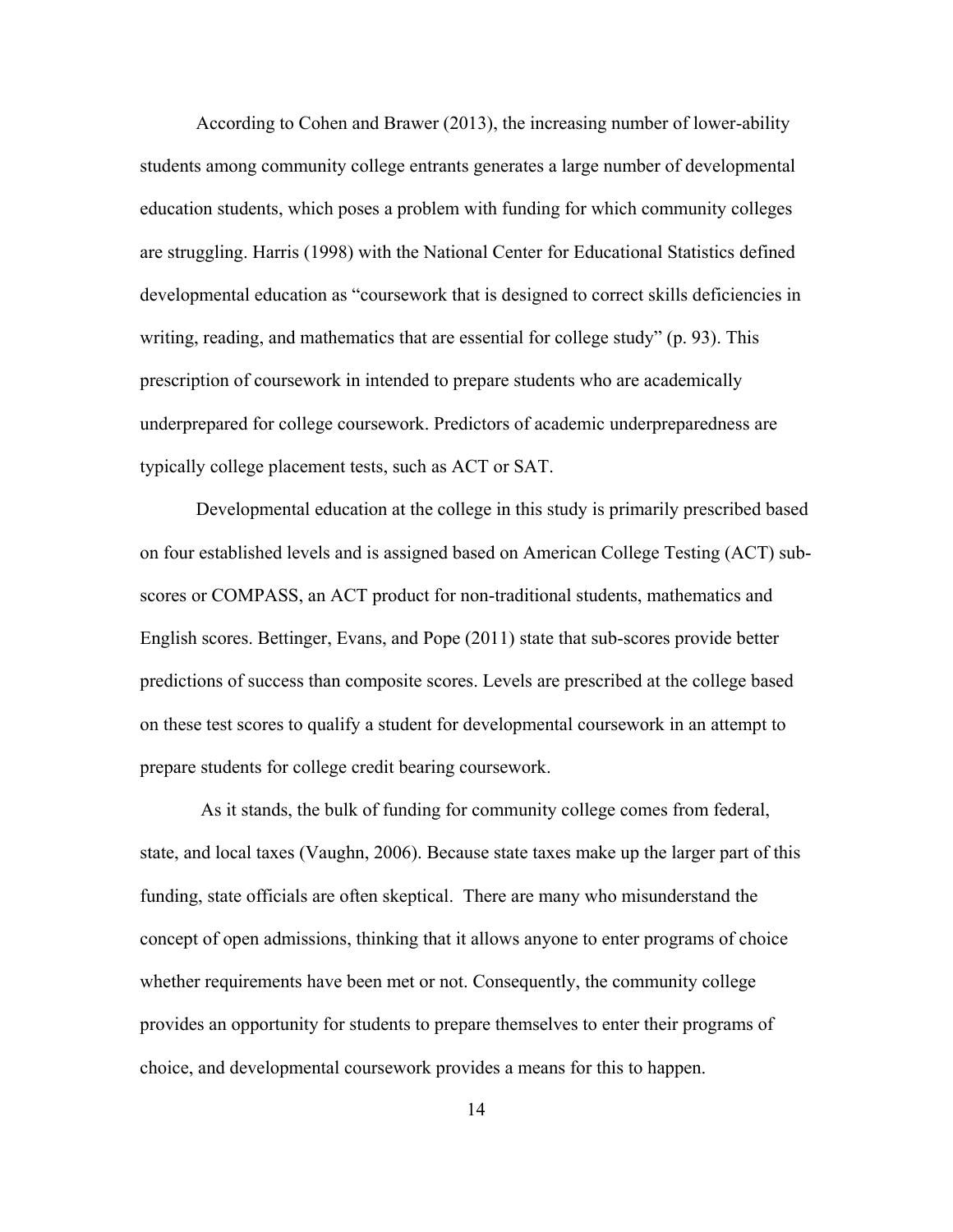Developmental education, in contrast to remedial education, is comprehensive in nature. The National Association of Developmental Education (2011) states that many factors are inclusive in developmental education, such as academic advisement, counseling, and tutorial services or labs, which focus more on the enhancement of the whole student.

Developmental education plays a major role in the community college. Twombly and Townsend (2001) define remedial education as courses that are offered at the postsecondary level and whose content is generally considered "precollege." Criticisms of the ineffectiveness of schools date back to the late nineteenth century to say that schools "teach people to read and write, but fail to teach them to think" (Cohen & Brawer, 1996, p. 247). Even well into the 1990s, President Clinton set forth the *Goals 2000, Educate America Act,* which set goals for every adult in the workplace to be literate. School requirements for secondary graduation led students towards only learning what is taught. College admissions requirements traditionally may not necessarily align with secondary education requirements simply because of the nature of how each institution has been established (U.S. Department of Education, 2010).

Historically, primary education and colleges were established first, and then years later the need for secondary education became apparent (Fatherree, 2010). Therefore, college coursework was far more difficult than secondary coursework because they were not initially designed in a progressive nature. Remedial education became the solution for the gap that exists between secondary and college coursework. Consequently, the nature of the community college makes it a catch all for students who often have not done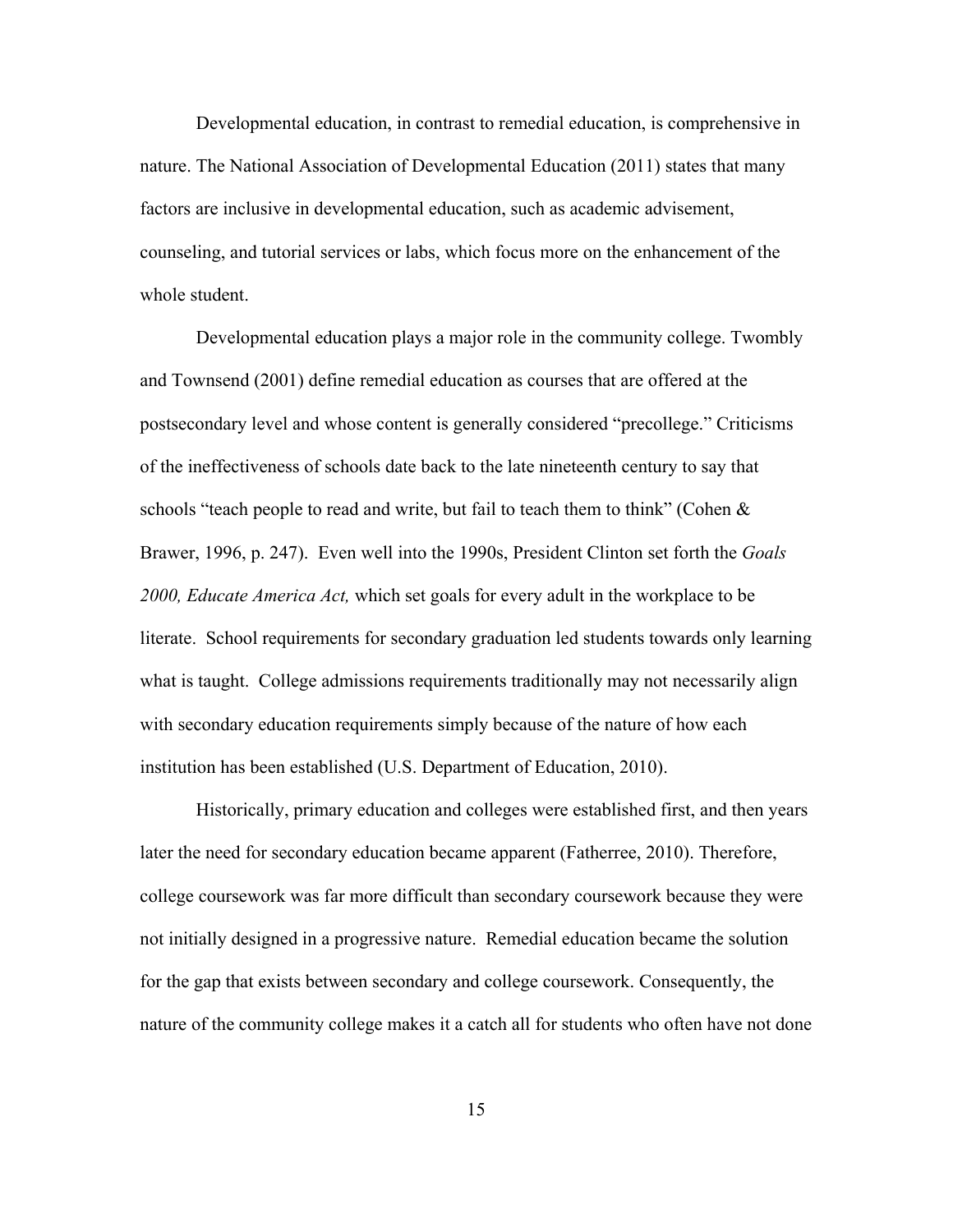well in high school or are not quite prepared for admission in 4-year institutions (Townsend & Twombley, 2001).

#### **Summary**

<span id="page-25-0"></span>The community college in Mississippi has evolved since its beginnings in the early 1900s, and it is ever changing to meet the needs of its student body. Traditional students turn out of high school each year to face new challenges all while increasing numbers of nontraditional students continue to further their education, which creates a vast diversity among the community college student body. Residential students take advantage of opportunities that student service departments attempt to provide for commuter student through innovative efforts. Yet, academic underpreparedness continues to plague the community college population, which proves to be an underlying issue that contributes to dwindling graduation rates nationwide. The rationale as to exactly why college graduation rates continue to decrease is an issue that is arguably one of the most important issues in community college education (Smith, 2002).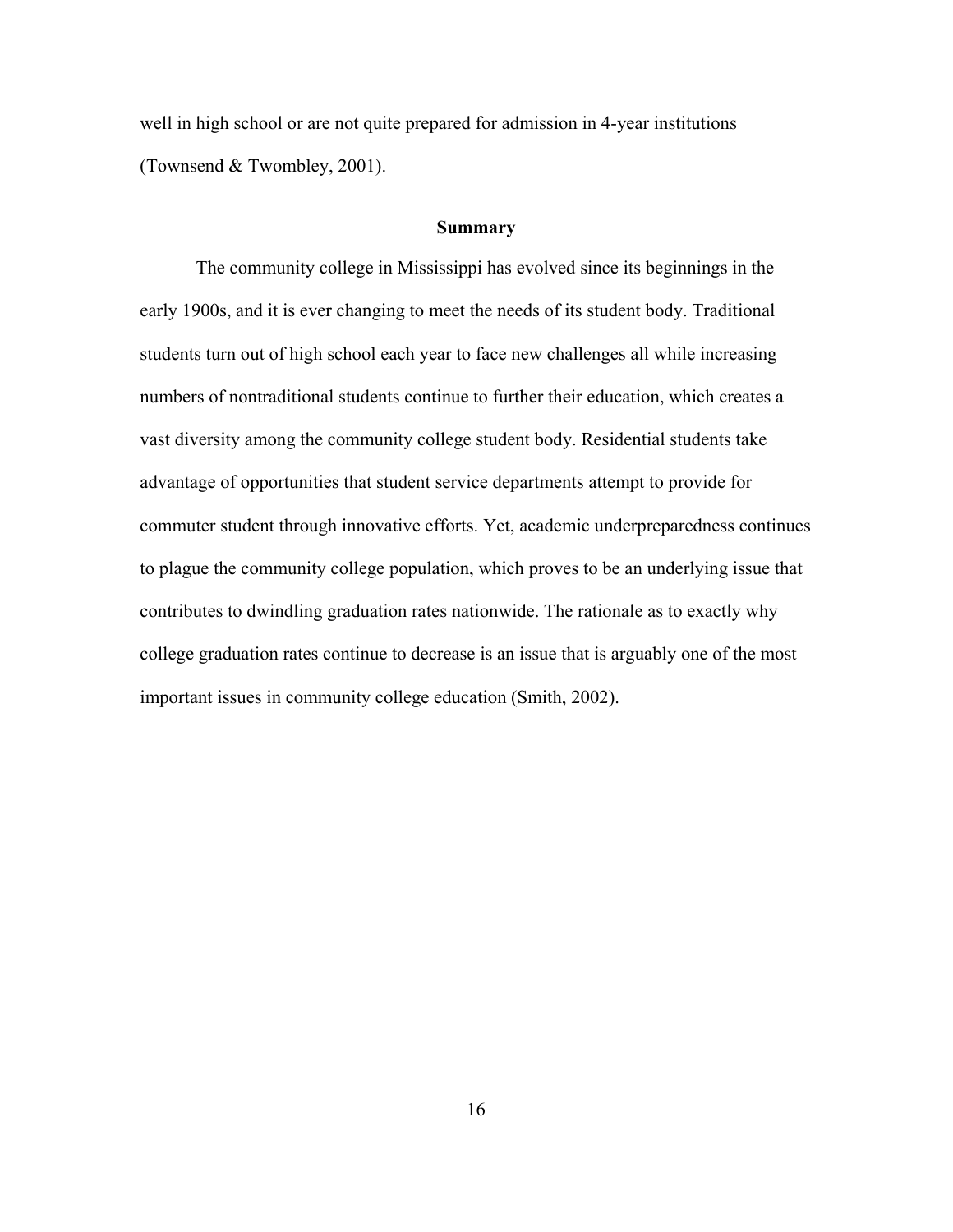# CHAPTER III METHOD

<span id="page-26-0"></span>This chapter will discuss the method and techniques utilized, which will include a description of the research design, which was developed to explore how being a commuter or residential student may affect graduation rates in community colleges. Research questions will also be presented in this chapter to be followed by a description of the process for which students were chosen to participate in the study, procedures for data collection, and the facility at which the research was conducted. The chapter will conclude with a data analysis section.

#### **Research Design**

<span id="page-26-1"></span> diverse population which includes all graduates who meet predetermined criteria rather The study employed a quantitative, cross-sectional research design with the independent variables residential status and demographic characteristics and the dependent variable graduation. This research study sought to determine if residing on campus had an effect on graduation rates within a rural Mississippi community college setting. This method was chosen for this study primarily because it allows researchers to compare many different variables at the same time when collecting data for this purpose of yielding statistical analysis. Secondary data were collected to reduce errors associated with self-reporting. The advantage of using pre-existing data is that it provides a more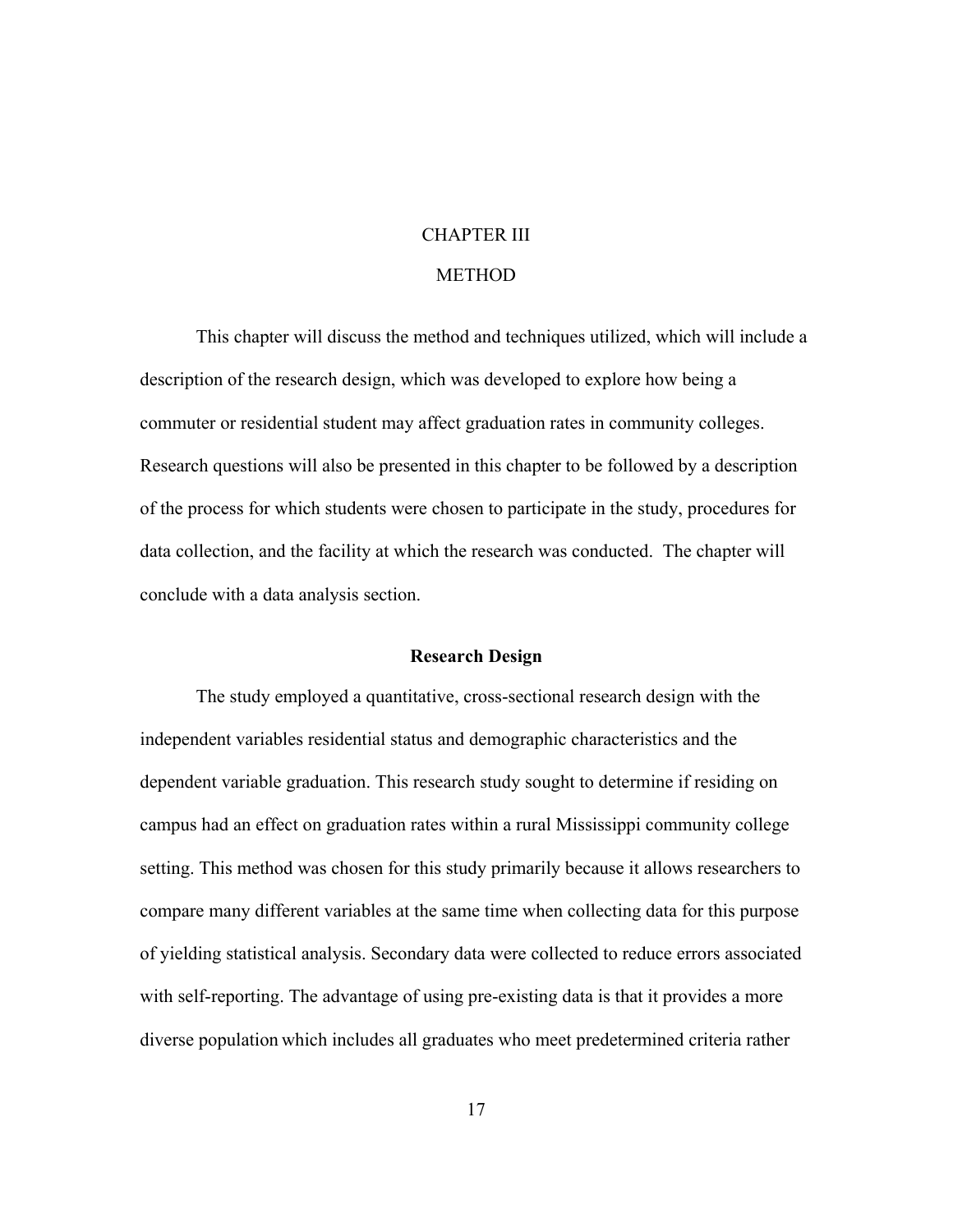<span id="page-27-0"></span>than those who were accessible to be surveyed or through other methods of data collection (Good & Harding, 2003).

#### **Research Questions**

- 1. What are the demographic characteristics (i.e., gender, race, age, program of study, campus of graduation, developmental education coursework taken or not, receiving federal aid or not receiving federal aid) of commuter and residential students?
- completion time, and 200% of normal completion time? 2. Is there a difference in the percentage of commuter and residential students who graduated within normal completion time (i.e., two years), 150% of
- receiving federal aid or not receiving federal aid? 3. Is there a relationship between residential and commuter student groups by completion time when controlling for the following factors: gender, race, age at graduation, developmental education coursework taken or not, and

## **Research Site**

<span id="page-27-1"></span>Participants for this study came from a rural community college located in central Mississippi. Students who had been enrolled in academic programs of study on a campus where residential housing is available to students, but is not required, was chosen. This site was chosen because it is the largest, most comprehensive, and most heavily populated in the state, and it offers the most diverse student body.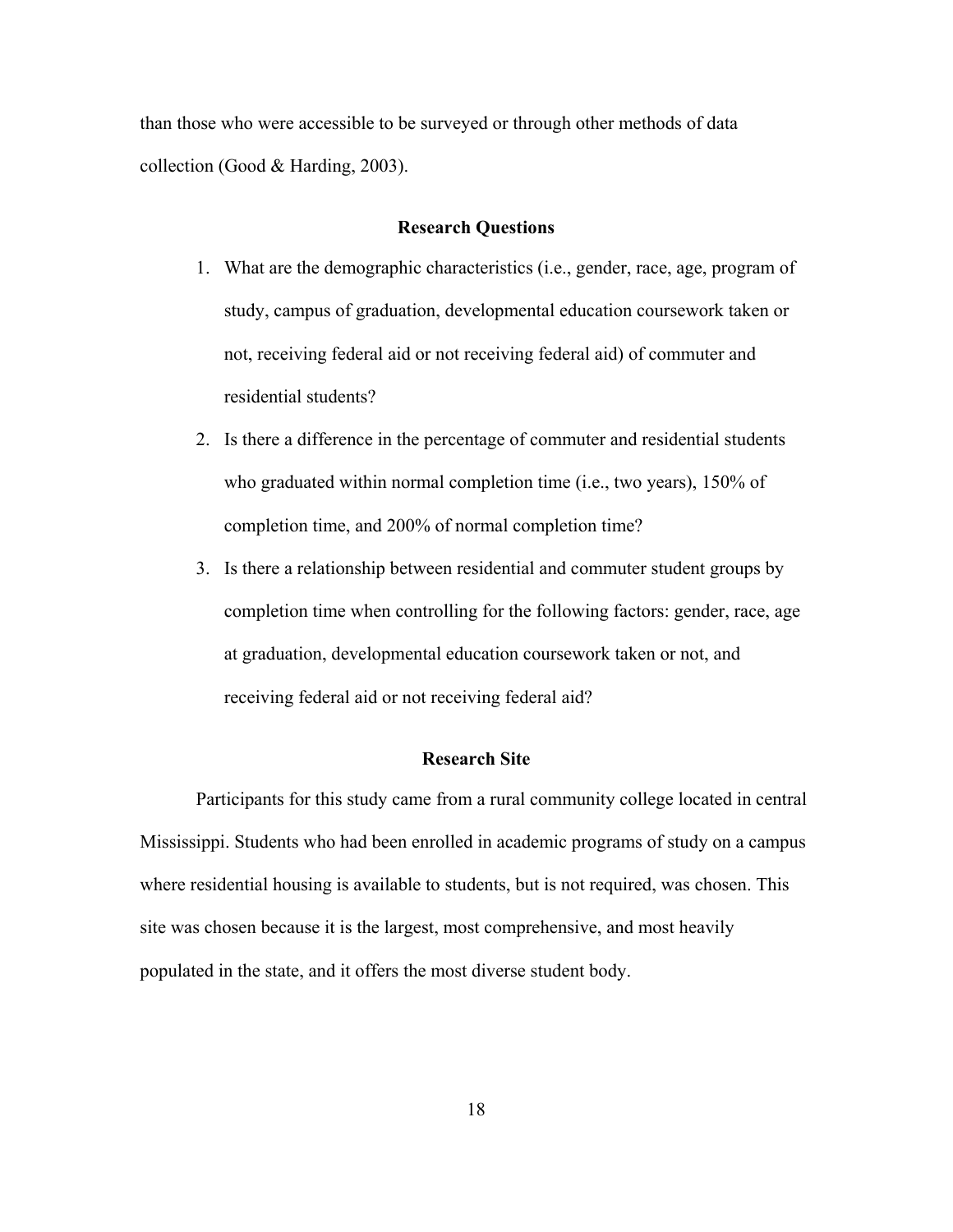#### **Participants**

<span id="page-28-0"></span>For this study, student records were obtained from the office of admissions and records of a rural community college in Mississippi. To obtain data, a letter was sent to the director of institutional research requesting permission to conduct on-campus research. Records were requested for students who graduated between May 2011 and May 2013 and only included academic students aged 18-25. Permission was also obtained from the Mississippi State University Institutional Review Board, (Appendix A).

This study analyzed graduation rates within a 2-year period of time, which is considered a "normal time" for graduation within 2-year institutions for students enrolled in associate degree programs. The population of graduates was utilized to gather a diverse balance of records for the study.

#### **Instrumentation**

<span id="page-28-1"></span>This study utilized pre-existing data obtained from student records of graduates from a rural community college in Mississippi from May 2011 until May 2013. Characteristics that were included in this study included gender, race, age, program of study, campus of graduation, developmental coursework status (developmental education courses taken or not), and financial status (receiving federal aid or not), and residential living status (residential or commuter). The student population records were used to ensure equal possibility of subjects being chosen.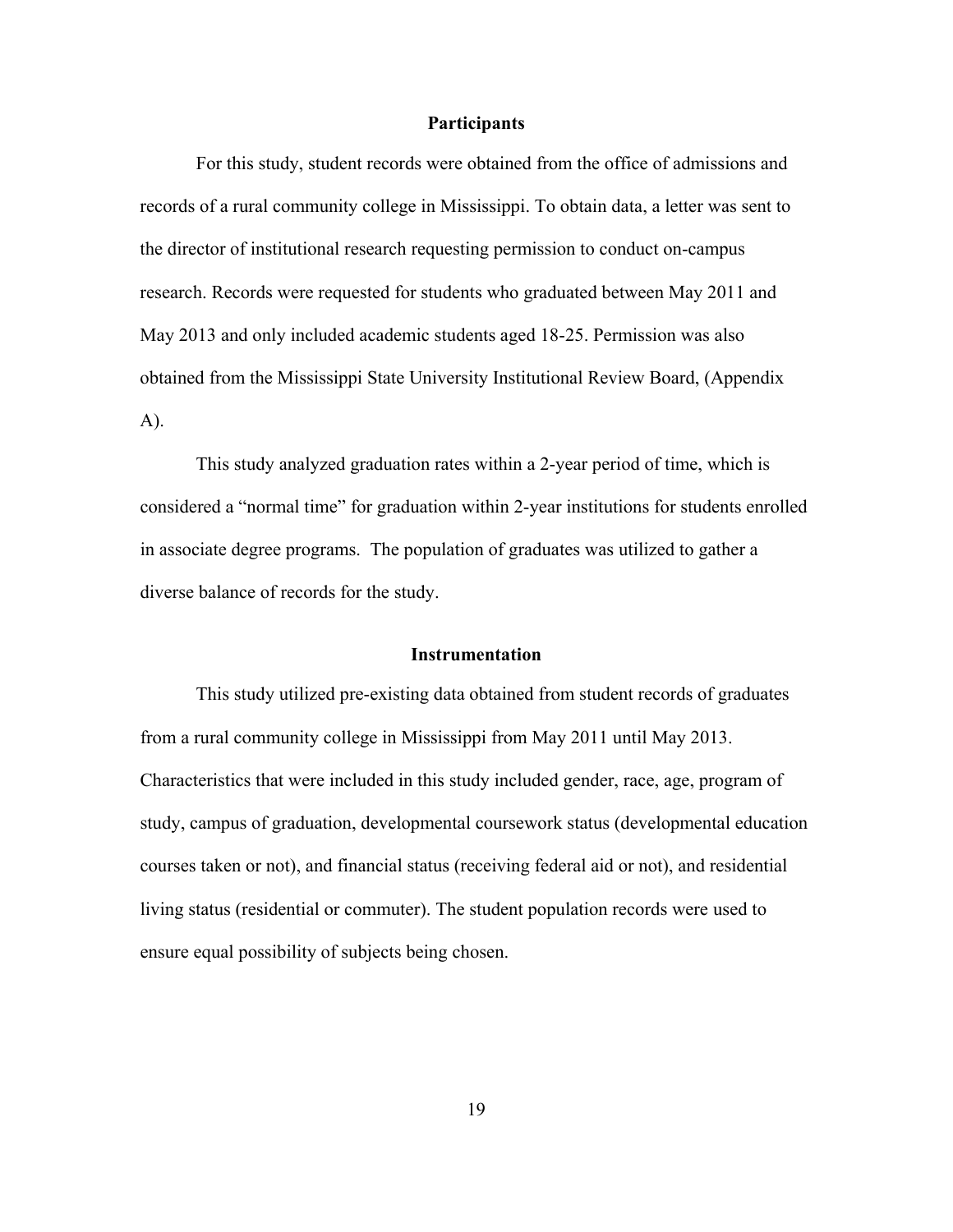#### **Data Collection Procedures**

<span id="page-29-0"></span>Before beginning the data collection process, approval from Mississippi State University' Institutional Review Board was obtained by the researcher. After these measures were taken, pre-existing data were obtained from the Office of Institutional Research and Effectiveness at the college.

#### **Data Analysis Procedures**

<span id="page-29-1"></span>This researcher compiled data and statistically analyzed it using IBM SPSS and Microsoft Excel. The data for each research question were analyzed as described below.

Research question one: What are the demographic characteristics (i.e., gender, race, age at graduation, program of study, campus of graduation, developmental education coursework taken or not, receiving federal aid or not receiving federal aid) of commuter and residential students? Categorical clarifications are necessary to further understand the study. Gender was either male or female; race was black, white, Asian, Hispanic, or other specified; and age was either 18, 19, 20, 21, 22, 23, 24, or 25. The campus of graduation was specified by branch name, and the program of study was specified by name. Developmental coursework status was either taken or not taken, and federal aid status was receiving federal aid or not. Frequencies and percentages were used to analyze the data to answer this question.

Research question two: Is there a difference in the percentage of commuter and residential students who graduated within normal completion time (i.e., two years), 150% of completion time, and 200% of normal completion time? In this question, frequencies and percentages were used where the dependent variables were completion time (normal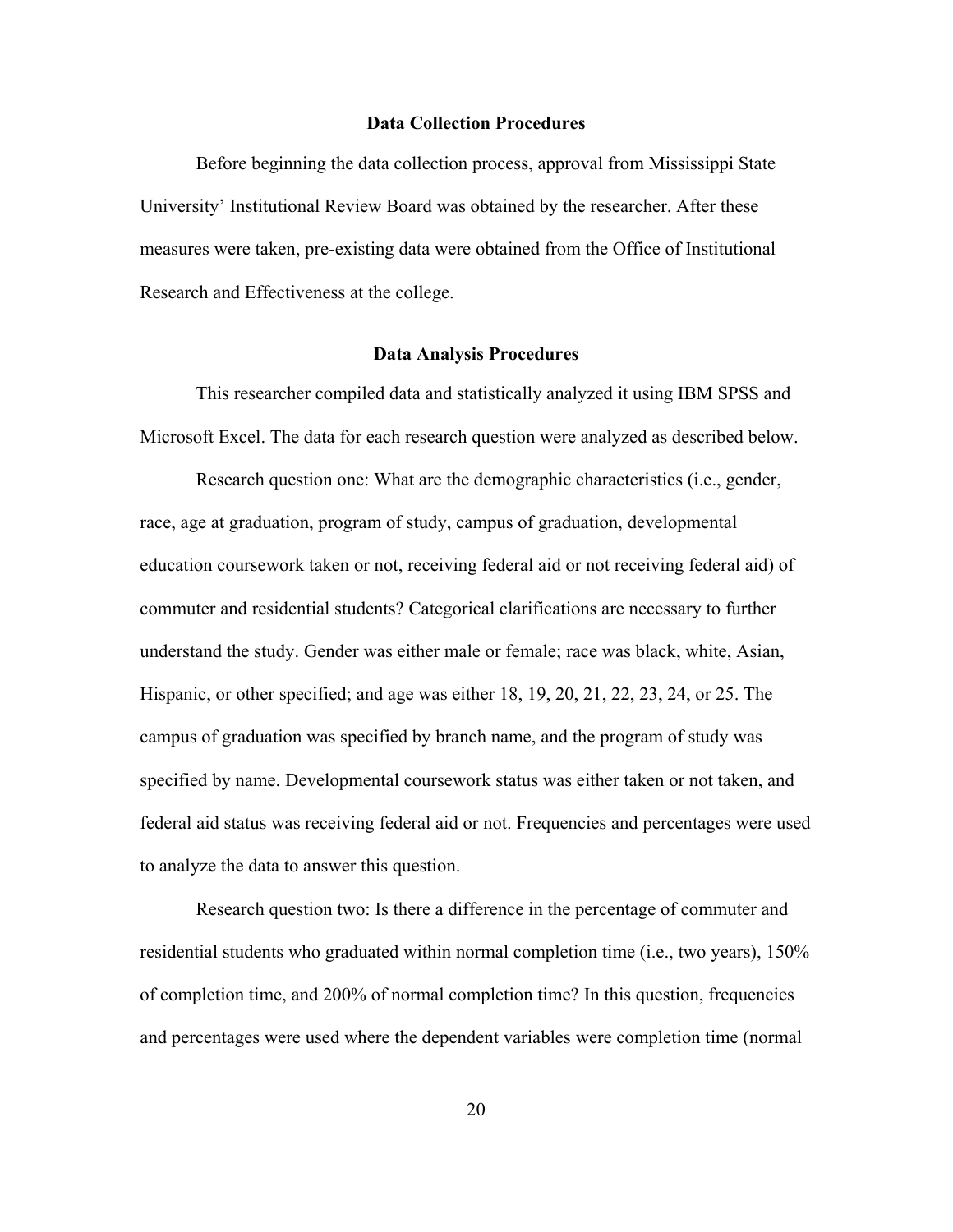time, 150% of normal time, and 200% of normal time) and independent variable was residential status (i.e., commuter or residential students).

Research question three: Is there a relationship between residential and commuter student groups by completion time when controlling for the following factors: gender, race, age at graduation, developmental education coursework taken or not, and receiving federal aid or not receiving federal aid? In this question, a logistical regression test was used with the dependent variables of completion time (1-6 semesters, 7-9 semesters, and 9-12 semesters) and independent variables of residential status and demographic characteristics. Independent variables include gender, race, age, developmental coursework or not, and federal aid status (receiving federal aid or not).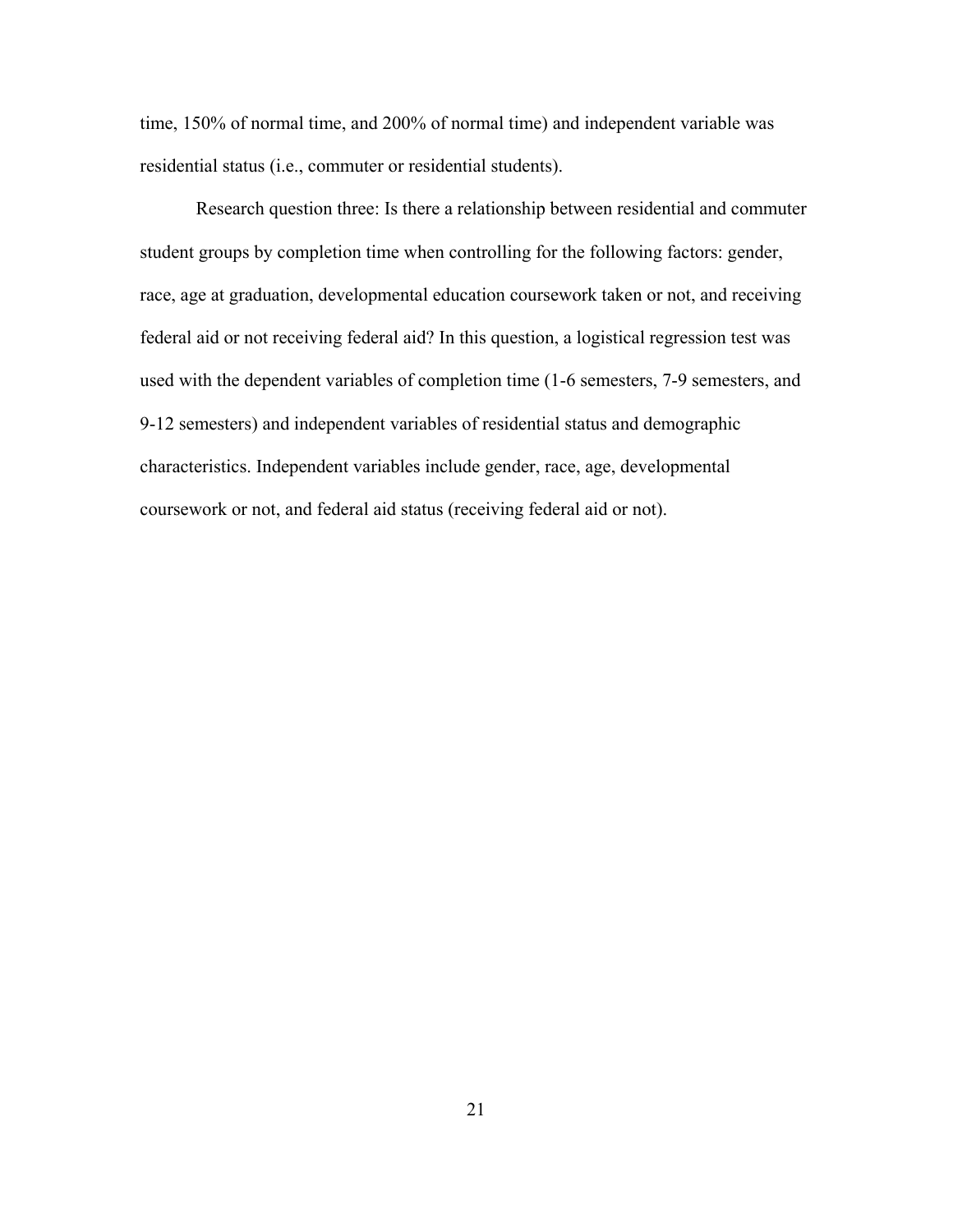#### CHAPTER IV

## DATA ANALYSIS AND RESULTS

<span id="page-31-0"></span>Chapter four presents the results of the statistical analysis of the data of this study. This study examined if residing on a college campus had an effect on the graduation rates within a rural Mississippi community college setting. This study utilized pre-existing data obtained from student records across a 2-year period of time. There were 1309 students included in the study. Demographic and geographic variables (branch campus) were analyzed to determine their relationship to graduation rates.

This study used logistical regression to determine the relationship between two groups of community college graduates: (a) graduates who lived on campus and (b) graduates who were commuters and five variables utilized to explore how being a residential or commuter student may affect graduation rates: (a) age (b) race (c) gender (d) developmental coursework or not and (f) financial aid used or not while considering the number of terms in attendance.

This study employed a quantitative, cross-sectional regression research design with the independent variables residential status and demographic characteristics, and the dependent variable graduation. The Statistical Package for Social Sciences (SPSS) software (Version 21) was used to conduct the analysis on the data collected.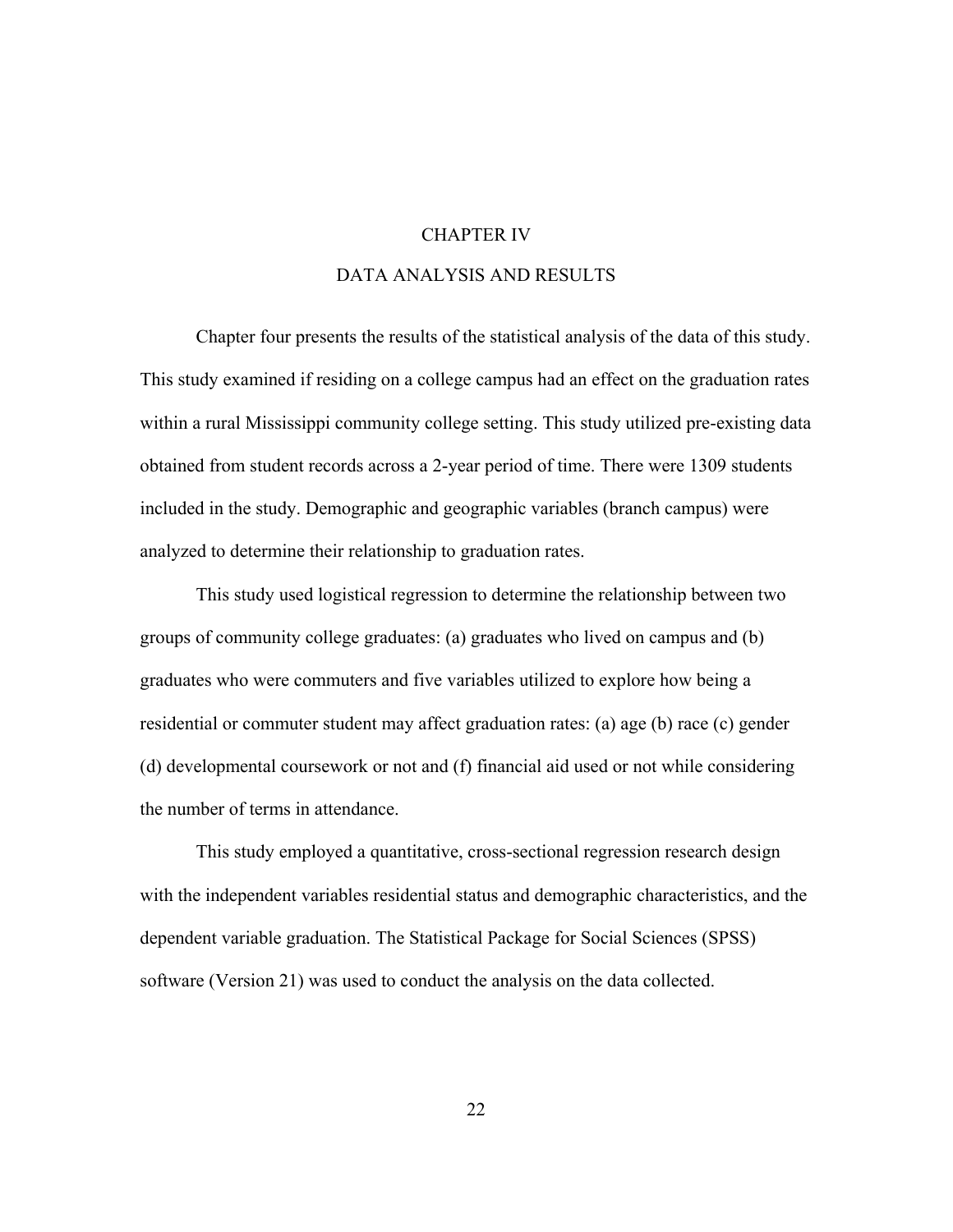#### **Research Questions**

<span id="page-32-0"></span>Research question one: *What are the demographic characteristics (i.e., gender, race, age at graduation, program of study, campus of graduation, developmental education coursework taken or not, receiving federal aid or not receiving federal aid) of commuter and residential students?* Tables 1-4 provide data used to examine research question one. Frequency and percentage analyses revealed that there were 1,309 residential and commuter graduates over a 2-year period between spring 2011 and spring 2013. As illustrated in Table 1, of those in the study, 33.9% were male and 66.0% were female. Forty percent were white, 55.2% were black, and 0.04% were Hispanic, Asian, or no race identified. There were 0.5% age 18 at graduation, 8.3% age 19, 31.5% age 20, 24.1% age 21, 14.7% age 22, 9.5% age 23, 6.4% age 24, and 5.0% age 25. In Table 2, programs of study declared reveal that 75.2% were in a general program of study; 12.6% in health sciences; 3.3% in business administration; 2.7% in behavioral sciences; 2.5% in elementary education and reading; 1.2% in music, arts, and theatre; 1.1% in biology; 0.9% in engineering; and 0.5% in English and history. Table 3 illustrates the percentage of students at each campus. As seen in Table 4, graduates who took developmental coursework accounted for 48.7%, while 51.3% did not take developmental coursework. Additionally, 70.5% of graduates received financial aid, whereas 29% did not receive financial aid.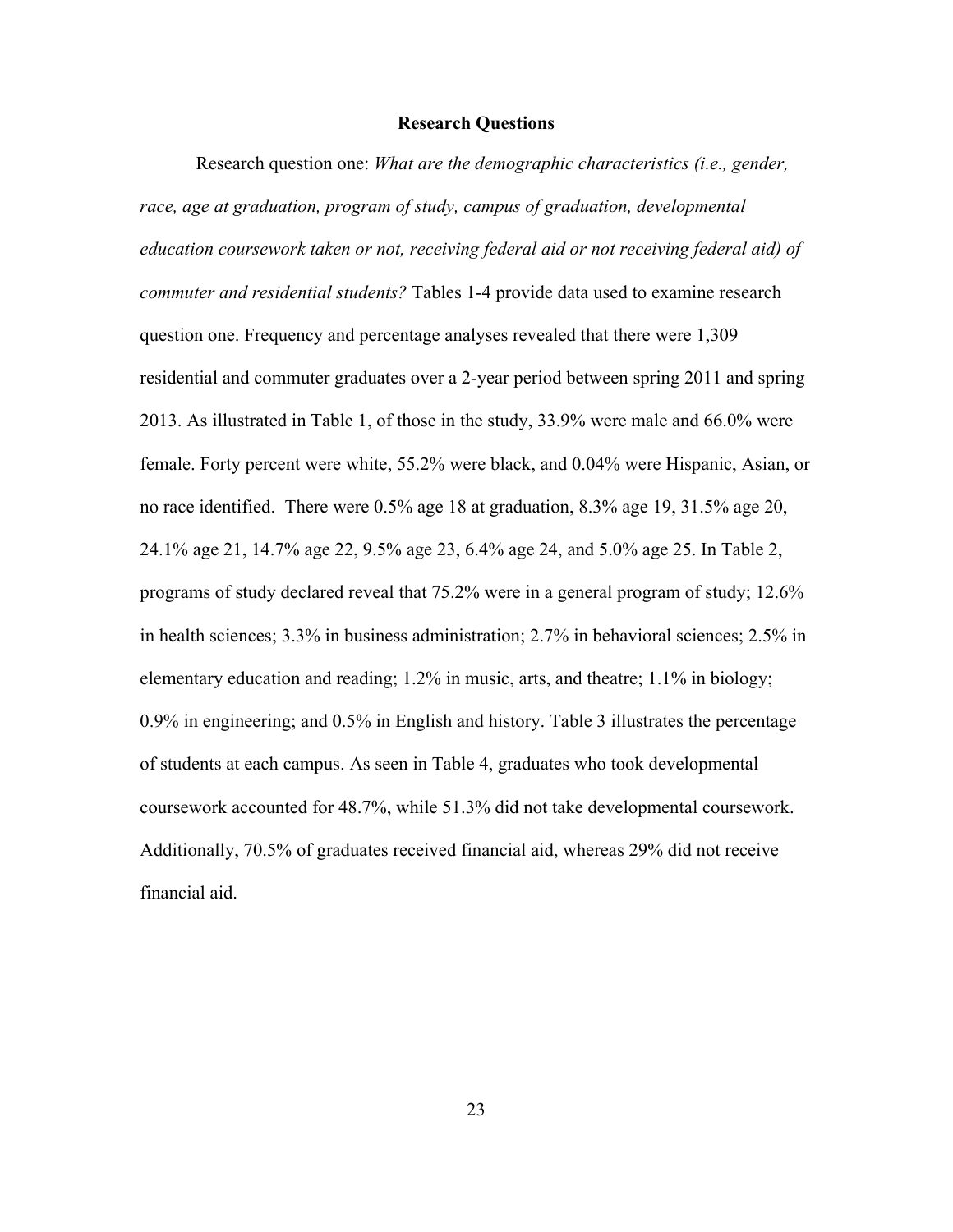|              | Frequency | Percentage |
|--------------|-----------|------------|
| <b>Male</b>  | 445       | 33.9       |
| Female       | 864       | 66.0       |
| White        | 528       | 40.3       |
| <b>Black</b> | 723       | 55.2       |
| <b>Asian</b> | 14        | 1.1        |
| Hispanic     | 11        | 0.1        |
| 2 or more    | 9         | 0.7        |
| unidentified | 24        | 1.8        |
| 18 years old | 6         | 0.5        |
| 19 years old | 108       | 8.3        |
| 20 years old | 412       | 31.5       |
| 21 years old | 316       | 24.1       |
| 22 years old | 193       | 14.7       |
| 23 years old | 124       | 9.5        |
| 24 years old | 84        | 6.4        |
| 25 years old | 66        | 5.0        |
|              |           |            |

# <span id="page-33-0"></span>*Demographic Characteristics of Graduates*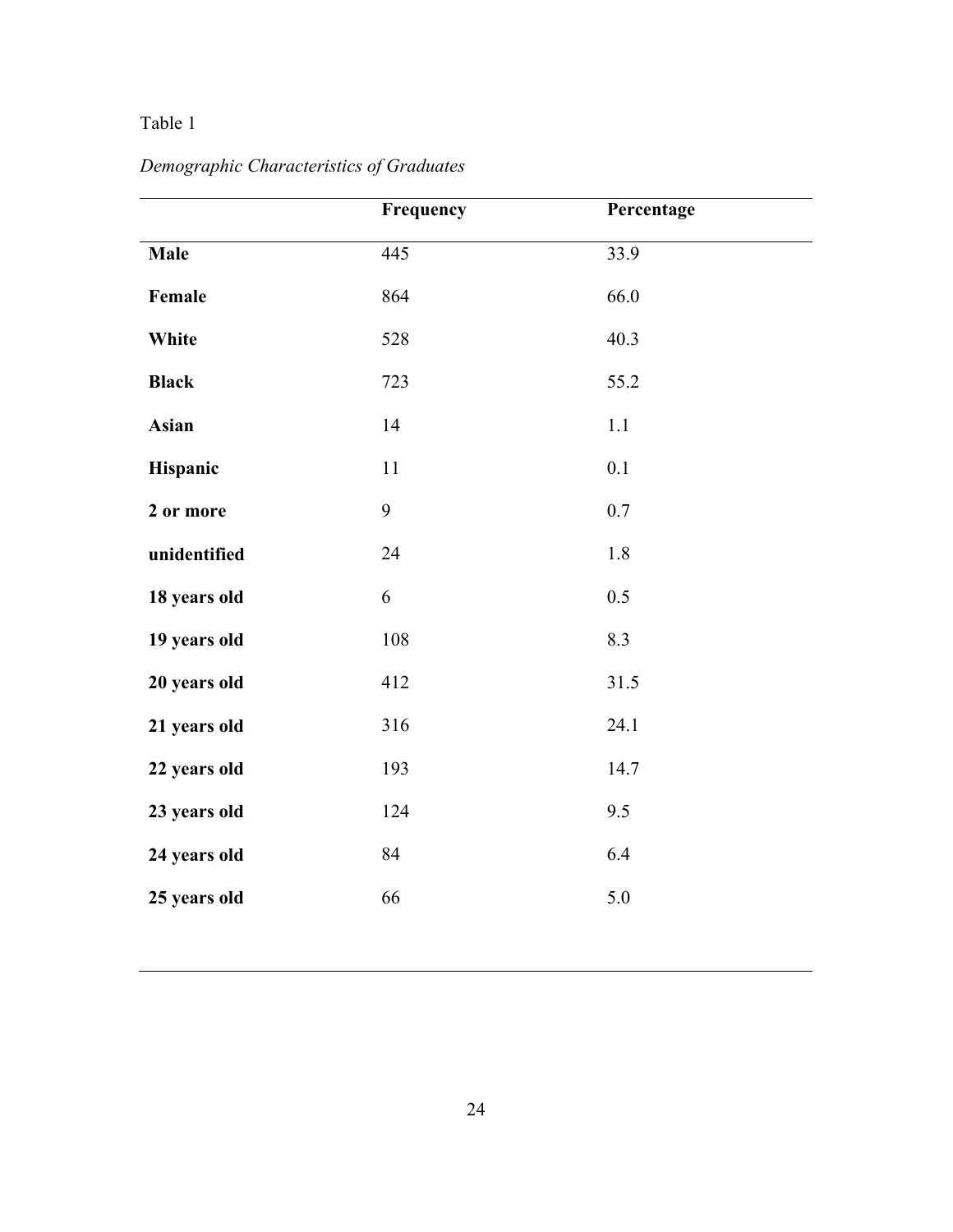# <span id="page-34-0"></span>*Frequencies of program of study*

|                                           | <b>Frequency</b> | Percentages |
|-------------------------------------------|------------------|-------------|
| <b>Business Administration</b>            | 43               | 3.3         |
| <b>Engineering</b>                        | 12               | 0.9         |
| <b>English and History</b>                | 7                | 0.5         |
| <b>Behavioral Sciences</b>                | 35               | 2.7         |
| <b>Health Sciences</b>                    | 165              | 12.6        |
| <b>Music, Art, and Theater</b>            | 16               | 1.2         |
| <b>Elementary Ed. And</b><br>Reading      | 32               | 2.5         |
| <b>General Program of</b><br><b>Study</b> | 985              | 75.2        |

#### <span id="page-34-1"></span> *Table 3*

# *Frequencies of Campus Attended*

|                    | Frequency | Percentage |  |
|--------------------|-----------|------------|--|
| <b>Main Campus</b> | 682       | 52.1       |  |
| <b>Campus 1</b>    | 112       | 8.6        |  |
| <b>Campus 2</b>    | 47        | 3.6        |  |
| <b>Campus 3</b>    | 188       | 14.4       |  |
| <b>Campus 4</b>    | 267       | 20.4       |  |
| Campus 5           | 13        | 1.0        |  |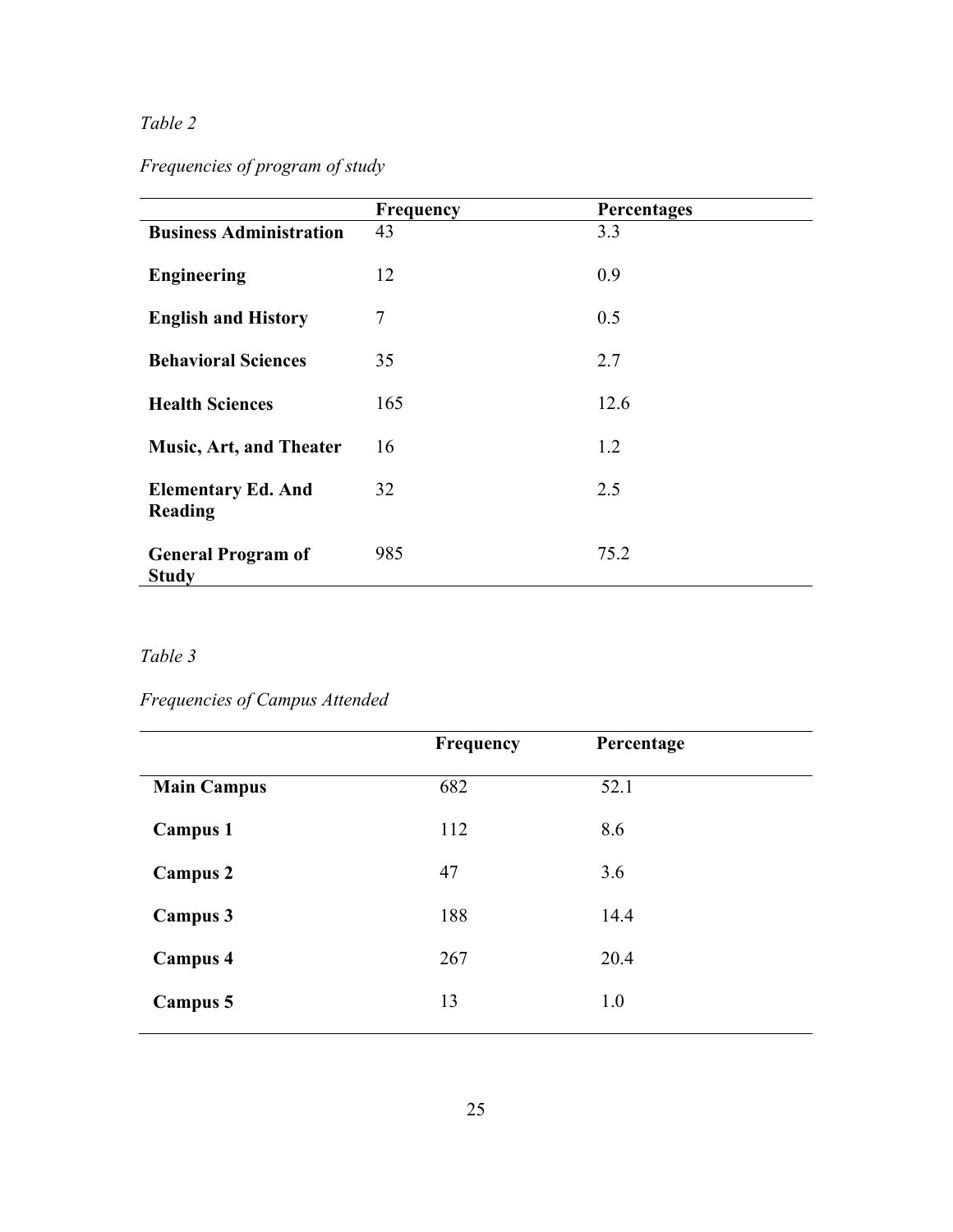|                         | <b>Frequency</b> | Percentage |  |
|-------------------------|------------------|------------|--|
| Dev. Ed                 | 638              | 48.7       |  |
| No Dev. Ed.             | 671              | 51.3       |  |
| <b>Financial Aid</b>    | 923              | 70.5       |  |
| <b>No Financial Aid</b> | 386              | 29.4       |  |
|                         |                  |            |  |

<span id="page-35-0"></span>*Frequencies of Developmental Coursework and Financial Aid Status*

The second research question asks: *Is there a difference in the percentage of commuter and residential students who graduated within normal completion time (i.e., two years), 150% of completion time, and 200% of normal completion time or more?* Table 5 reveals that the percentage of students in the study who were residential was approximately 44.9%, and the percentage who were commuter was approximately 55.1%. Of the residential students, 10.8% graduated within normal time, 35.2% graduated within 150% of normal time, and 53.9% graduated within 200% of normal time. Of the commuter students, 17.7% graduated within normal time, 33.5% graduated within 150% of normal time, and 48.8% graduated within 200% of normal time.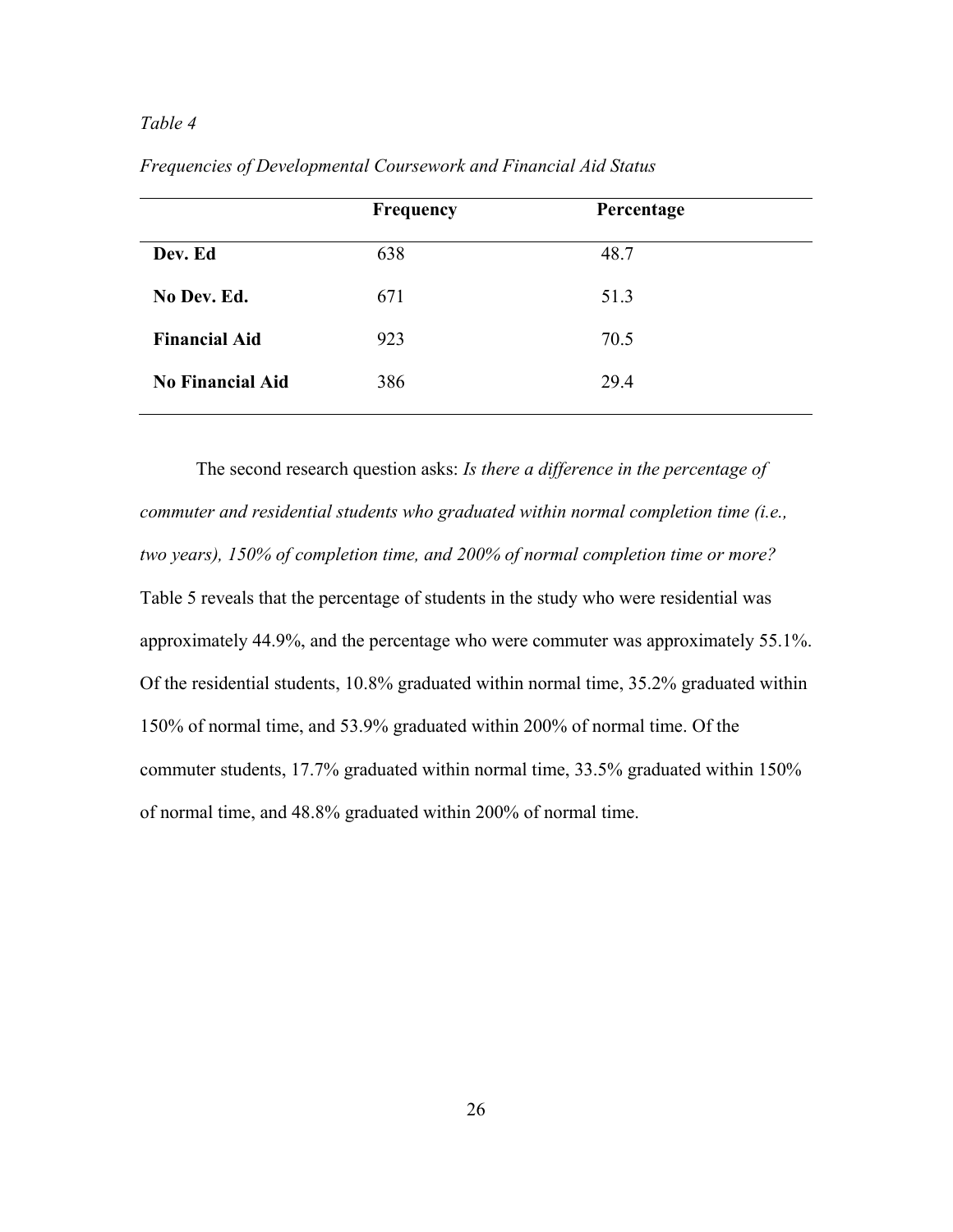<span id="page-36-0"></span>

| <b>Frequencies of Residential Status</b> |  |
|------------------------------------------|--|

| <b>Residential Status</b> | Frequency | Percentage |      |
|---------------------------|-----------|------------|------|
| <b>Residential</b>        | 588       | 44.9       |      |
| <b>Normal Time</b>        | 64        | 10.8       |      |
| 150%                      | 207       | 35.2       |      |
| 200%                      | 317       | 53.9       |      |
| <b>Commuter</b>           | 721       | 55.1       |      |
| <b>Normal Time</b>        | 128       |            | 17.7 |
| 150%                      | 238       | 33.5       |      |
| 200%                      | 352       | 48.8       |      |
|                           |           |            |      |

 *receiving federal aid or not receiving federal aid?* The results of the full regression The third research question asks: *Is there a relationship between residential and commuter student groups by completion time when controlling for the following factors: gender, race, age at graduation, developmental education coursework taken or not, and*  model comparing students who were residential graduates and other comparison groups predicted 39.1% of the outcome variables, as a group, statistically contributed to the model, and explained 6% of the variance (Cox & Snell = .006, Wald  $\chi^2$  = 15.781). The results of the full regression model comparing commuter students who were graduates and other comparison groups predicted 60.8% of the outcome variables, as a group, statistically contributed to the model, and explained 11.8% of the variance (Cox and Snell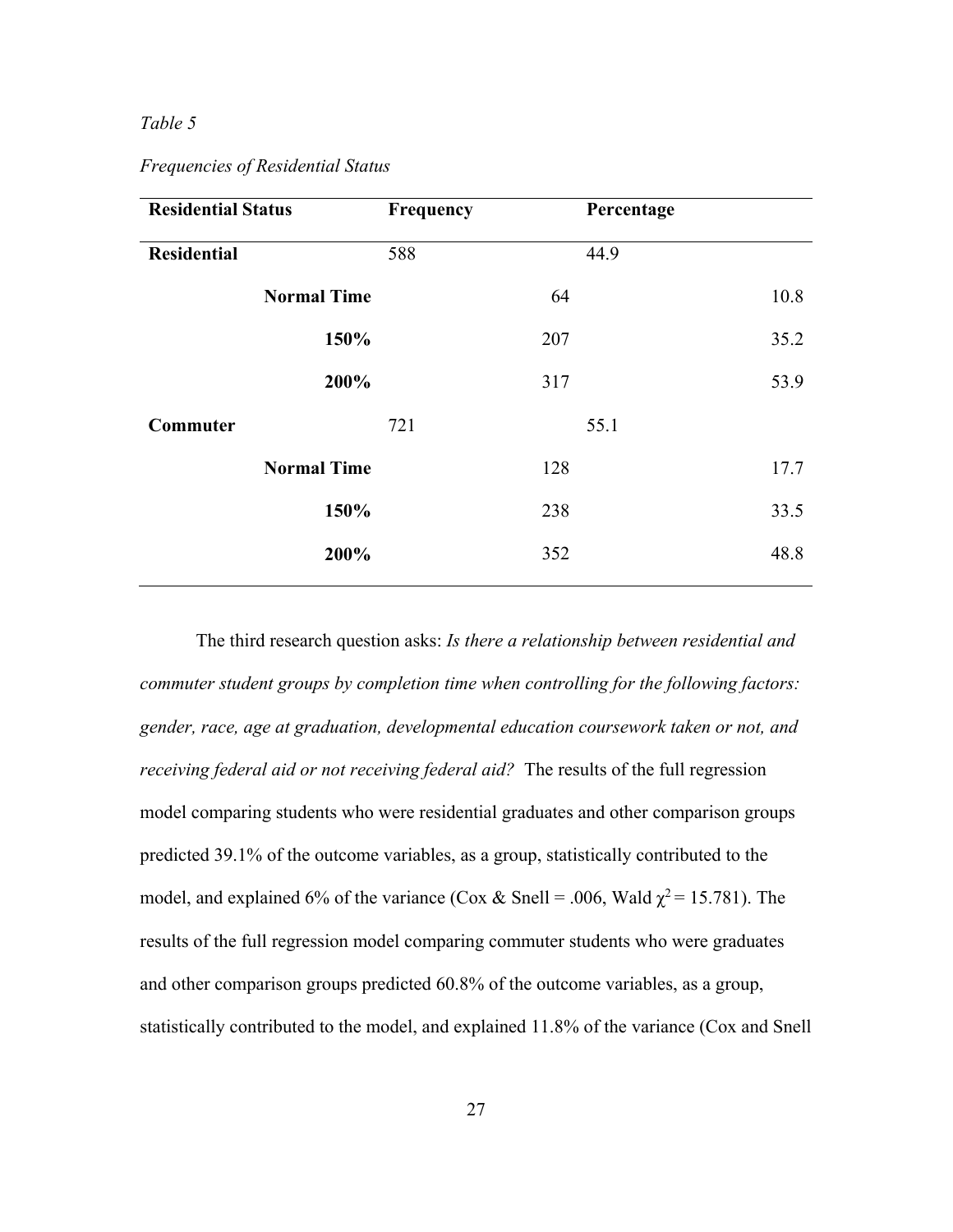= .118, Wald  $\chi^2$ <sup>=</sup> .33.083), which accounted for differences within gender, race and groups. Results of the statistical analysis are illustrated in Table 6.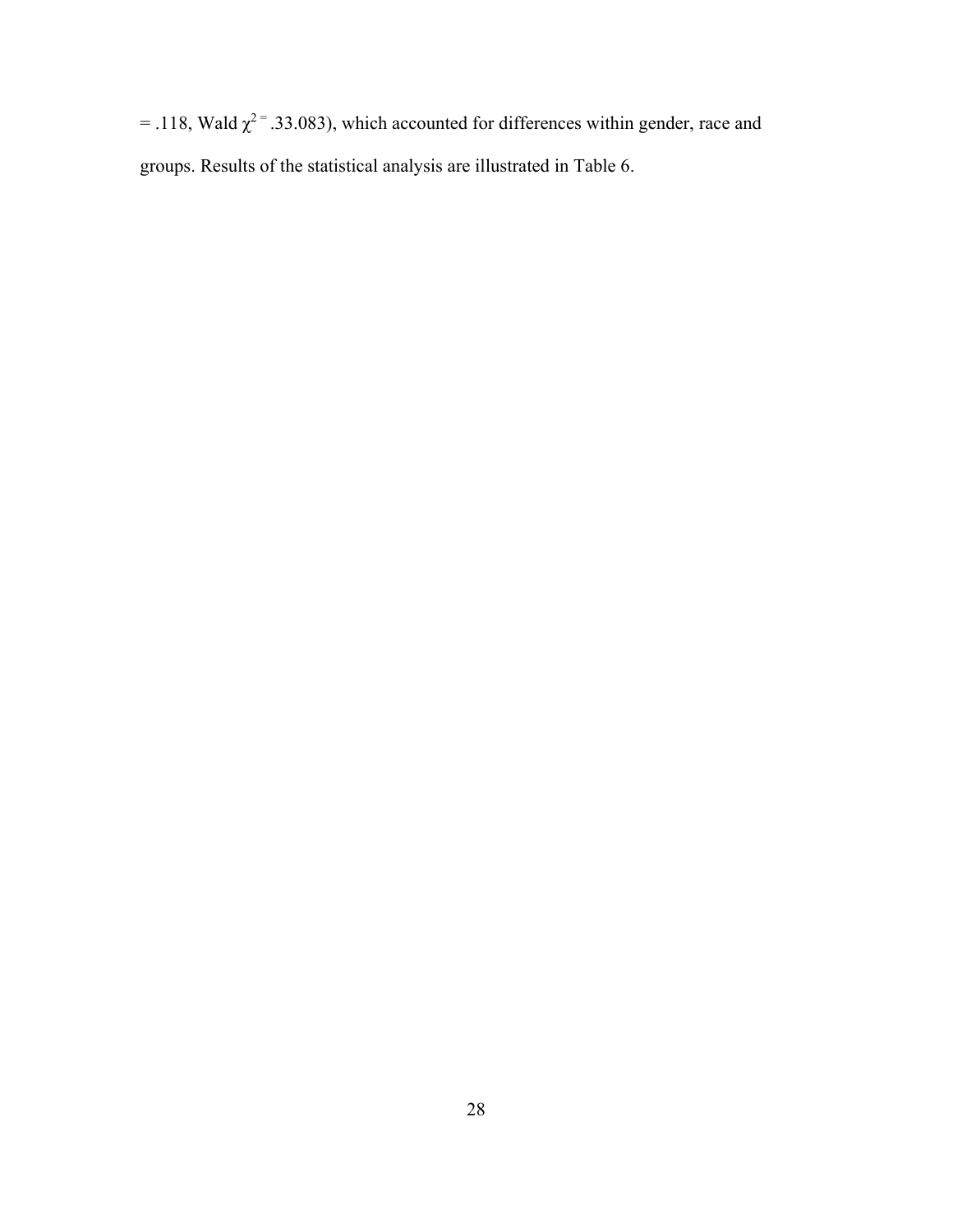| Variable           | B        | S.E. | Wald   | df             | Sig. | Exp(B) |       | CI/LL CI/UL |
|--------------------|----------|------|--------|----------------|------|--------|-------|-------------|
| <b>Commuter</b>    | $-322$   | .056 | 33.083 | $\mathbf{1}$   | .000 | .725   |       |             |
| 1-6 Sem.           |          |      | 1.898  | $\overline{2}$ | .387 |        |       |             |
| 7-9 Sem.           | .175     | .136 | 1.649  | $\mathbf{1}$   | .997 | 1.192  | .912  | 1.557       |
| 10-12 Sem.         | .006     | .218 | .001   | $\mathbf{1}$   | .199 | 1.006  | .657  | 1.542       |
| <b>Residential</b> | $-318$   | .080 | 15.781 | $\mathbf{1}$   | .000 | .728   |       |             |
| 1-6 Sem.           |          |      | 7.414  | $\overline{2}$ | .025 |        |       |             |
| 7-9 Sem.           | .110     | .120 | .839   | $\mathbf{1}$   | .360 | 1.116  | .883  | 1.411       |
| 10-12 Sem.         | $-318$   | .188 | 4.832  | $\mathbf{1}$   | .028 | .661   | .457  | .956        |
| Gender             | $-0.444$ | .128 | 12.060 | $\mathbf{1}$   | .001 | .642   | .500  | .824        |
| Race $(1)$         | 1.009    | .147 | 47.101 | $\mathbf{1}$   | .000 | 2.744  | 2.057 | 3.661       |
| Race $(2)$         | $-.577$  | .673 | .735   | $\mathbf{1}$   | .391 | .561   | .150  | 2.101       |
| Race (3)           | .744     | .626 | 1.414  | $\mathbf{1}$   | .234 | 2.105  | .617  | 7.181       |
| Race $(4)$         | .396     | .738 | .288   | $\mathbf{1}$   | .591 | 1.486  | .350  | 6.318       |
| Race $(5)$         | .722     | .431 | 2.804  | $\mathbf{1}$   | .094 | 2.086  | .884  | 4.789       |
| Age                | $-.370$  | .045 | 68.652 | $\mathbf{1}$   | .000 | .691   | .633  | .754        |
| Pell               | $-.036$  | .152 | .056   | $\mathbf{1}$   | .813 | .965   | .716  | 1.299       |
| Dev. Ed            | $-2.53$  | .139 | 3.331  | $\mathbf{1}$   | .068 | .777   | .592  | .1.019      |

<span id="page-38-0"></span>*Logistic Regression: Graduates by Residential Status*

Note. CI= confidence interval; LL=lower limit, UL= upper limit, SE= standard error, Sem= Number of semesters.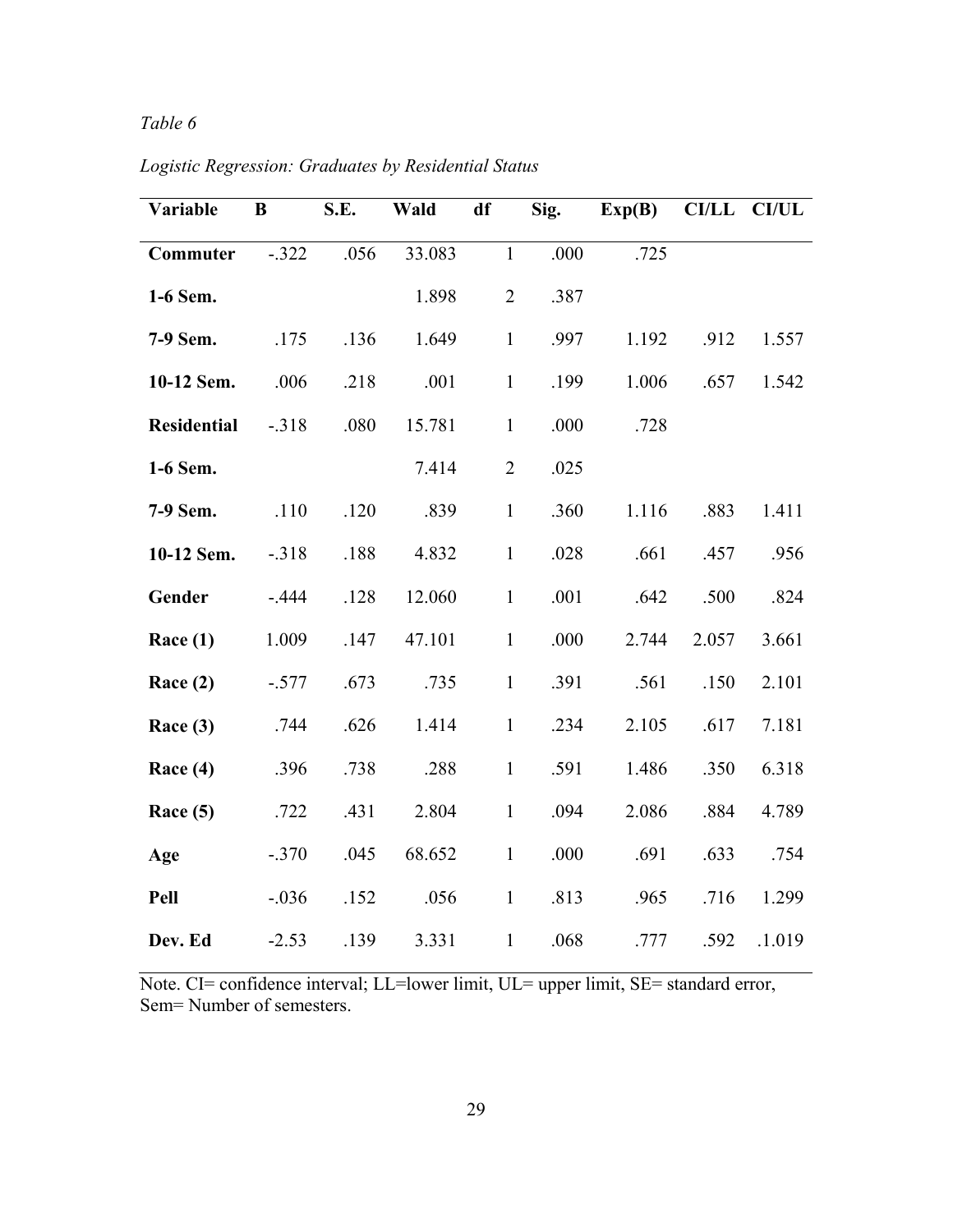## CHAPTER V

## <span id="page-39-0"></span>SUMMARY, IMPLICATIONS, AND RECOMMENDATIONS

## **Introduction**

<span id="page-39-1"></span>This chapter presents a summary of the research study. This discussion begins with a summary of the findings, followed by the conclusions drawn from the study's findings. The chapter also includes limitations, implications for practice, and recommendations for further research. This study was conducted to examine if residing on a college campus has an effect on the graduation rates within a rural Mississippi community college setting. The population consisted of students enrolled at one community college.

- 1. What are the demographic characteristics (i.e., gender, race, age at graduation, program of study, campus of graduation, developmental education coursework taken or not, receiving federal aid or not receiving federal aid) of commuter and residential students?
- 2. Is there a difference in the percentage of commuter and residential students who graduated within normal completion time (i.e., two years), 150% of completion time, and 200% of normal completion time?
- 3. Is there a relationship between residential and commuter student groups by completion time when controlling for the following factors: gender, race, age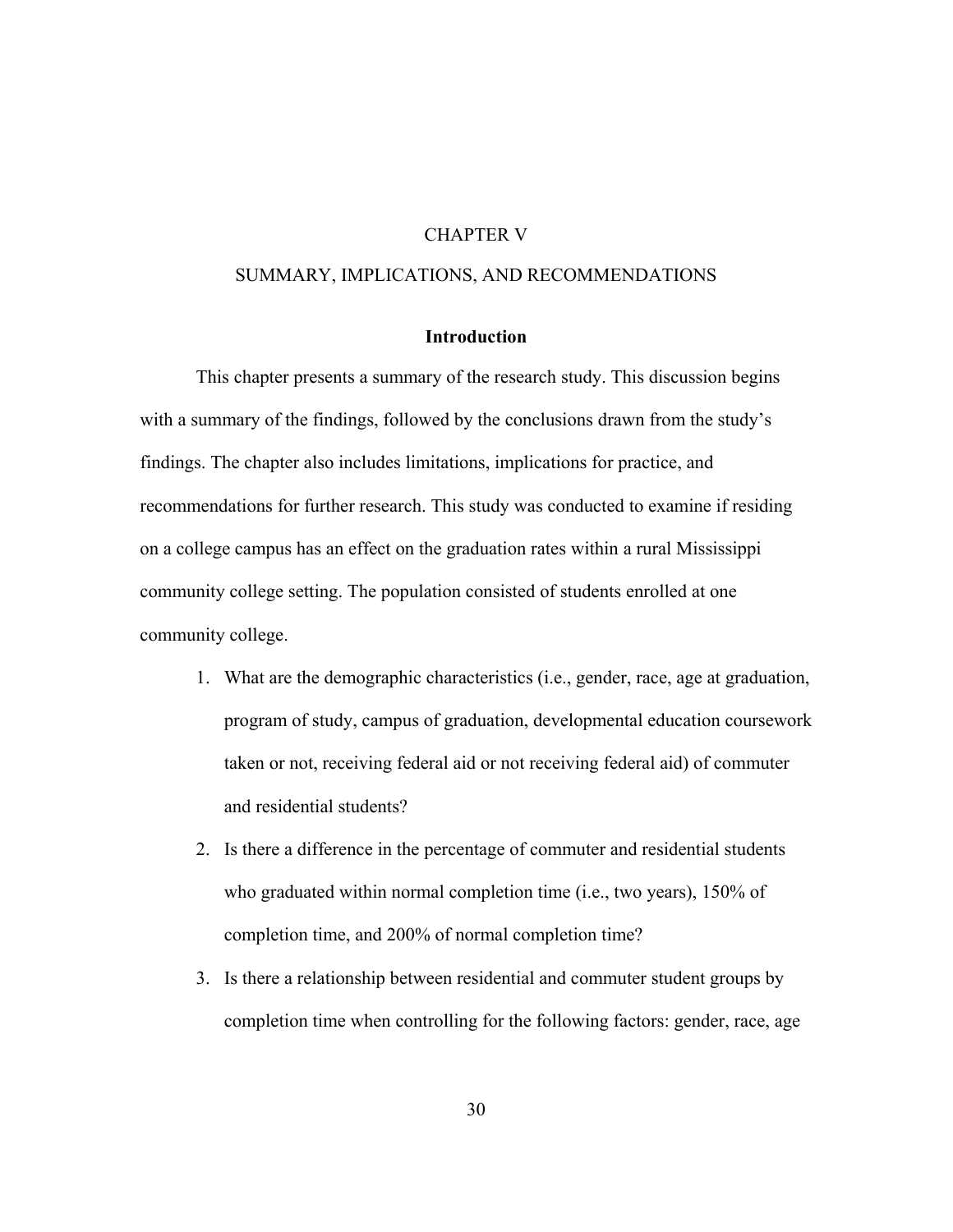at graduation, developmental education coursework taken or not, and receiving federal aid or not receiving federal aid?

#### **Summary of Results**

<span id="page-40-0"></span> Research question one asked, "*What are the demographic characteristics (i.e., residential students?"* The study participants included more females, blacks, twenty*gender, race, age at graduation, program of study, developmental education coursework taken or not, receiving federal aid or not receiving federal aid) of commuter and*  year-olds, students who received degrees in general programs of study, those who did not take developmental coursework, and students who did receive financial aid.

There were several demographic characteristics that were considered in this study. Of all the participants (*n=*1,309), there were 864 female students within the study. In terms of race, black students consisted of 723 graduates, while 20-year-old students represent the largest age group of graduates in the study. A majority of the participants were general program of study majors who graduated from the main campus. There were a large number of students who received financial aid (*n=*923), yet slightly over half (*n=*671) were not required to take developmental coursework.

#### <span id="page-40-1"></span>**Conclusion 1**

Financial aid is an important factor for students who have graduated, and perhaps it is so because many students attend community college for cost savings to receive college credit to transfer to 4-year institutions, which is shown in the large number of participants who major in general programs of study and will declare academic majors at a later date.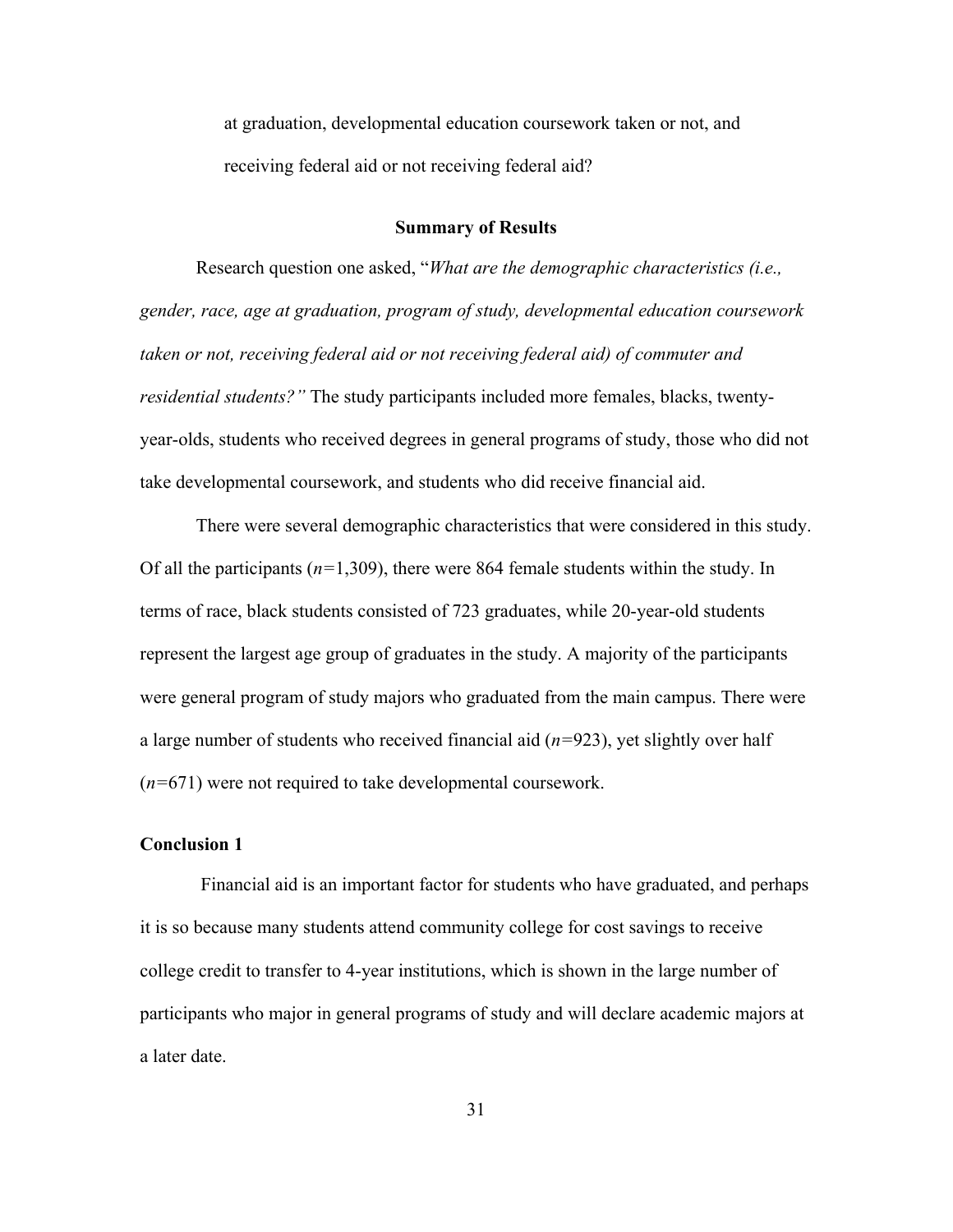*two years), 150% of completion time, and 200% of normal completion time?"* Research question two asked, "*Is there a difference in the percentage of commuter and residential students who graduated within normal completion time (i.e.,* 

Overall, commuter students graduated at higher percentages at normal time at 17.7%, where residential students completed at 10.8% of normal time. Contrarily, there were slightly larger percentages of residential students to complete within 150% of normal time at 35.2% than commuter students who completed at 33.5%. Following that same trend, higher percentages of residential students also completed within 200% of normal time than commuter students at 53.9% and 48.8% respectively.

#### <span id="page-41-0"></span> **Conclusion 2**

Residential students potentially graduate at higher percentages at 150% and 200% of normal time because of student integration and perceived cohorts that students within residential housing form among themselves. These students possibly graduate at higher rates over normal time also because of federal financial aid standards that identify normal graduation time at six semesters, therefore financial aid drives motivation for completion as well.

Research question three asked, *"Is there a relationship between residential and commuter student groups by completion time when controlling for the following factors: gender, race, age at graduation, developmental education coursework taken or not, and receiving federal aid or not receiving federal aid?"*

The strongest relationship exists between race and gender of these groups of participants, which was indicated by an increase in variance of 11%, which indicated significance. The stronger relationship existed between black and white, but not other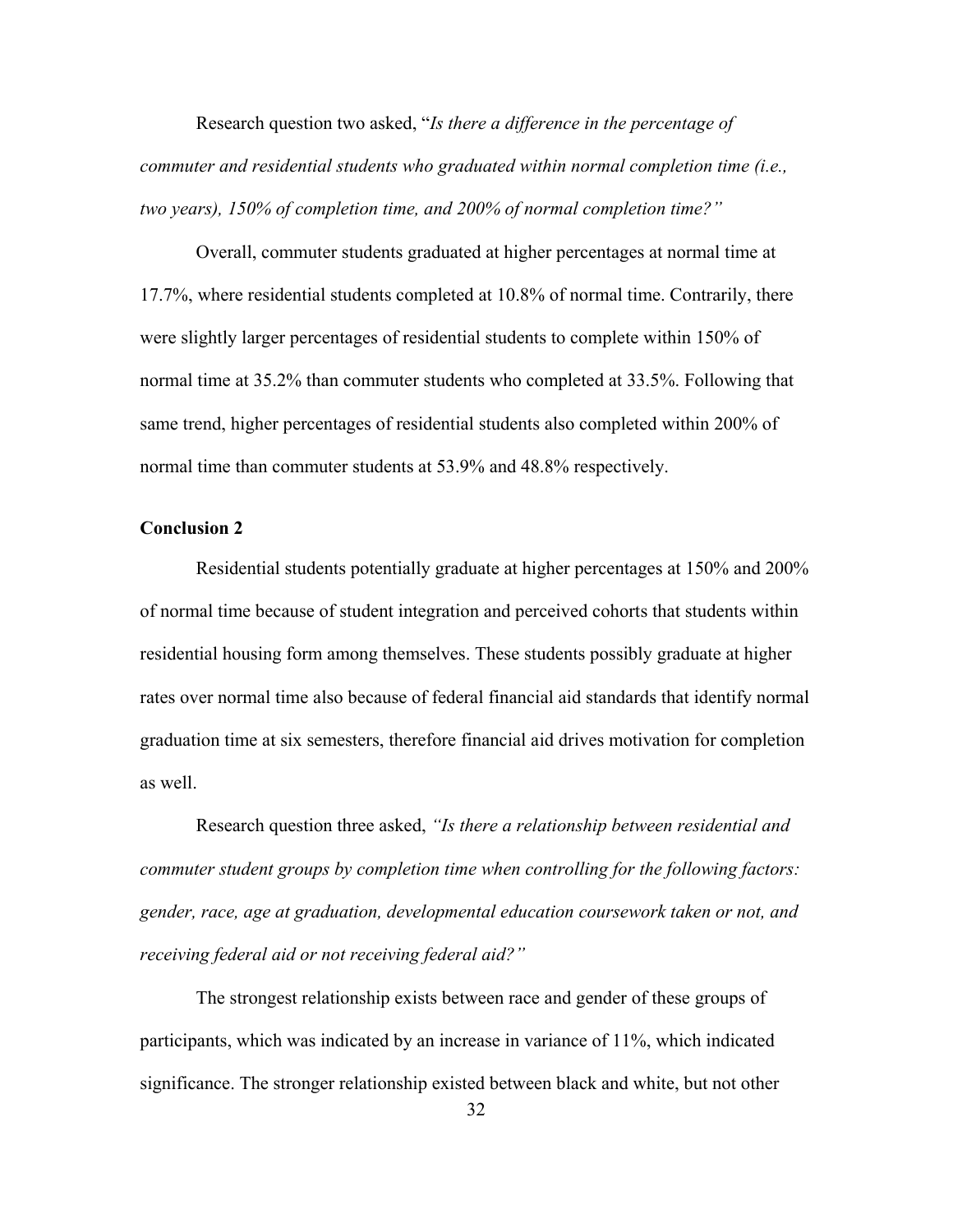financial aid and developmental coursework, there is no significant difference. race and ethnic groups. This indicates that race and gender have an effect on student completion time more than residential housing status. Additionally, age is a significant factor, where older students are less likely to graduate; however, when controlling for

## <span id="page-42-0"></span>**Conclusion 3**

These relationships possibly exist between race and gender groups and are not affected by residential housing status because of internal factors rather than external factors. There could be other demographic or academic factors that affect completion rate of these students outside the scope of this study.

#### **Discussion of Findings**

#### <span id="page-42-2"></span><span id="page-42-1"></span>**Demographic Characteristics**

According to Frehill (2000) in regard to gender characteristics of college students, more female students enter college immediately out of high school than their male counterparts. The study coincided with Frehill (2000) in that females presented as the highest group in regard to gender. Similarly, Astin (1993) reported that traditional students were more likely to persist, and graduate within normal time, which was revealed in the data as well.

Additionally, the study coincides with Astin (1993) which states that traditional students tend to be more "well-rounded" which leads to successful matriculation through college within normal time. The study supports Astin's work in that it represented the largest percentage of participants to complete within normal time to be age twenty.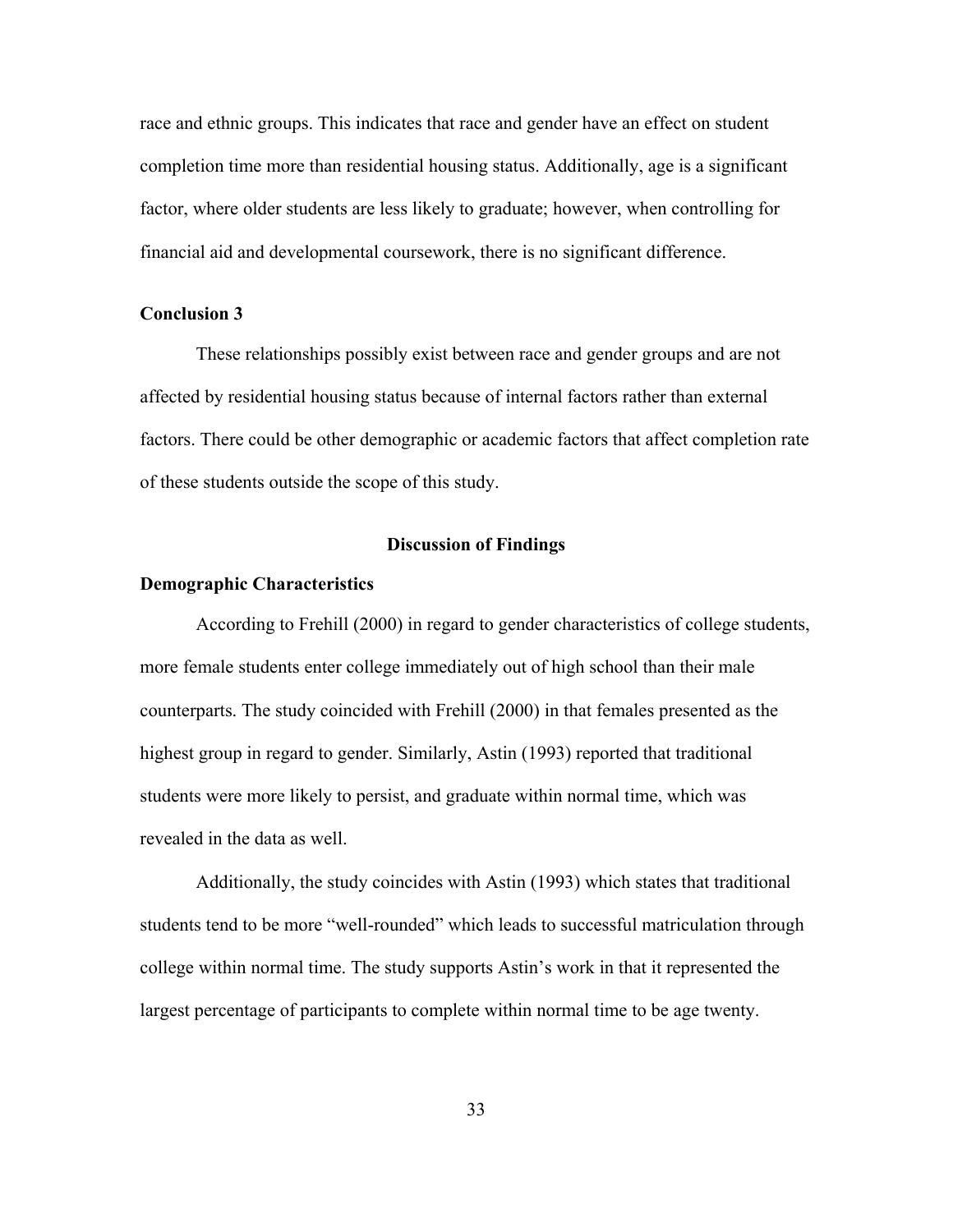In agreement with Bettinger, Evans, and Pope (2011), the study proved that developmental education coursework that is prescribed based on sub-scores rather than ACT scores acts as a better predictor of academic underpreparedness, which positively impacts graduation rates where students are not taking unnecessary coursework that hinders normal completion time. The study was conducted at an institution that uses subscores as well as COMPASS testing to prescribe developmental coursework. Consequently, larger percentages of participants did not require developmental coursework who graduated within normal completion time.

#### <span id="page-43-0"></span>**Completion Time**

 Pascarella and Terranzini's (1994) work. There are several factors that could have In reporting for commuter and residential students who graduated within normal time, the data contradicted Tinto's 1975 theory of student integration and much of affected the outcome, such as dual enrollment programs that allow high school students to receive college credit. Additionally, there could be variables that were not accounted for within the study that may have been identified through surveys, rather than the use of pre-existing data.

In reporting the data for those who graduated within 150% and 200% of normal time, the data coincided with Tinto's (1975) model of student integration as well as Pascarella and Terranzini's (1994) work.

### <span id="page-43-1"></span>**Relationships between Student Groups**

The data revealed that gender and race made significant contributions to graduation rates of commuter and residential students, which coincides with Frehill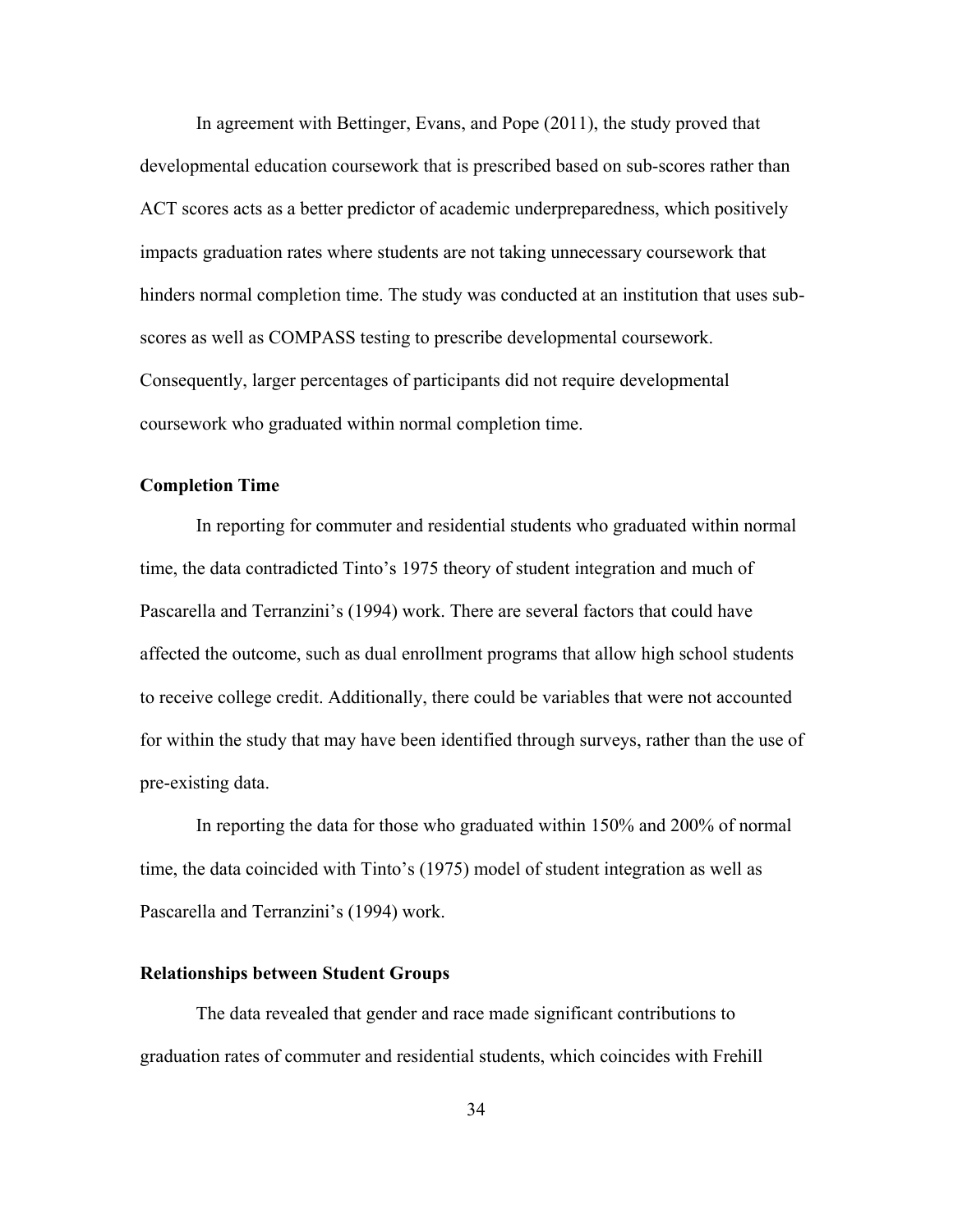(2000) which states that a growing demographic of college students include females. To go a step further, these new increases in female enrollment could be attributed to Satheree's (2002) work which suggests an increase in "role reversal" or conflict that has taken place with more women entering the workforce as a result of being the primary caregiver for many households. Significant differences existed between black and white race groups, but no significant differences between other races was specified.

#### **Limitations of the Study**

<span id="page-44-0"></span>There are a few limitations the researcher came across in this study. The study was performed using data from one rural community college. The researcher reached out to other community colleges in Mississippi but was not contacted back in a timely manner. Additionally, the researcher used pre-existing data collected outside of the control of the researcher. A population was used to maintain diversity among participants; however, this process could have possibly included some outliers which may affect outcomes.

#### **General Recommendations for Practitioners and Policymakers**

 college campuses. Student graduation rates are lower on community college campuses This study can serve as a guide for student services departments on community because many students tend to transfer in lieu of graduating.

 needs of students who may not be able to attend on-campus classes. The study revealed a growing percentage of female college graduates. Therefore, funding should be explored to create materials and programs to recruit male students in the community college. These programs could be online or distance programs to meet the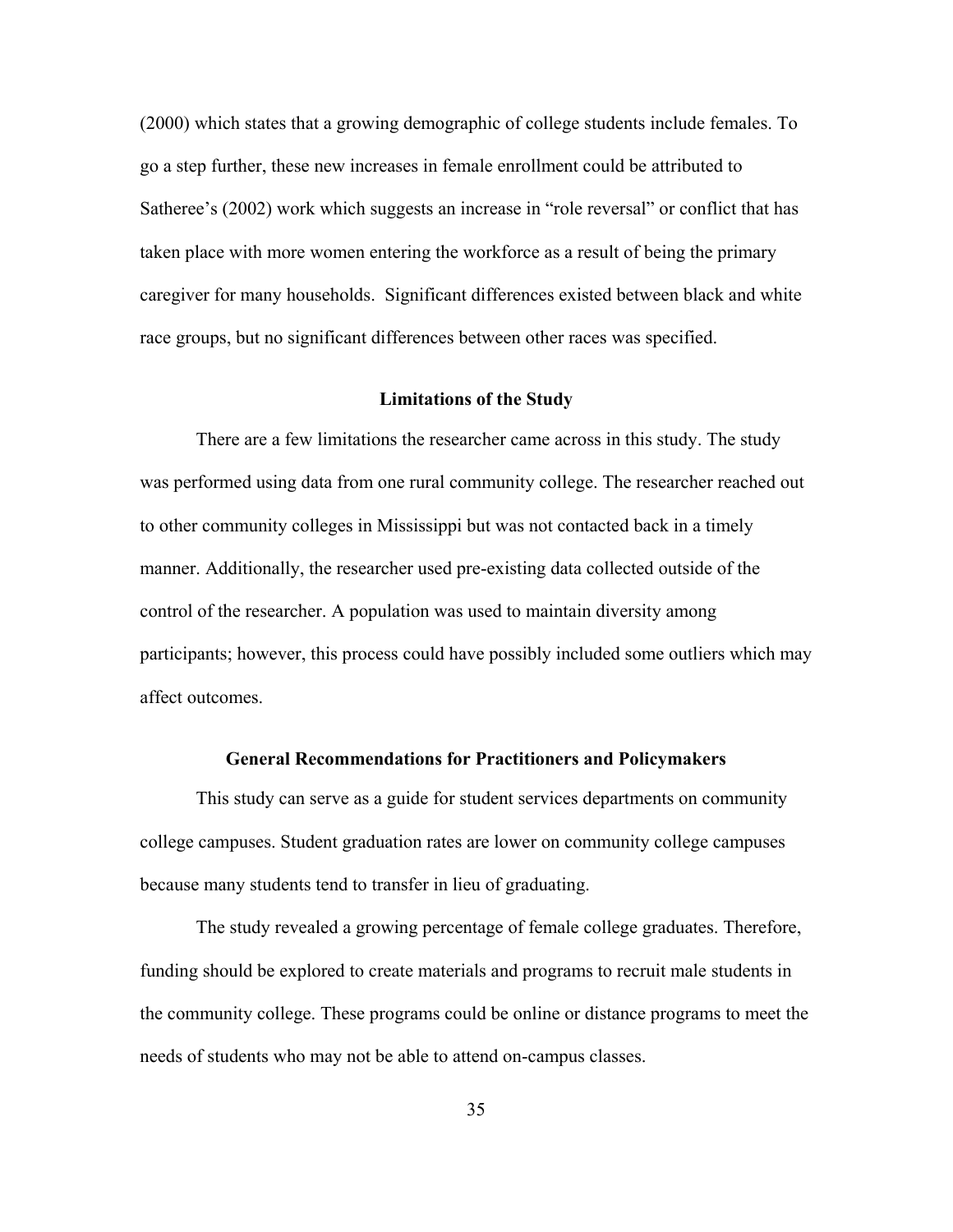#### **Recommendations for Future Research**

<span id="page-45-0"></span>Low graduation rates of residential students requires more creative strategies in an attempt to increase retention. Further research relating to increasing graduation rates is necessary to maintain and increase funding at the community college level. Community colleges must seek opportunities to collaborate with 4-year institutions to form more two plus two programs that require graduation of community college students to advance towards the baccalaureate degree. Further studies for implementing best practices for student integration are also important for student retention. The current study provides demographic results for graduates and should be utilized as a means for targeting specific groups for recruitment purposes.

This study can be expounded upon by comparing demographic characteristics of participants to the overall population of student graduates.

#### **Summary**

<span id="page-45-1"></span>Chapter V summarized the research study findings and presented conclusions drawn by the researcher. Each of the research questions were examined in more detail. A discussion of the study findings was compared to other extant research studies. Implications of the research study were presented for institutions to place in practice. In addition, limitations to the study were acknowledged. The chapter concluded with recommendation for researchers interested in the future study of the effects of residential housing on graduation rates at the community college.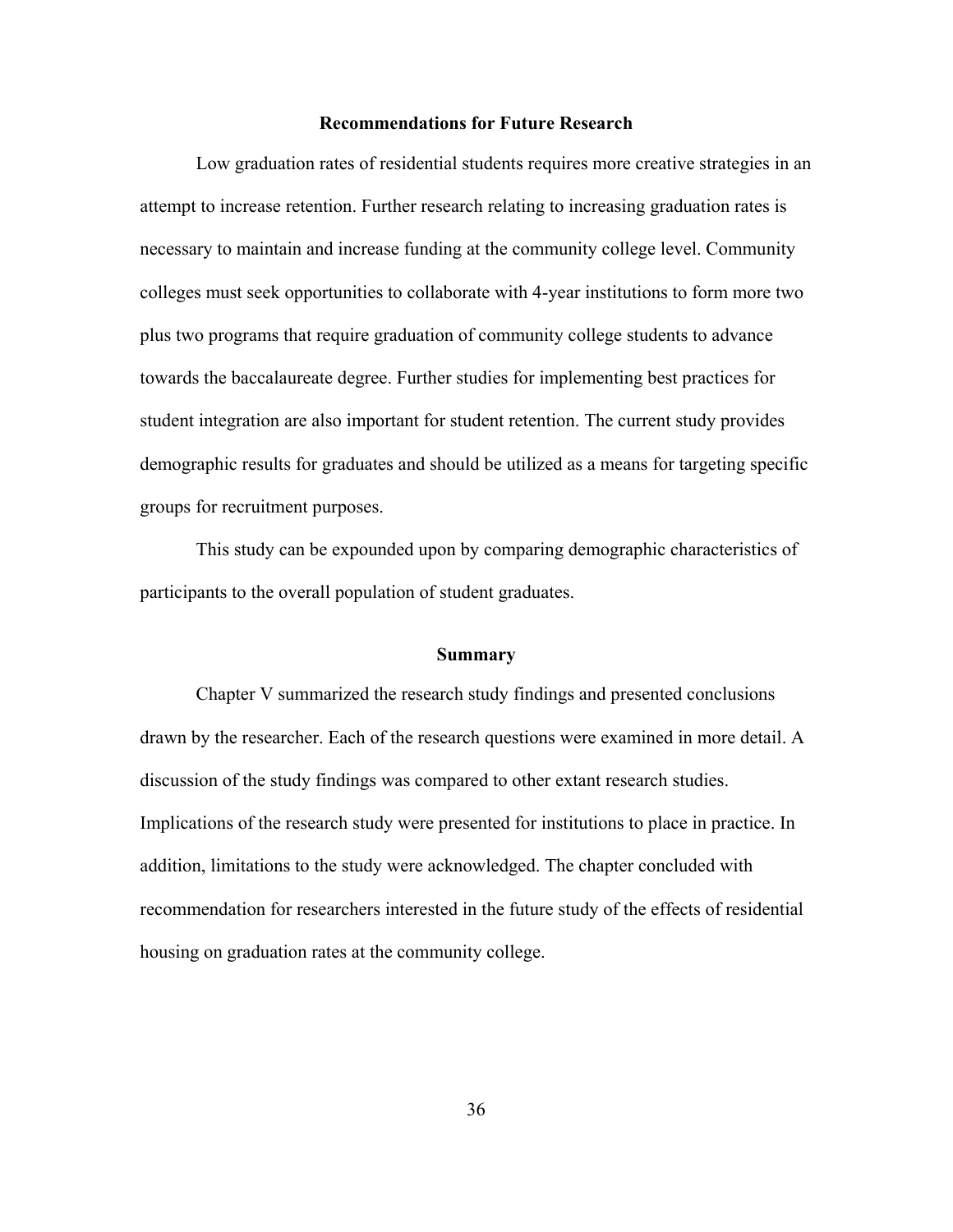#### REFERENCES

- <span id="page-46-0"></span>Astin, A. (1993). *What matters in college? Four critical years revisited.* San Francisco, CA: Jossey-Bass.
- Barefoot, B., Warnock, C., Dickinson, M., Richardson, S., & Roberts, M. (1998). *Exploring the evidence: Reporting the outcomes of first-year seminars*. Boston, MA: Houghton-Mifflin.
- Bean, J., & Metzner, B. (1985). A conceptual model of nontraditional undergraduate student attrition. *Review of Educational Research, 55,* 485-540.
- Bettinger, E., Evans, B., & Pope, D. (2011). Improving college performance and retention the easy way: Unpacking the ACT exam. *American Economic Journal*: *Economic Policy*, *5*(2), 26-52.
- Borglum, K., & Kubala, T. (2000). Academic and social integration of community college students: A case study. *Community College Journal of Research and Practice, 24,* 567-576*.*
- Chickering, A. (1974). *Commuting verses residential students: Overcoming residential inequities of living off-campus.* San Francisco, CA: Jossey-Bass.
- Chickering, A., & Gamson, Z. (1987). Seven principles for good practice in undergraduate education. *AAHE Bulletin*, *39*, 3-7.
- *growth of contemporary system.* San Francisco, CA: Jossey-Bass. Cohen, A. (1998). *The shaping of American higher education: The emergence and*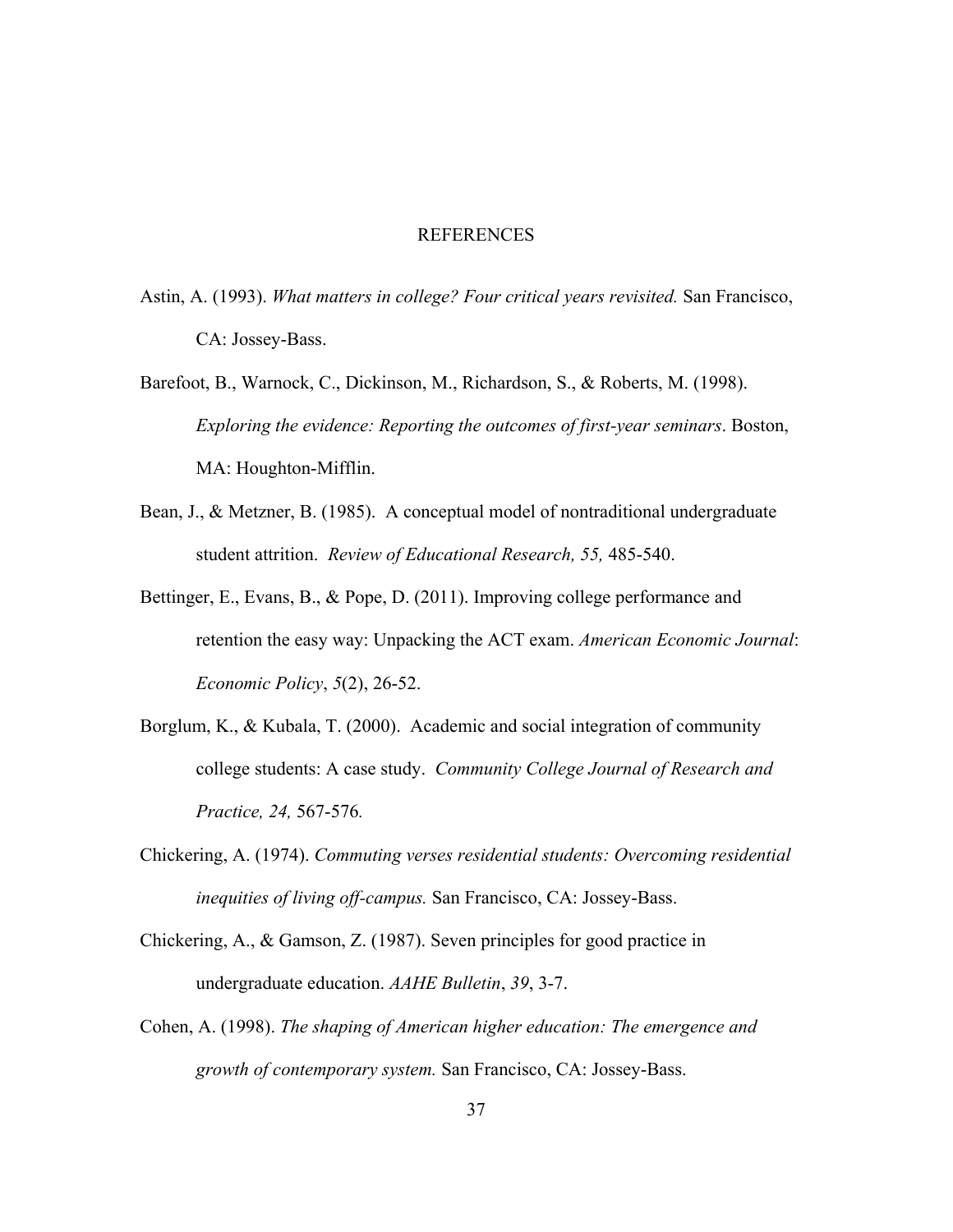- Cohen, A., & Brawer, F. (1996). *The American community college*. (3rd ed.). San Francisco, CA: Jossey-Bass.
- Jossey-Bass. Cohen, A., & Brawer, F. (2013). *The American community college*. San Francisco, CA:
- Cohen, A., Brawer, F., & Kisker, C. (2013). *The American community college*. (6<sup>th</sup> ed). San Francisco, CA: Jossey-Bass.
- Deil-Amen, R. (2011). *The traditional college student: A smaller and smaller minority and its implications for diversity and access institutions*. Retrieved from <http://cepa.stanford.edu>/ sites/default/files/2011%20Deil Amen%2011\_11\_11.pdf
- Fatherree, B. (2010). *The community and junior college system in Mississippi: A brief history of its origin and development.* Retrieved from <http://mshistorynow.mdah.state.ms.us/articles> /333/the-community-and-juniorcollege-system-in-mississippi
- Frehill, L. (2000). Race, class, gender, and college completion: The 1980 high school senior cohort. *Race, Gender & Class, 7*(3), 81. Retrieved from <http://enw.softlineweb.com/>
- Frenette, M. (2006). Too far to go on? Distance to school and university participation. *Education Economic*, *14*(1), 31-58.

Good, P. Hardin, J. (2006). *Common errors in statistics*. Hoboken, NJ: Wiley.

Harris, Z, Ruppert, S., & Hauptmann, M. (1998*). Reconceptualizing access in postsecondary education report of the policy panel on access*. Retrieved from <http://nces.ed.gov/pubs98/98283.pdf>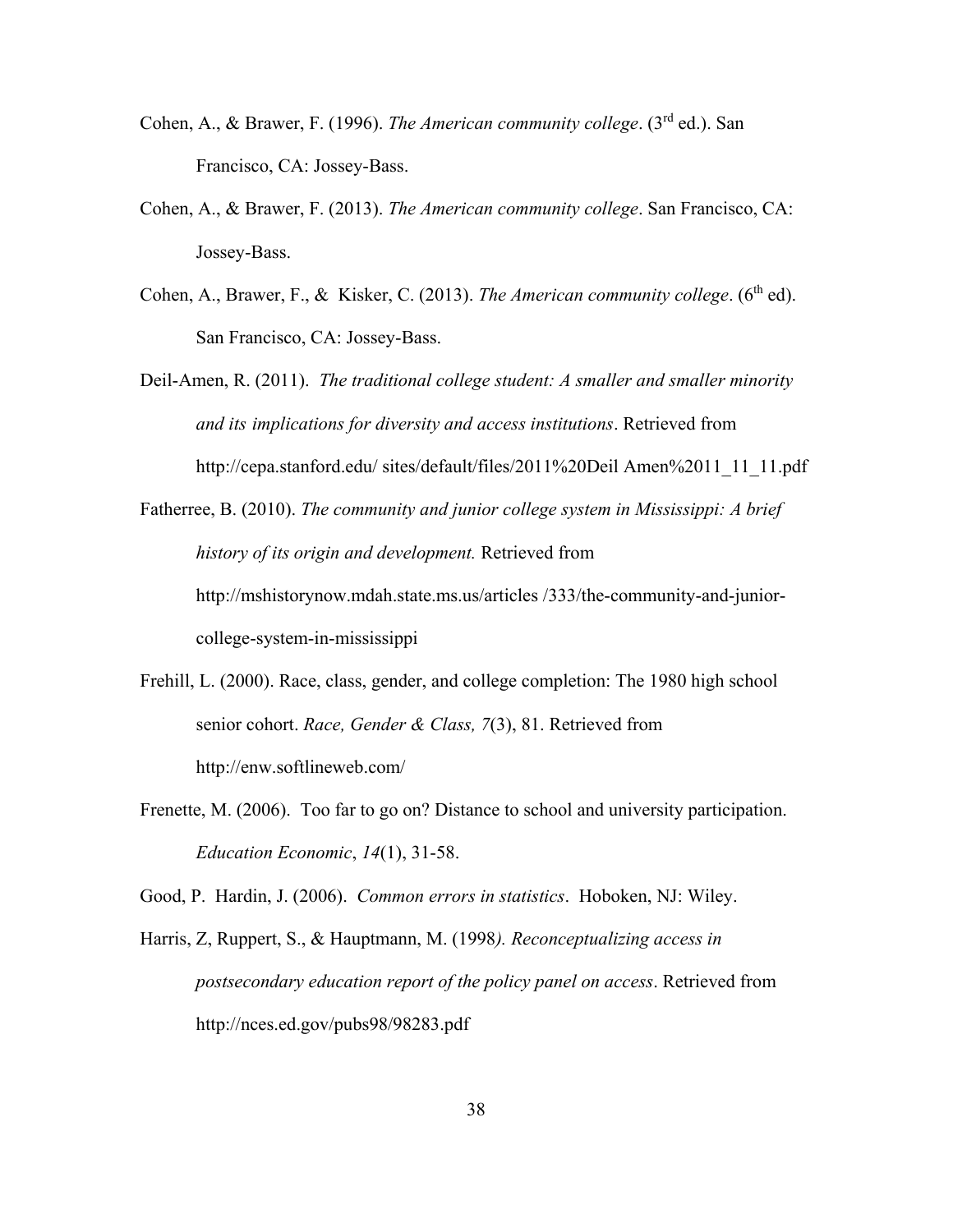- Jacoby, B. (2000). *Why involve commuter students in learning?* San Francisco, CA: Jossey-Bass.
- *completion data*. Washington, DC: American Association of Community Juszkiewicz, J. (2014). *Recent national community college enrollment and award*  Colleges. Retrieved from [http://www.aacc.nche.edu/Publications/Reports/Documents/Enrollment\\_AwardD](http://www.aacc.nche.edu/Publications/Reports/Documents/Enrollment_AwardData.pdf) [ata.pdf](http://www.aacc.nche.edu/Publications/Reports/Documents/Enrollment_AwardData.pdf)
- Miller, T., Bender, B., & Schuh, J. (2005). *Promoting reasonable expectations: Aligning student and institutional thinking about the college experience*. San Francisco, CA: Jossey-Bass.
- Mississippi Community College Board. (2014). *District Map.* 2014. Retrieved from: <http://www.sbcjc.cc.ms.us/pdfs/pb/districtmap.pdf>
- National Association of Developmental Education. (2011). *Factsheet.* Retrieved from [http://nade.net/site/documents/fact\\_sheet/2015\\_NADE\\_FactSheet\\_06-2015.pdf](http://nade.net/site/documents/fact_sheet/2015_NADE_FactSheet_06-2015.pdf)
- United States Department of Education*.* Retrieved from National Center for Educational Statistics. (2010). *IPEDS data center.* Washington, DC: <http://nces.ed.gov/ipeds/datacenter/Facsimilie>
- Pascarella, E., & Chapman, D. (1983). A multi-institutional, path-analytic validation of Tinto's model of college withdrawal. *American Educational Research Journal, 20*(1), 87-102.
- America. *Change*, *26*, 28-32. Pascarella, E., & Terenzini, P. (1994). Living with myths: Undergraduate education in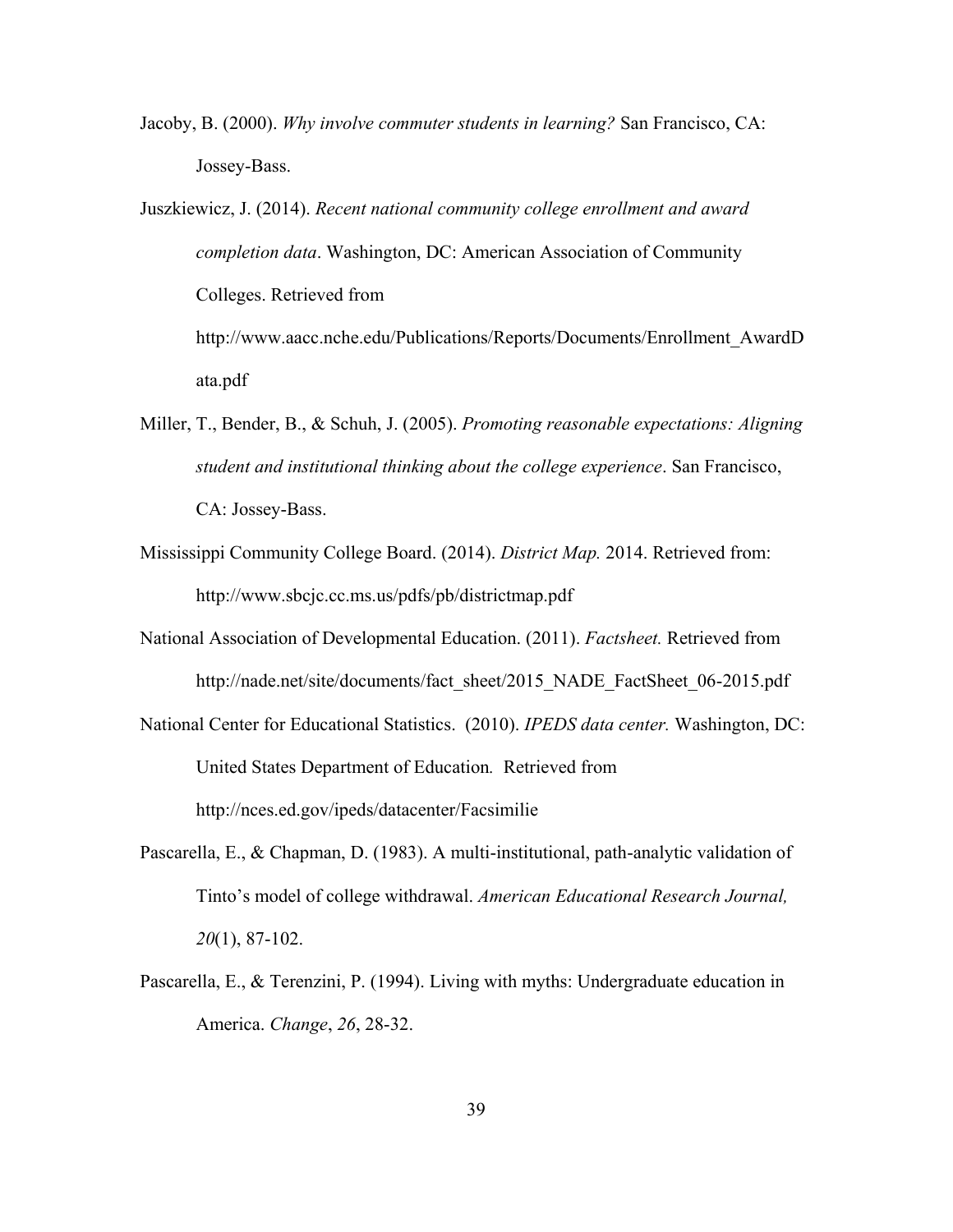- Pascarella, E., & Terenzini, P. (2005). *How college affect students education forum. A third decade in research*. San Francisco, CA: Jossey-Bass.
- Smith, S. (2002). Early, regular, and late registration and the community college. *Community/Junior College Research Quarterly*, 5, 367-375.
- Honolulu, HI: Pacific Resources for Education and Learning. Timerong, A., Temaungil, M., & Sukrag, W. (2002). *Adult learning and learners.*
- Tinto, V. (1975). Dropout from higher education: A theoretical synthesis of recent research. *Review of Educational Research*, 45, 89-125.
- Townsend, B., & Twombly, S. (2001). *Community colleges: Policy in the future context*. Westport, CT: Ablex Publishing.
- United States Department of Education. (2010). National Center for Education Statistics. Washington, DC: Digest of Education Statistics. Retrieved from <http://nces.ed.gov/pubsearch/pubsinfo.asp?pubid=2011221>
- Vaughn, G. (1995). *The community college story*. Washington, DC: American Association of Community Colleges.
- Vaughn, G. (2006). *The community college story*. Washington, DC: Community College Press.
- Zhao, C. (2006). Adding value: Learning communities and student engagement*. Research in Higher Education*, *45*(2), 115-138. Retrieved from http://www.nsse.indiana.edu/pdf/research\_papers/Zhao\_Kuh\_Learning [Communities.pdf](http://www.nsse.indiana.edu/pdf/research_papers/Zhao_Kuh_Learning_%20Communities.pdf)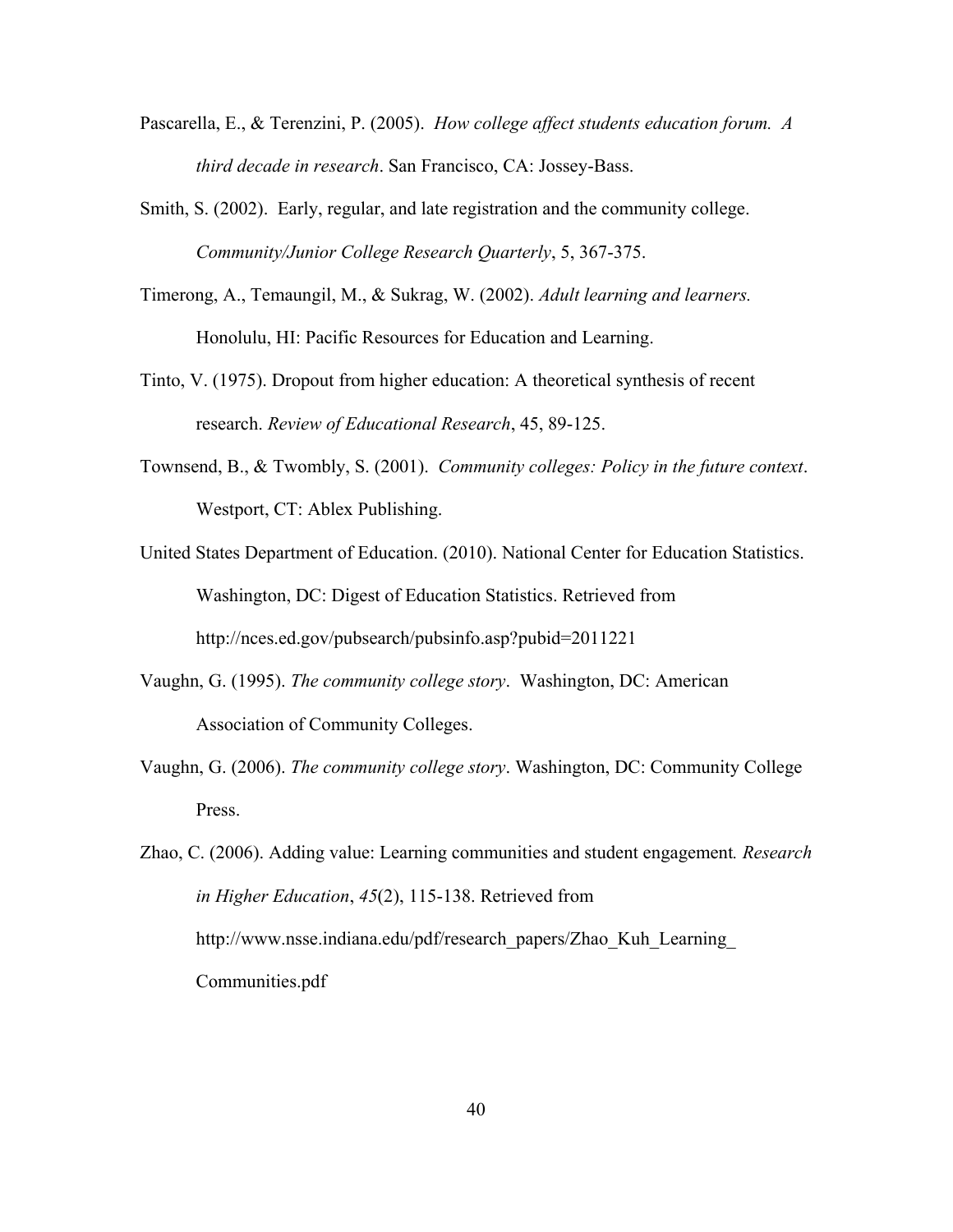# <span id="page-50-0"></span>**APPENDIX A**

# <span id="page-50-1"></span>IRB APPROVAL LETTER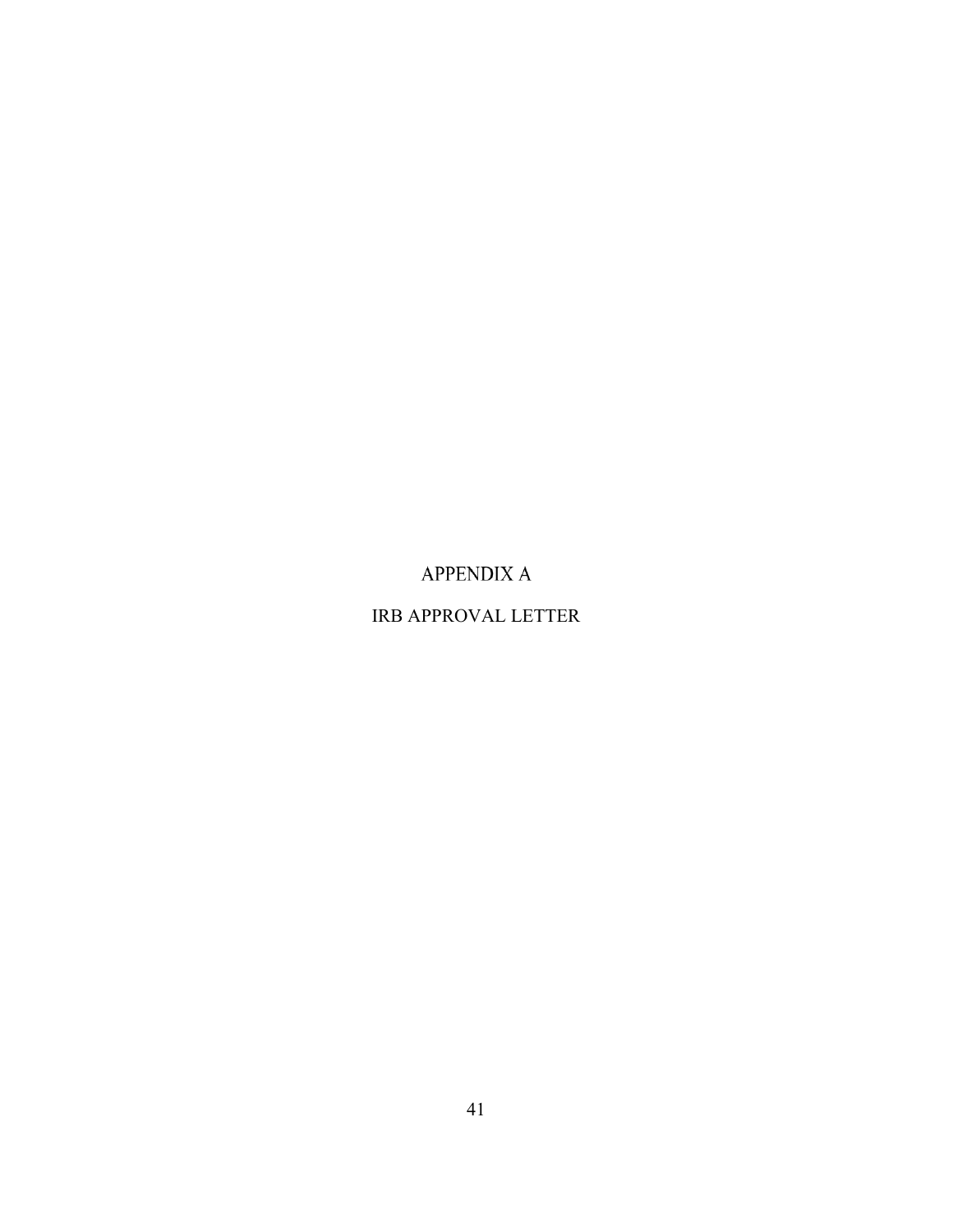# **Fwd: Study 15-104: The effect of residential housing on graduation**

# **rates among students at a rural Mississippi community college**

1 message

Arna Nance [<aan71@msstate.edu>](mailto:aan71@msstate.edu) Tue, Feb 9, 2016 at 3:55 AM To: Arna Nance <[arnasanders@gmail.com>](mailto:arnasanders@gmail.com), Arna Nance <[aan71@msstate.edu](mailto:aan71@msstate.edu)>

---------- Forwarded message ----------

From: <<u>nmorse@orc.msstate.edu</u>>

Date: Tue, Mar 24, 2015 at 3:55 PM

Subject: Study 15-104: The effect of residential housing on graduation rates among students

at a rural Mississippi community college

To: [aan71@msstate.edu](mailto:aan71@msstate.edu)

Cc: [nmorse@orc.msstate.edu,](mailto:nmorse@orc.msstate.edu) [sking@colled.msstate.edu](mailto:sking@colled.msstate.edu)

Protocol Title: The effect of residential housing on graduation rates among students at a rural Mississippi community college

Protocol Number: 15-104

Principal Investigator: Ms. Arna Nance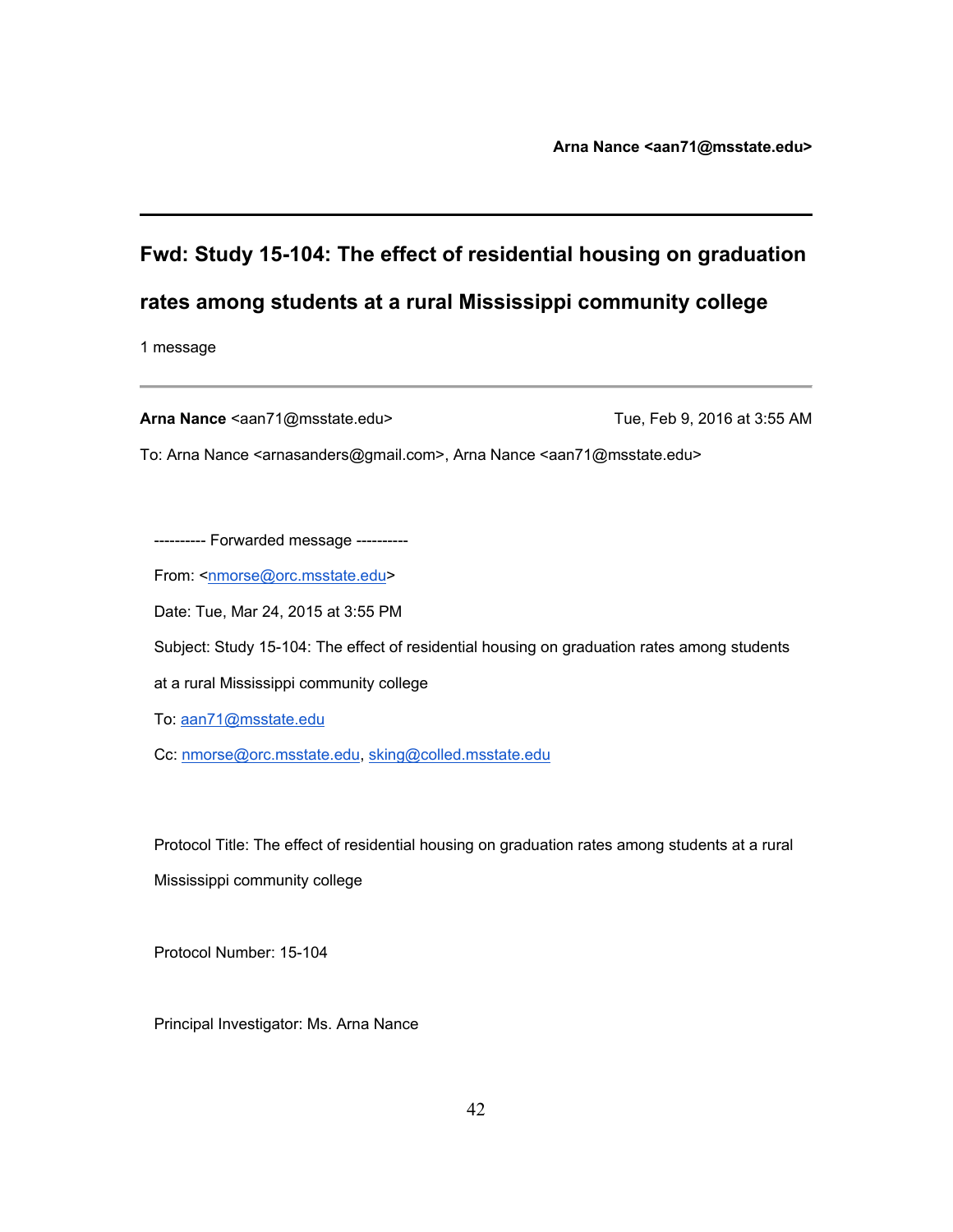Date of Determination: 3/24/2015

Qualifying Exempt Category: 45 CFR 46.101(b)(4)

Dear Ms. Nance:

The Human Research Protection Program has determined the above referenced project

exempt from IRB review.

Please note the following:

- Retain a copy of this correspondence for your records.
- investigators and/or key personnel for this study. Only the MSU staff and students named on the application are approved as MSU
- The approved study will expire on 5/31/2016, which was the completion date indicated on your application. If additional time is needed, submit a continuation request. (SOP 01-07 Continuing Review of Approved Applications)
- Any modifications to the project mu! st be reviewed and approved by the HRPP prior to implementation. Any failure to adhere to the approved protocol could result in suspension or termination of your project.